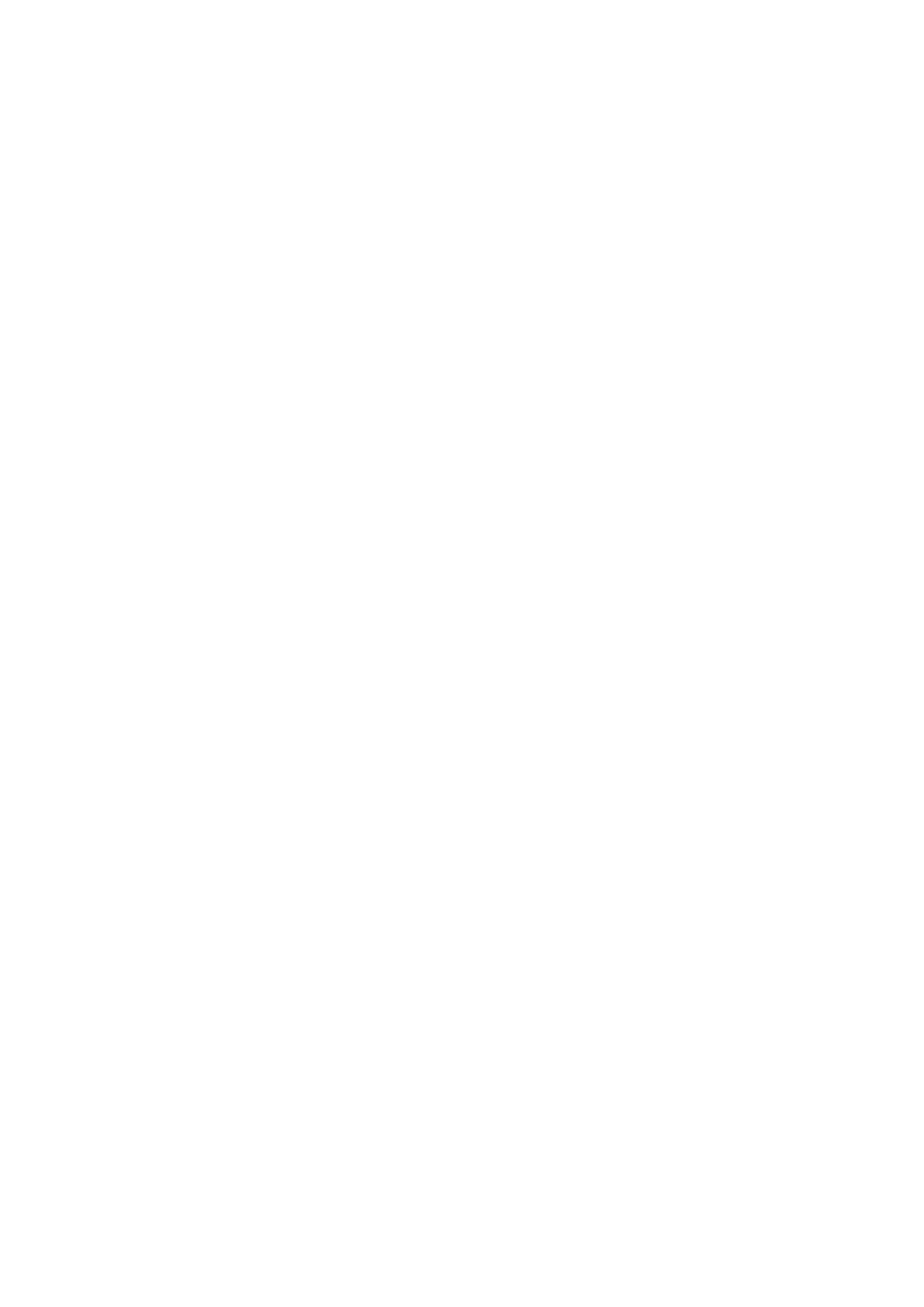

# Pseudo-conforming Hdiv polynomial finite elements on quadrilaterals and hexahedra

Eric DUBACH<sup>∗</sup> , Robert LUCE<sup>∗</sup>,† , Jean-Marie THOMAS[∗∗†](#page-0-0)

Thème NUM — Systèmes numériques Projets Concha

Rapport de recherche n° 7466 — 23 nov 2010 — [36](#page-32-0) pages

Abstract: The aim of this paper is to present a new class of mixed finite elements on quadrilaterals and hexahedra where the approximation is polynomial on each element  $K$ . The degrees of freedom are the same as those of classical mixed finite elements. However, in general, with this kind of finite elements, the resolution of second order elliptic problems leads to non conforming approximations. In the particular case when the finite elements are parallelograms or parallelepipeds, we can notice that our method is conform and coincides with the classical mixed finite elements on structured meshes.

First, a motivation for the study of the Pseudo-conforming polynomial mixed finite elements method is given, and the convergence of the method established. Then, numerical results that confirm the error estimates, predicted by the theory, are presented.

Key-words: mixed finite elements, polynomial approximation, non conforming approximation, quadrilateral meshes, hexahedral meshes

∗ ∗Laboratoire de Mathématiques Appliquées, UMR 5142, Université de Pau et des Pays de l'Adour, BP 1155, 64013 Pau Cedex, France.

† † INRIA Sud-Ouest

Unité de recherche INRIA Futurs Parc Club Orsay Université, ZAC des Vignes, 4, rue Jacques Monod, 91893 ORSAY Cedex (France) Téléphone : +33 1 72 92 59 00 — Télécopie : +33 1 60 19 66 08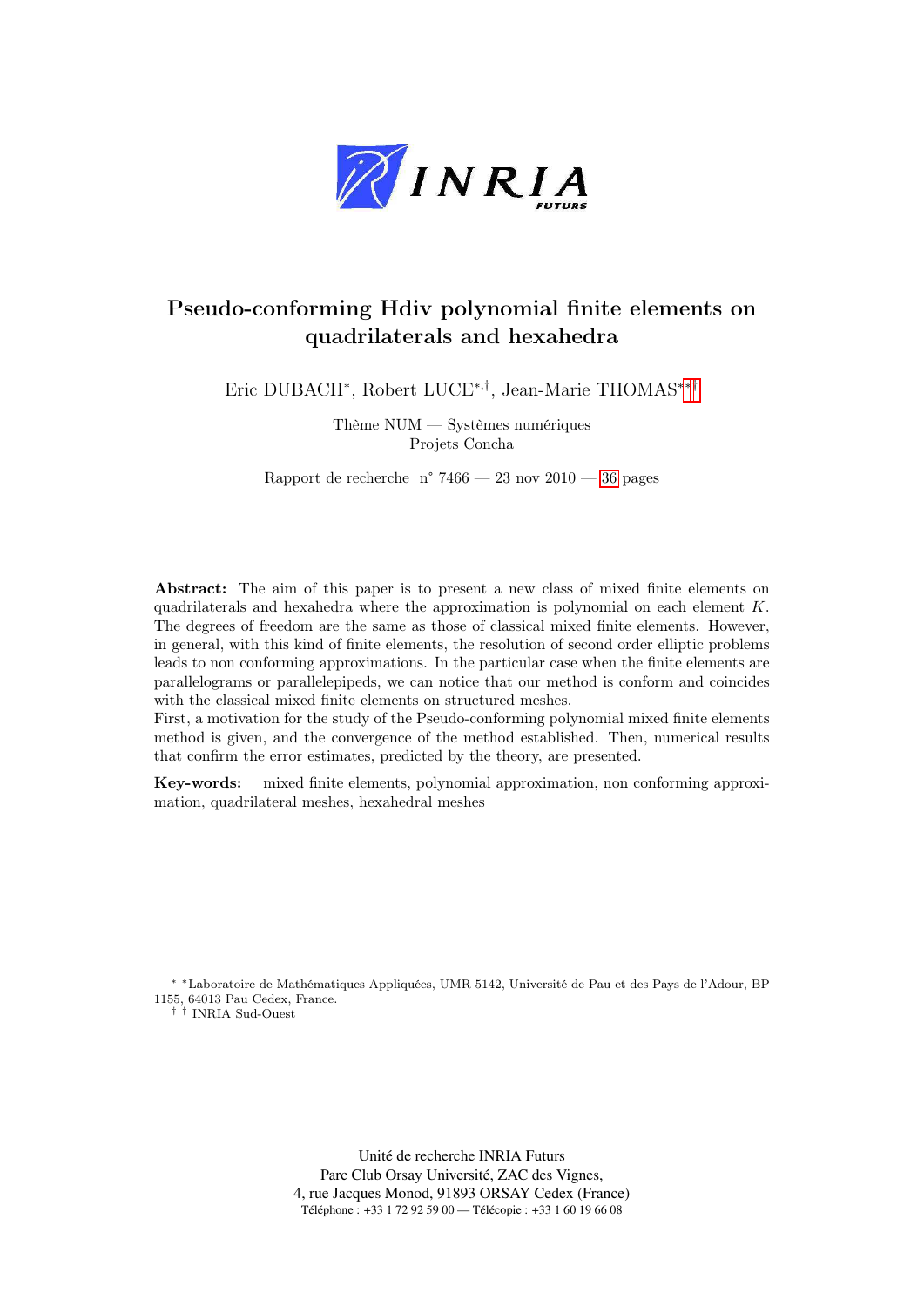# Eléments finis polynomiaux dans Hdiv pour des maillages en quadrilatères et hexaèdres

Résumé : Le but de ce travail est de présenter une nouvelle classe d'éléments finis mixtes pour des maillages en quadrilatères et en hexaèdres pour lesquels l'approximation est polynômiale sur chaque élément K. Les degrés de liberté sont les même que ceux des éléments finis mixtes classiques. Cependant, avec ce nouveau type d'élément fini, la résolution de problèmes elliptiques du second ordre ne fournit pas, en général,une approximation conforme. Mais dans le cas particulier où les éléments sont des parallélogrammes ou des parallélépipèdes, on peut remarquer que notre méthode est conforme est coincide avec les éléments finis mixtes classiques sur des maillages structurés.

Dans une première section on présente les motivations de cette étude. Dans la section suivante, on présente et étudie des 'eléments finis mixtes pseudo-conforme. Et dans la dernire section on présente quelques tests numériques confirmant les résultats théoriques annoncés.

Mots-clés : Eléments finis mixtes, approximation polynômiale, approximation non conforme, maillage en quadrilatéres et hexaédres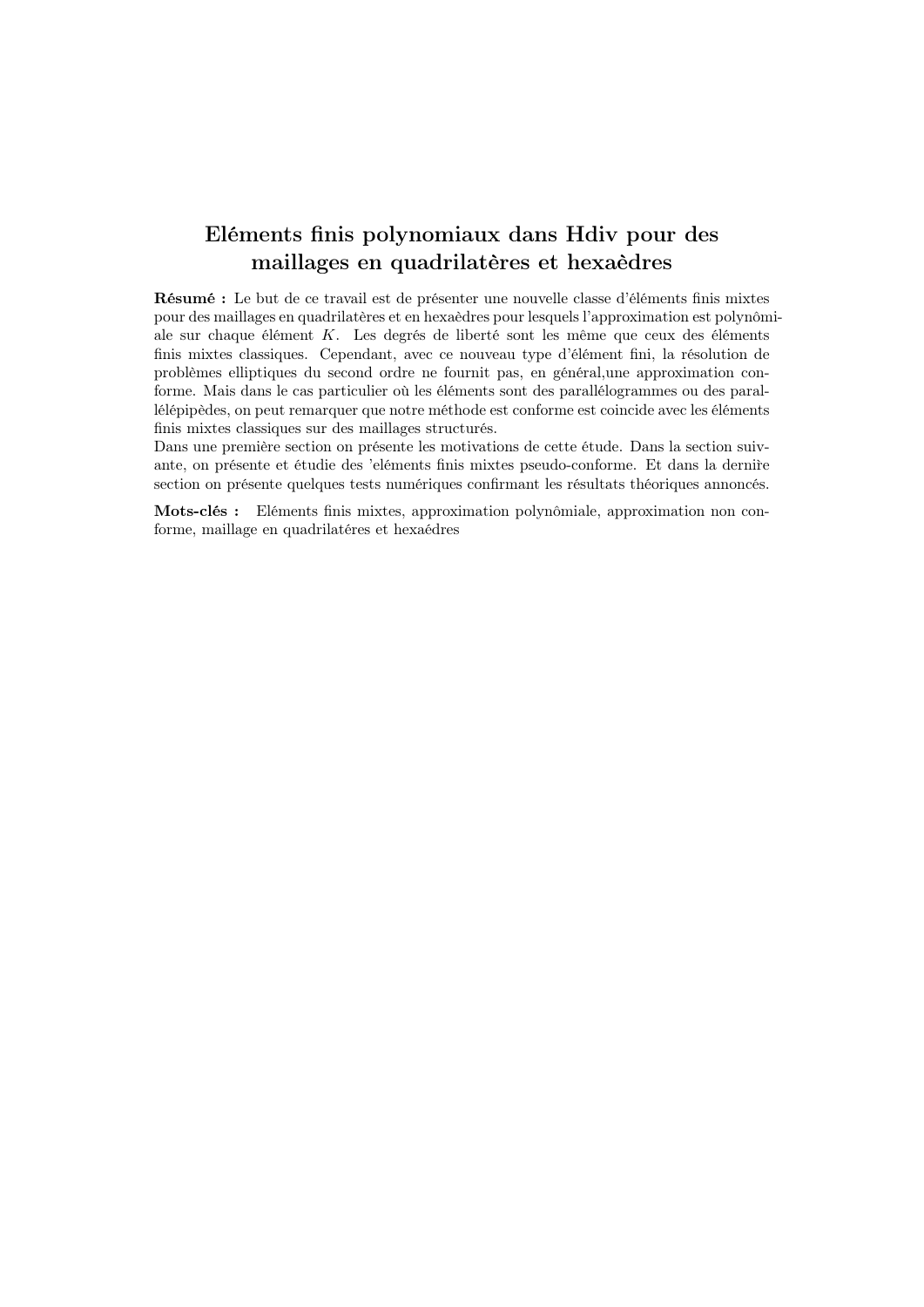# 1 Introduction

Quadrilaterals and hexahedra are often used in meshers particularly in geophysical applications and in fluids mechanics. When the geometry and the medium are structured, regular rectangular meshes are used. Otherwise general convex quadrilaterals or hexahedra are used. Then, with mixed finite elements ([\[31\]](#page-36-0),[\[9\]](#page-34-0)), we must construct finite elements on the mesh by using multilinear mappings noted  $F$  to a reference rectangle or rectangular solid.

The jacobian of these mappings leads to non polynomial basis functions on the elements of the mesh and introduces non polynomial matrices in the partial differential operators and the use of the Piola transform to work on the reference element is effective only when the mapping is linear otherwise a loss of order of convergence is observed ([\[3\]](#page-32-1)).

In this paper, we are interested in quadrilateral and hexahedral meshes. One way for obtaining polynomial basis functions is to cut the quadrilaterals into triangles (or hexahedra into tetrahedra) and work with macro-elements ([\[21\]](#page-35-0), [\[22\]](#page-35-1), [\[23\]](#page-35-2)). It is not our process. We choose to build finite elements by considering quadrilaterals and hexahedra as distortions of parallelograms and parallelepipeds. It is important to note here that the reserved vocabulary is the one of mathematicians; therefore an hexahedron is an example of polyhedron and its faces are plane. In the literature of the mechanics, usually an hexahedron denotes the image of a cube by a  $Q_1$  transformation; commonly, the faces of a "trilinear hexahedral" element" (for instance, see [\[19\]](#page-35-3)) are not plane; they are nappes of hyperbolic paraboloids. Note that the inversibility of the transformation of a biunit cube into an hexahedron is still open ([\[20\]](#page-35-4), [\[36\]](#page-36-1)). Clearly, the fact of considering flat faces is restrictive but we can notice that non structured meshes in hexahedra (i.e. with plane faces) can be obtained and used in non academic meshers ( see [\[29\]](#page-36-2)). The generalization of the forthcoming analysis to "trilinear hexahedra" shall be not tackled in this paper.

In the presented method, the basis functions are built under conditions of weak-continuity of the unknowns between the elements. In the general case, the resulting mixed finite element is not conforming but the conditions of weak-continuity are sufficient to ensure the expected order of convergence. In the particular case of a parallelotope, the resulting mixed finite element is conforming and coincides with the t classical mixed finite element on a parallelotope. Returning to the general case, we call pseudo-conforming such a finite element. The rest of the paper is organized as follow. The section 2 of the paper is devoted to the finite elements geometry. The choosen approach allows us to describe jointly quadrilaterals and hexahedra. In the section 3 we explain why the extension of the Raviart-Thomas finite elements to general quadrilaterals and hexehedra is not suitable. The section 4 deals with our pseudo-conforming finite elements; from a model problem we look at the conditions that our finite element must satisfy to obtain the expected a priori error estimates. And then we give solutions to built the finite element basis. Finally, in the last section, some numerical simulations are presented. In this paper we use the following notations:

For a vector  $\mathbf{v} \in \mathbb{R}^n$ ,  $|\mathbf{v}|$  is the length of the vector  $\mathbf{v}$ ; in matrix notation  $\mathbf{v}$  is represented by the column vector  $(v_1, ..., v_n)^T$  and then  $|\mathbf{v}| = \left\{ \sum_{1 \leq j \leq n} |v_j|^2 \right\}^{1/2}$ , the Euclidean norm of the associated column vector. And for a square matrix  $B$ ,  $||B||$  is the spectral norm.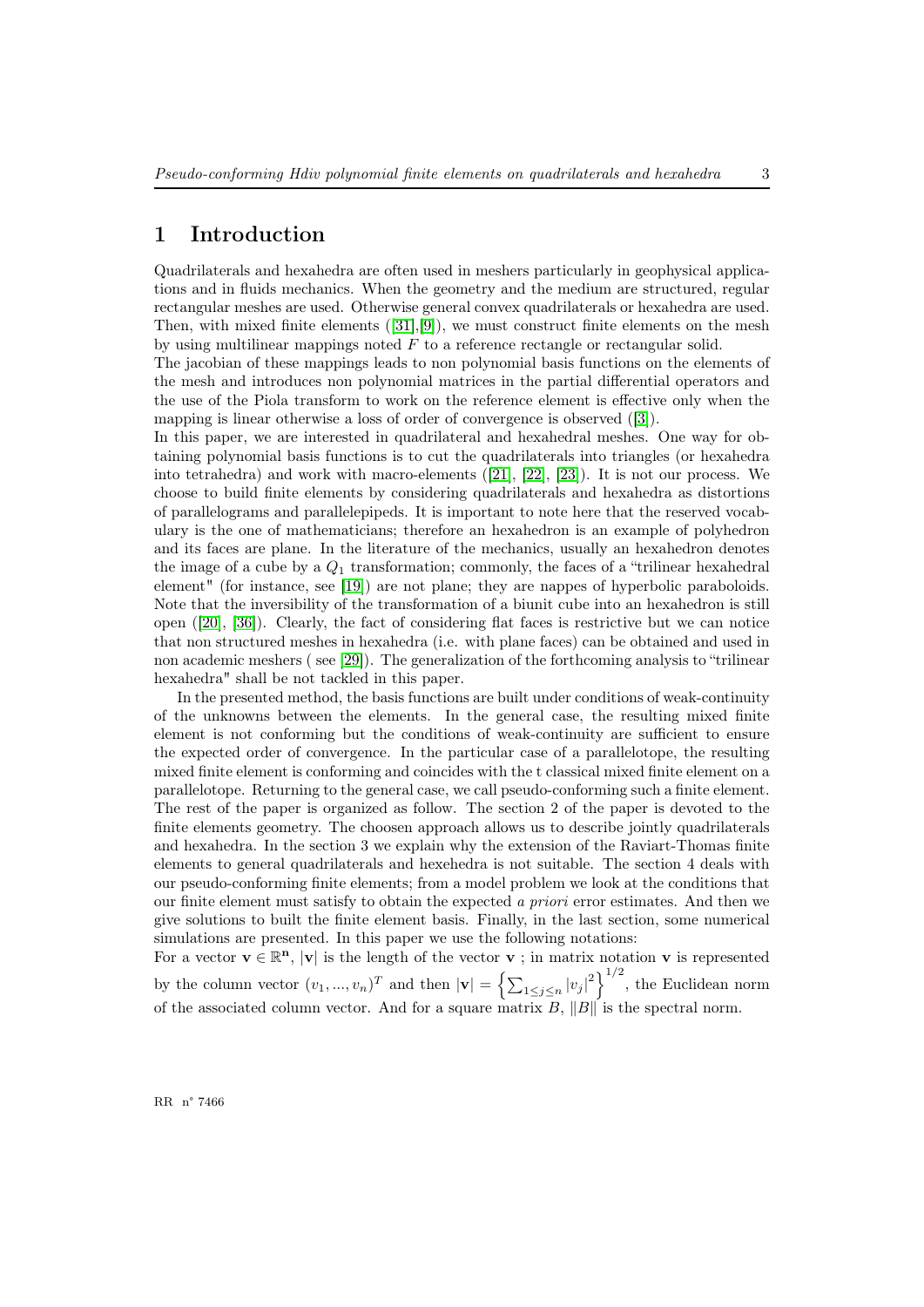For a triangle or a quadrilateral K,  $|K|$  is the area of K and if  $\gamma$  is a side of K,  $|\gamma|$  is the lenght of  $\gamma$ ; for a tetrahedron or an hexahedron K, |K| is the volume of K and if  $\gamma$  is a face of K,  $|\gamma|$  is the area of  $\gamma$ .

For a polyhedral domain  $K$ , we note

$$
H^m(K) = \{ v \in L^2(K) ; \partial^{\alpha} v \in L^2(K), \text{ for all } \alpha \text{ with } |\alpha| \le m \}
$$

equipped with the norm and the semi-norm

$$
||v||_{m,K} = \left(\sum_{|\alpha| \le m} \int_K |\partial^{\alpha} v|^2 dx\right)^{1/2}, \quad |v|_{m,K} = \left(\sum_{|\alpha|=m} \int_K |\partial^{\alpha} v|^2 dx\right)^{1/2}.
$$

We consider also the following norm and semi-norm

$$
||v||_{m,\infty,K} = \max_{|\alpha| \le m} \left\{ \operatorname{ess} \sup_{x \in K} |\partial^{\alpha} v| \right\}, \quad |v|_{m,\infty,K} = \max_{|\alpha| = m} \left\{ \operatorname{ess} \sup_{x \in K} |\partial^{\alpha} v| \right\}.
$$

 $P(K)$  is the vectorial space  $\{x \in K \mapsto p(x); p \in P\}$ , where P is a N variables polynomial space and K is a domain in  $\mathbb{R}^N$ . For any integer k,  $P_k$  is the space of polynomial functions of degree  $\leq k$ , while  $Q_k$  is the space of polynomial functions of degree  $\leq k$  in each variable.

For each polyhedral K,  $h_K$  denotes the diameter of K and  $\rho_K$  denotes the diameter of the largest ball contained in K.

### 2 The geometry

#### 2.1 Vertex and face numbering.

In  $\mathbb{R}^N$  with  $N = 2$  or 3, let K be a convex non-degenerated quadrilateral when  $N = 2$ , a convex non-degenerated hexahedron when  $N = 3$ . Let  $\{a_i \in \mathbb{R}^N, 1 \le i \le 2^N\}$  be the vertices of K. We use hereafter the word "face" for 2D and  $3\overrightarrow{D}$  geometries with the following vocabulary convention: for  $N = 2$ , a face of a quadrilateral K designates a side of K. We designate by "edge" of K a side of K when  $N = 2$ , the intersection of two adjacent quadrangular faces of K when  $N = 3$ .

Two vertices which do not belong to a same face of K are said opposite vertices. The numbering of the vertices is shown on Figure 1 and Figure 2. Note that this vertex numbering is such that

$$
\forall i = 2, ..., 2^{N-1}, \quad [\mathbf{a}_1, \mathbf{a}_i] \text{ is an edge of } K; \n\forall i = 1, ..., 2^{N-1}, \quad \mathbf{a}_i \text{ and } \mathbf{a}_{2^N+1-i} \text{ are opposite vertices of } K.
$$

The center of a polyhedral is the isobarycenter of its vertices; we note  $a_0$  the center of K:

$$
\mathbf{a}_0 = \frac{1}{2^N} \sum_{1 \leq i \leq 2^N} \mathbf{a}_i.
$$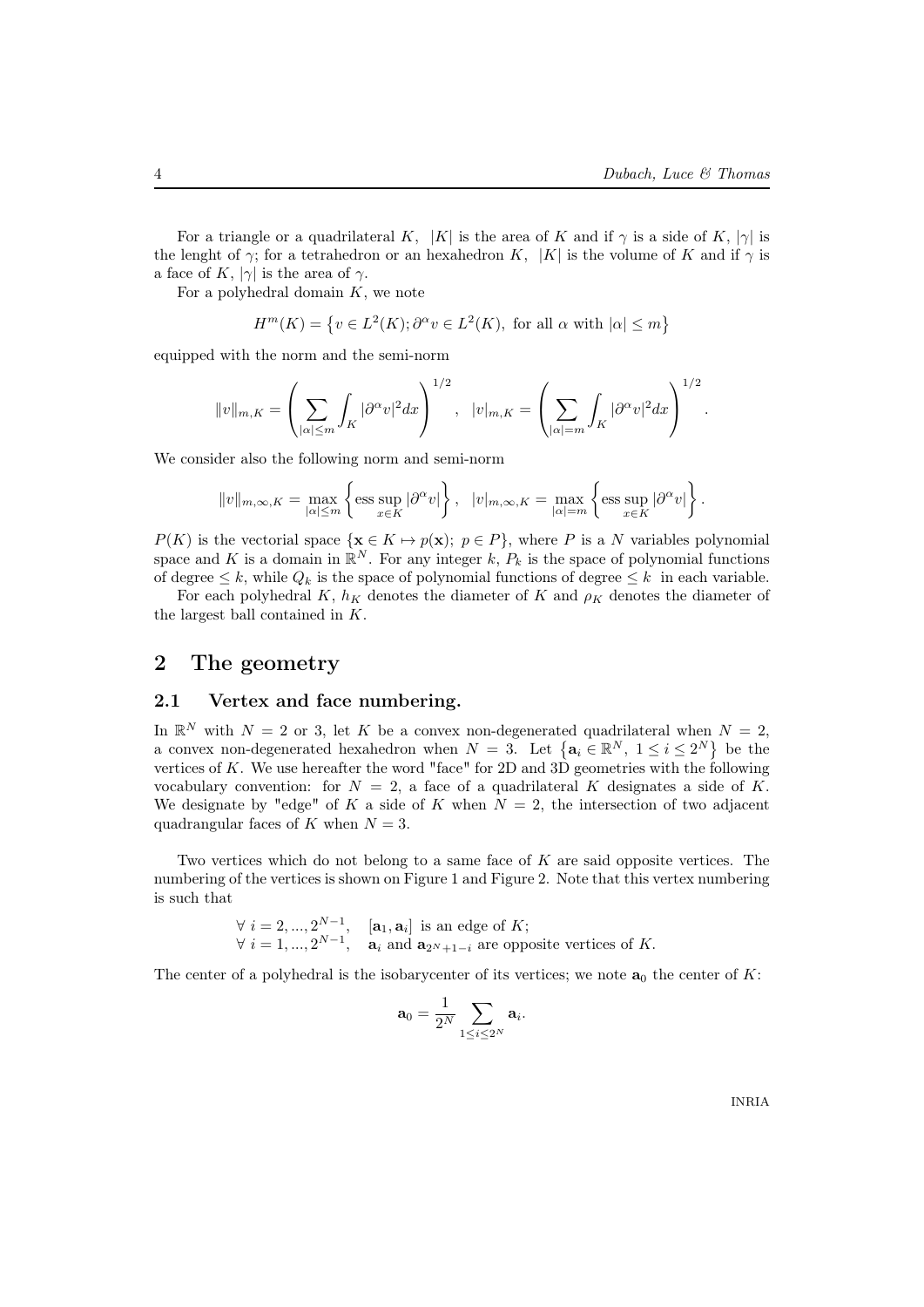

<span id="page-6-0"></span>Figure 1: Numerotation  $(N = 2)$ 



<span id="page-6-1"></span>Figure 2: Numerotation  $(N = 3)$ 

Let now  $\{\gamma_m \subset \mathbb{R}^N, 1 \leq m \leq 2N\}$  be the set of the faces of K. Two faces without common vertex are said opposite faces. The face numbering is shown on Figure [1](#page-6-0) and Figure [2.](#page-6-1) This numbering is such that

$$
\bigcap_{\substack{1 \le i \le N \\ \forall m = 1, ..., N - 1, \\ \forall m = 1, ..., N, \\ \gamma_m \text{ and } \gamma_{2N+1-m} \text{ are opposite faces of } K.
$$

Last, let  $\mathbf{b}_m$  be the center of the face  $\gamma_m$ , for  $m = 1, ..., 2N$ , and let us introduce the vectors  $\mathbf{e}_m \in \mathbb{R}^N$  defined by

$$
\forall
$$
  $m = 1, ..., N$ ,  $\mathbf{e}_m = \mathbf{a}_0 - \mathbf{b}_m$  (=  $\mathbf{b}_{2N+1-m} - \mathbf{a}_0$ ).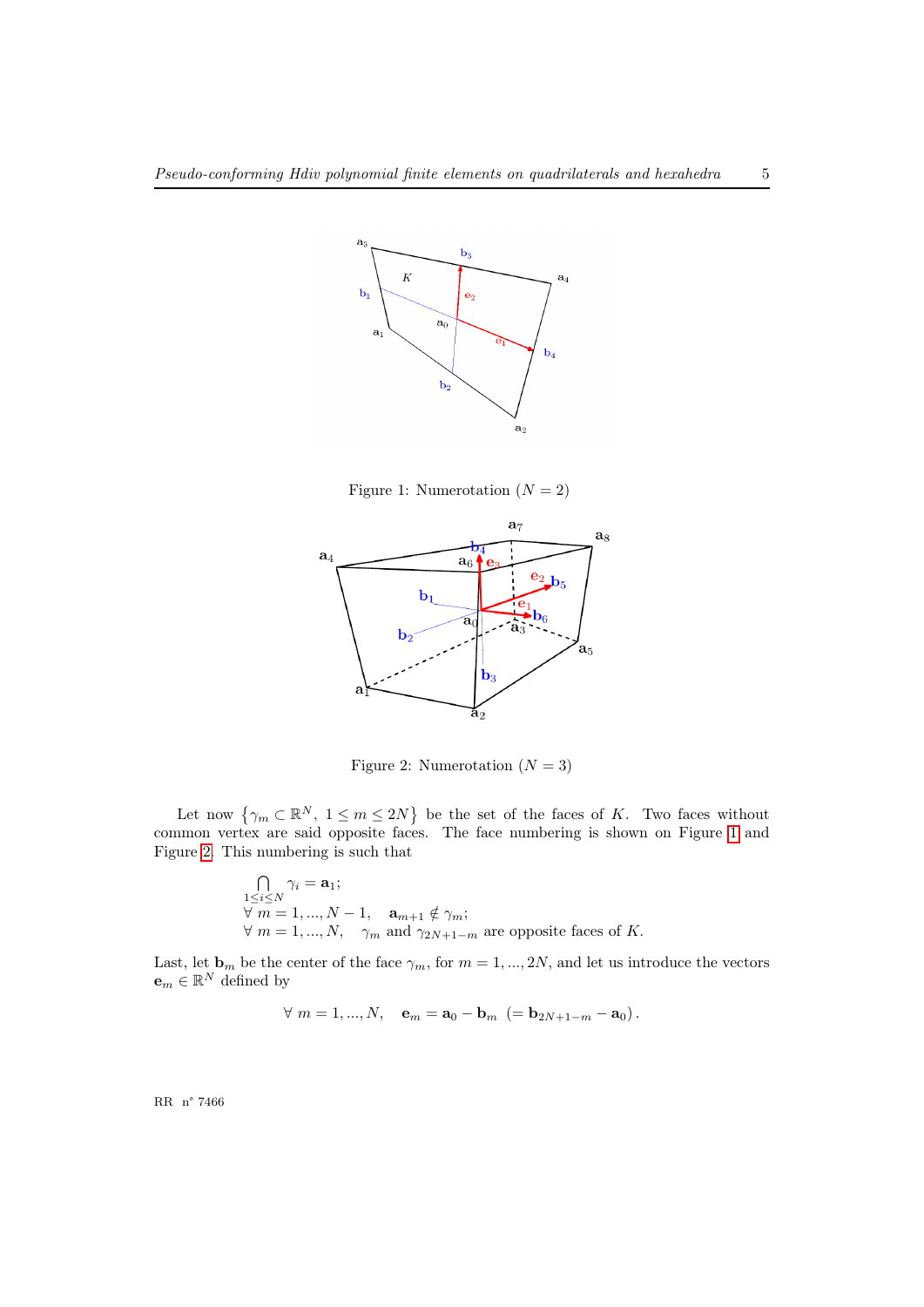Since K is assumed to be a nondegenerated polyhedron,  $(e_1, ..., e_N)$  is a basis of  $\mathbb{R}^N$ .

## 2.2 Affine-equivalent elements.

Let  $\widehat{K} = \begin{bmatrix} -1 \\ 2 \end{bmatrix}$ ,  $+1$ ]<sup>N</sup> be the reference square when  $N = 2$ , the reference cube when  $N = 3$ . The vertices of  $\hat{K}$  are denoted by  $\hat{a}_i$ ,  $1 \leq i \leq 2^N$  and the faces are denoted by  $\hat{\gamma}_m$ ,  $1 \leq m \leq 2N$ .

We choose the following vertex numbering

for 
$$
N = 2
$$
:  $\hat{\mathbf{a}}_1 = \begin{pmatrix} -1 \\ -1 \\ -1 \end{pmatrix}$ ,  $\hat{\mathbf{a}}_2 = \begin{pmatrix} +1 \\ -1 \\ -1 \end{pmatrix}$   
for  $N = 3$ :  $\hat{\mathbf{a}}_1 = \begin{pmatrix} -1 \\ -1 \\ -1 \end{pmatrix}$ ,  $\hat{\mathbf{a}}_2 = \begin{pmatrix} +1 \\ -1 \\ -1 \end{pmatrix}$ ,  $\hat{\mathbf{a}}_3 = \begin{pmatrix} -1 \\ +1 \\ -1 \end{pmatrix}$ ,  $\hat{\mathbf{a}}_4 = \begin{pmatrix} -1 \\ -1 \\ +1 \end{pmatrix}$ 

and

for 
$$
N = 2
$$
 and  $N = 3$ :  $\hat{\mathbf{a}}_i = -\hat{\mathbf{a}}_{1+2^N - i}, \qquad 1 + 2^{N-1} \le i \le 2^N$ .

The face numbering is defined by

$$
\forall m = 1, ..., N, \quad \widehat{\gamma}_m = \left\{ \widehat{\mathbf{x}} = (\widehat{x}_1, ..., \widehat{x}_N)^T \in \widehat{K}; \ \widehat{x}_m = -1 \right\};
$$
  

$$
\forall m = 1, ..., N, \quad \widehat{\gamma}_{2N+1-m} = \widehat{\gamma}_m.
$$

Let  $\mathbf{b}_m$  be the center of the face  $\hat{\gamma}_m$ , for  $m = 1, ..., 2N$ . The canonical basis  $(\hat{\mathbf{e}}_1, ..., \hat{\mathbf{e}}_N)$  of  $\mathbf{R}^N$  can be simply express with the vectors  $\mathbf{b}_m$ 

$$
\widehat{\mathbf{e}}_m = -\widehat{\mathbf{b}}_m \ \left( = \widehat{\mathbf{b}}_{2N+1-m} \right), \quad 1 \leq m \leq N.
$$

Let  $B_K$  be the change of basis matrix given by

$$
B_K\widehat{\mathbf{e}}_m = \mathbf{e}_m, \quad 1 \le m \le N.
$$

and  $F_K^{\sharp}$  be the invertible affine mapping

$$
F_K^{\sharp}:\ \ \widehat{\mathbf{x}} \in \mathbf{R}^N \to F_K^{\sharp}(\widehat{\mathbf{x}}) = \mathbf{a}_0 + B_K \widehat{\mathbf{x}}
$$

This mapping  $F_K^{\sharp}$  is the unique affine mapping such that

$$
F_K^{\sharp}(\widehat{\mathbf{b}}_m) = \mathbf{b}_m, \quad 1 \le m \le N.
$$

It is a bijection between  $\widehat{K}$  and its image

$$
K^{\sharp}=F_K^{\sharp}\left(\widehat K\right).
$$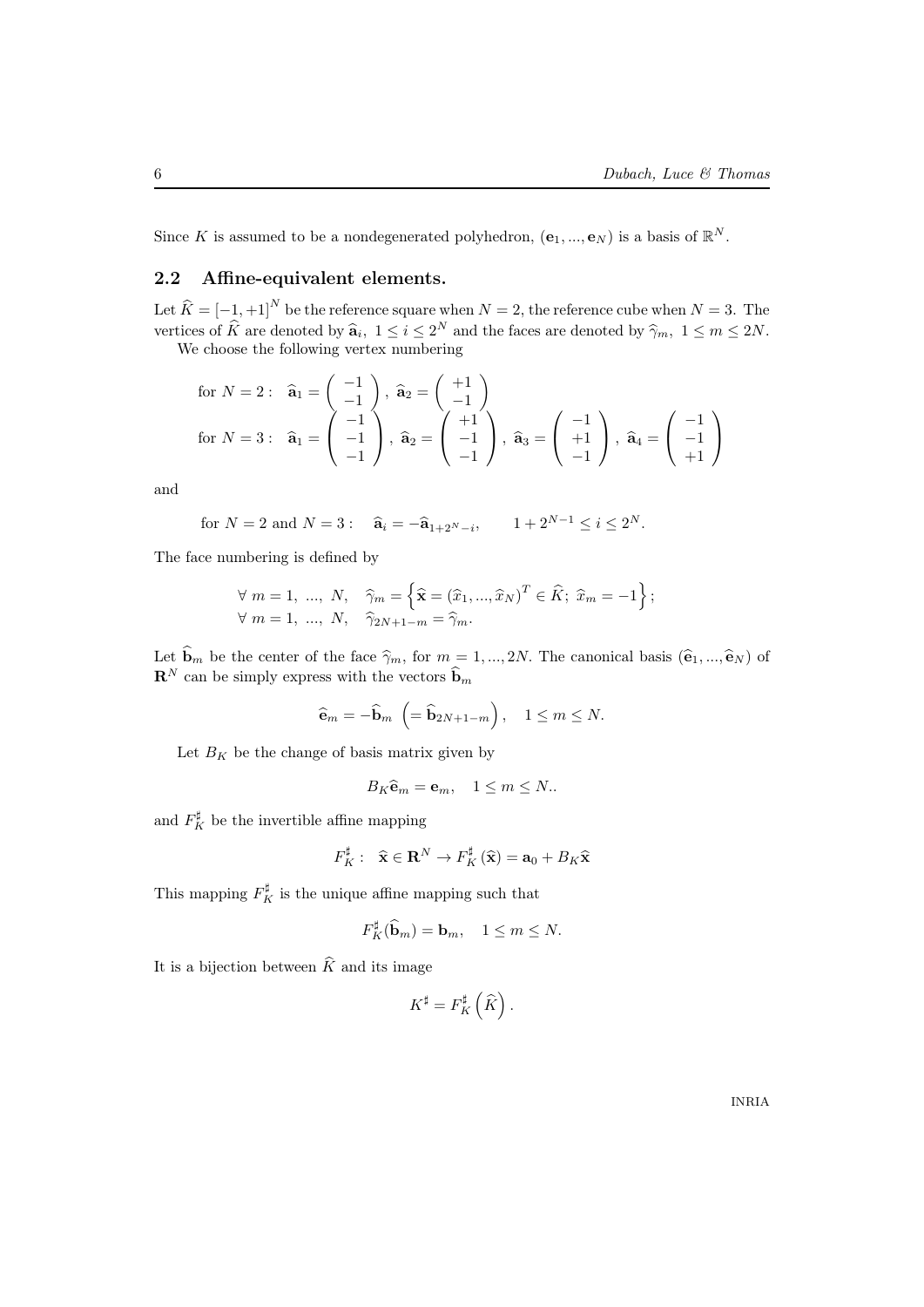As image of the reference parallelotope by an invertible affine mapping,  $K^{\sharp}$  is a parallelotope. The associated parallelotope of  $K$  being by definition the parallelotope which has the same face centers than K. We see that  $K^{\sharp}$  is the associated parallelotope of K and we have  $K^{\sharp}$  $=$ K if and only if K is a parallelotope. Let

$$
K^{\vee} = (F_K^{\sharp})^{-1} (K).
$$

The parallelotope associated to the polyhedron  $K^{\vee}$  is the reference parallelotope  $\hat{K}$ . For the analysis of quadrangular and hexahedral finite element, it is useful to precise how the element  $K$  is distorted.

#### 2.3 Distortion parameters

When  $N = 2$ , let **d** be the vector of  $\mathbb{R}^2$  given by

<span id="page-8-0"></span>
$$
\mathbf{d} = \frac{1}{4} \left( \mathbf{a}_1 - \mathbf{a}_2 - \mathbf{a}_3 + \mathbf{a}_4 \right). \tag{1}
$$

We can interpret 2d as the vector whose extremities are the mid-points of the diagonals of the quadrilateral K. This means that the quadrilateral K is a parallelogram if and only if  $\mathbf{d} = 0$ . It is easy to see that the vertices of  $K^{\sharp}$  (the parallelogram associated to the quadrilateral  $K$ ), are given by

<span id="page-8-2"></span>
$$
\mathbf{a}_{i}^{\sharp} = \mathbf{a}_{i} - s_{i} \mathbf{d}, \quad 1 \leq i \leq 4
$$
  

$$
s_{1} = s_{4} = +1, \quad s_{2} = s_{3} = -1.
$$
 (2)

When  $N = 3$ , let  $\mathbf{d}_0$ ,  $\mathbf{d}_1$ ,  $\mathbf{d}_2$  and  $\mathbf{d}_3$  be the vectors of  $\mathbb{R}^3$  given by

$$
\begin{cases}\n\mathbf{d}_0 = \frac{1}{8} (\mathbf{a}_1 - \mathbf{a}_2 - \mathbf{a}_3 - \mathbf{a}_4 + \mathbf{a}_5 + \mathbf{a}_6 + \mathbf{a}_7 - \mathbf{a}_8), \\
\mathbf{d}_1 = \frac{1}{8} (\mathbf{a}_1 + \mathbf{a}_2 - \mathbf{a}_3 - \mathbf{a}_4 - \mathbf{a}_5 - \mathbf{a}_6 + \mathbf{a}_7 + \mathbf{a}_8), \\
\mathbf{d}_2 = \frac{1}{8} (\mathbf{a}_1 - \mathbf{a}_2 + \mathbf{a}_3 - \mathbf{a}_4 - \mathbf{a}_5 + \mathbf{a}_6 - \mathbf{a}_7 + \mathbf{a}_8), \\
\mathbf{d}_3 = \frac{1}{8} (\mathbf{a}_1 - \mathbf{a}_2 - \mathbf{a}_3 + \mathbf{a}_4 + \mathbf{a}_5 - \mathbf{a}_6 - \mathbf{a}_7 + \mathbf{a}_8).\n\end{cases} (3)
$$

These four vectors  $\mathbf{d}_m$  are chosen for the hexahedron K to be a parallelepiped if and only if  $\mathbf{d}_0 = \mathbf{d}_1 = \mathbf{d}_2 = \mathbf{d}_3 = 0$ . The vertices of  $K^{\sharp}$  (the parallelepiped associated to the hexahedron  $K$ ) are

$$
\mathbf{a}_i^{\sharp} = \mathbf{a}_i - \sum_{0 \le m \le 3} s_{i,m} \mathbf{d}_m, \quad \text{for } 1 \le i \le 8
$$

RR n° 7466

<span id="page-8-1"></span>where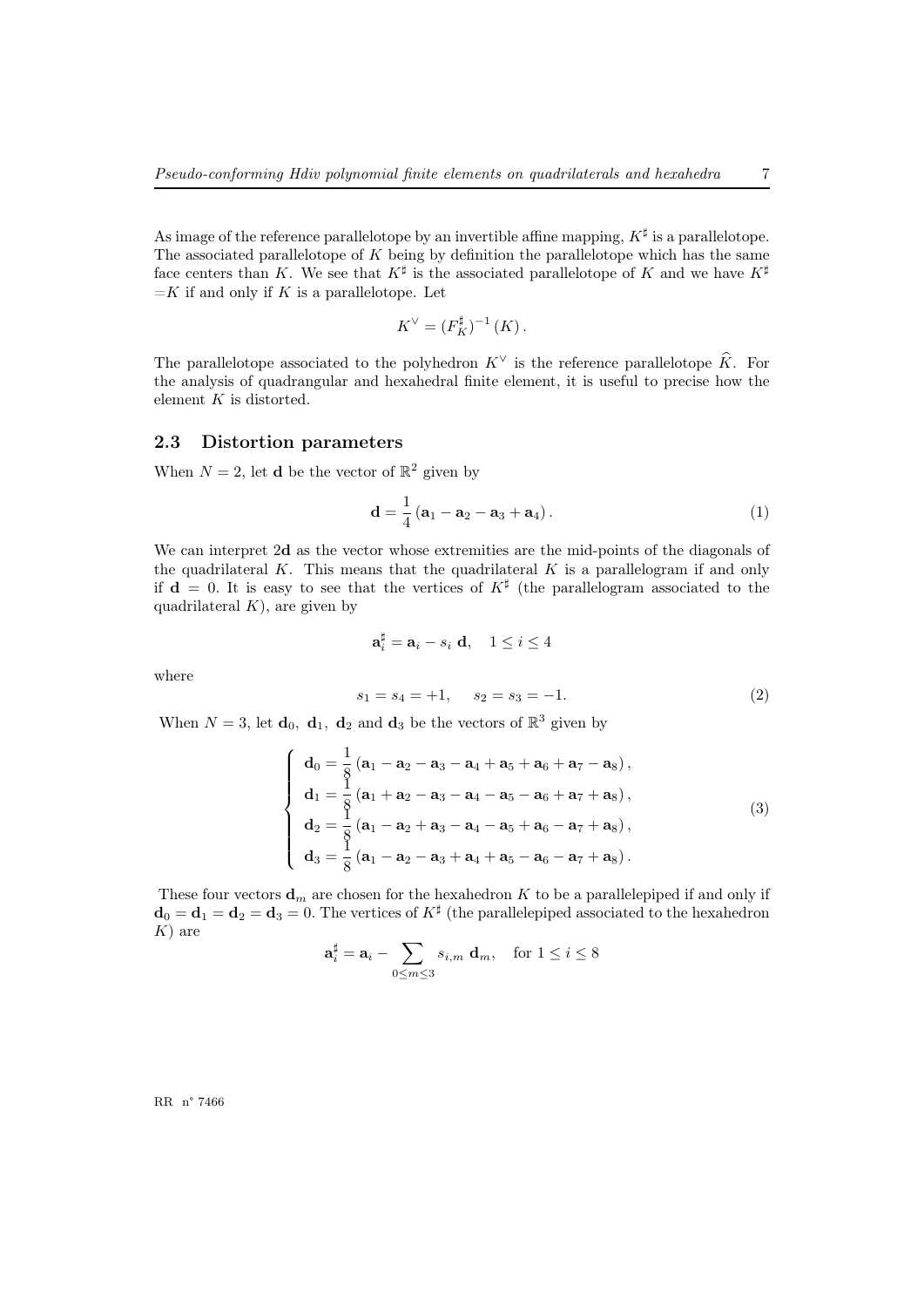

Figure 3: Distortion parameters of quadrilateralss



Figure 4: Distortion parameters of hexahedra

<span id="page-9-0"></span>where

$$
(s_{i,m}) = \begin{pmatrix} +1 & +1 & +1 & +1 \\ -1 & +1 & -1 & -1 \\ -1 & -1 & +1 & -1 \\ -1 & -1 & -1 & +1 \\ +1 & -1 & -1 & +1 \\ +1 & +1 & -1 & -1 \\ -1 & +1 & +1 & +1 \end{pmatrix}
$$
 (4)  
INRIA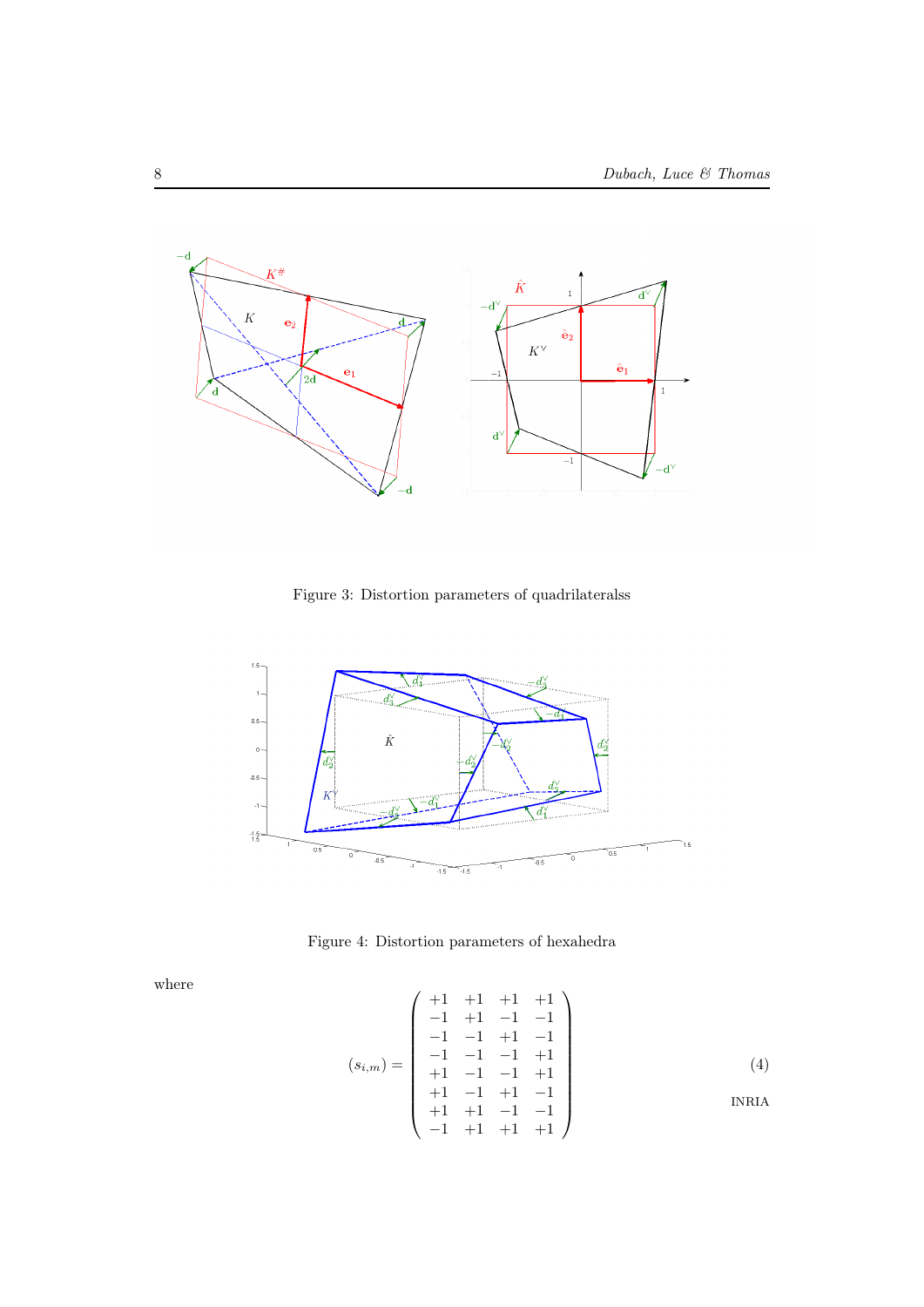From the equality

$$
\sum_{1 \leq i \leq 8} |\sum_{0 \leq m \leq 3} s_{i,m} \mathbf{d}_m|^2 = 8 \sum_{0 \leq m \leq 3} |\mathbf{d}_m|^2 ,
$$

we deduce that:

$$
\sum_{0 \le m \le 3} s_{i,m} \mathbf{d}_m = 0 \text{ for } 1 \le i \le 8 \Longrightarrow \mathbf{d}_m = 0 \text{ for } 0 \le m \le 3.
$$

Thus as announced, the hexadron K is a parallelepiped if and only if  $\mathbf{d}_m = 0$  for  $0 \le m \le 3$ . We resume the results for 2D and 3D geometries in the following proposition:

**Proposition 2.1** Let  $N^* = (2^N - N - 1)N$ ; there exist a vector  $\mathbf{d} \in \mathbb{R}^{N^*}$  and matrices  $S_i, 1 \leq i \leq 2^N$ , with N rows and  $N^*$  columns and which entries are  $\pm 1$ , such that the vertex  $\mathbf{a}_i$  of K and the vertex  $\mathbf{a}_i^{\sharp}$  of  $K^{\sharp}$  are linked by the relation

<span id="page-10-0"></span>
$$
\mathbf{a}_i = \mathbf{a}_i^{\sharp} + S_i \mathbf{d}, \quad 1 \le i \le 2^N. \tag{5}
$$

More precisely, for  $N = 2$ ,  $\mathbf{d} \in \mathbb{R}^2$  is given by [\(1\)](#page-8-0) and the matrices  $S_i$  are square matrices of order 2 satisfying  $S_i = s_i I$ , where  $s_i$  are scalars given by [\(2\)](#page-8-1). For  $N=3$ ,  $\mathbf{d} = (\mathbf{d}_0^T, \ \mathbf{d}_1^T, \ \mathbf{d}_2^T, \ \mathbf{d}_3^T)^T$  is identified to a vector of  $\mathbb{R}^{12}$ , its coordinates  $\mathbf{d}_m$  are given by [\(3\)](#page-8-2) and the matrices  $S_i := (s_{0,i}I, s_{1,i}I, s_{2,i}I, s_{3,i}I)$  are 3 rows and 12 columns matrices. The scalars  $s_{i,m}$  are given by [\(4\)](#page-9-0).

From [\(5\)](#page-10-0) we deduce

$$
\mathbf{d} = \frac{1}{4^{N-2}} S_i^T (\mathbf{a}_i - \mathbf{a}_i^{\sharp}), \ \ 1 \le i \le 2^N.
$$

We have  $K = K^{\sharp}$  if and only if  $\mathbf{d} = 0$  in  $\mathbb{R}^{N^*}$ .

**Definition 2.2** The vector  $\bf{d}$  is named the distortion vector of  $K$ .

Let us now introduce the  $N^*$  numbers  $\delta_m$  defined by:

$$
\mathbf{d} = \sum_{\substack{1 \le m \le 2 \\ \mathbf{d}_l = \sum_{1 \le m \le 3}} \delta_m \mathbf{e}_m \quad \text{when } N = 2, \\ \mathbf{d}_l = \sum_{1 \le m \le 3} \delta_{m+3l} \mathbf{e}_m, \quad 0 \le l \le 3 \quad \text{when } N = 3.
$$
 (6)

where we recall that  $\mathbf{e}_m$  is given by  $\mathbf{e}_m = \mathbf{a}_0 - \mathbf{b}_m$ . These parameters are invariant by affine mapping; in particular for the distortion vector  $\mathbf{d}^{\vee}$  of  $K^{\vee}$  we have if  $N=2$ 

$$
\mathbf{d}^\vee = \textstyle\sum\limits_{1\leq m\leq 2} \delta_m\ \widehat{\mathbf{e}}_m
$$

and if  $N = 3$ 

$$
\mathbf{d}_l^{\vee} = \sum_{1 \le m \le 3} \delta_{m+3l} \; \widehat{\mathbf{e}}_m, \quad 0 \le l \le 3
$$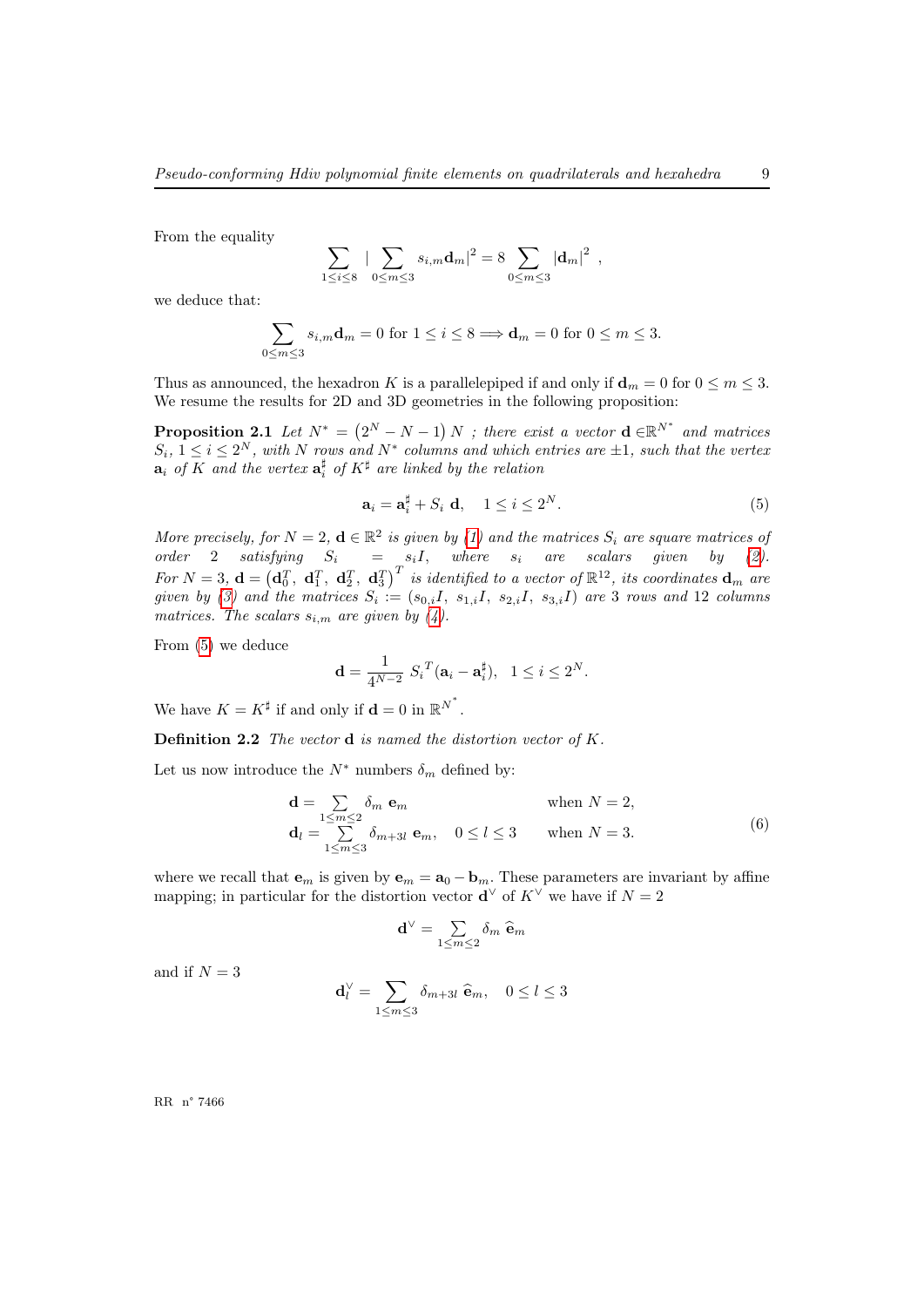### **Definition 2.3** The numbers  $(\delta_m)_{1 \le m \le N^*}$  are said the distortion parameters of K.

Since the mapping  $F_K^{\sharp}$  is invertible affine, K is a convex polyhedron if and only if  $K^{\vee}$  is a convex polyhedron. So we see that the convexity of K and the face planarity when  $N = 3$ can be expressed by a set of constraints on the distortion parameters only. For  $N = 2$ , it is easy to show that  $K$  is a convex quadrilateral if and only if we have

$$
|\delta_1|+|\delta_2|<1.
$$

For  $N = 3$ , we can write a set of 6 equations and 18 inequations on the 12 distortion parameters which means that K is a convex hexahedron; but we cannot use this set of non-linear constraints.

From now on, we shall assume for  $N = 3$  as for  $N = 2$  that

<span id="page-11-0"></span>
$$
\sum_{1 \le m \le N^*} |\delta_m| < 1 \tag{7}
$$

holds. Then  $K^{\vee}$  contains  $B(0, 1/\sqrt{N})$  the ball centered at the origin and of radius  $1/\sqrt{N}$ and  $K^{\vee}$  is contained in the cube  $[-2, +2]^{N}$ . The polyhedron K is contained in the parallelotope

$$
K^{2\sharp} = F_K^{\sharp} \left( [-2,+2]^N \right)
$$

This element  $K^{2\sharp}$  is homothetic to  $K^{\sharp}$  with a ratio equal to 2. Then, we have the inequality

$$
h_K \leq 2h_{K^{\sharp}}.
$$

Last, we note that the Euclidean norm of the distortion vector of  $K$  satisfies

$$
\frac{1}{2N}\left(\sum_{1\leq m\leq N^\sharp}|\delta_m|\right)\rho_{K^\sharp}\leq|\mathbf{d}|\leq \frac{1}{2}\left(\sum_{1\leq m\leq N^\sharp}|\delta_m|\right)h_{K^\sharp}.
$$

### 3 R.T. FE extension to quadrilaterals and hexahedra

The convergence results in  $H(div)$  of RT, BDM or BDFM finite elements on meshes with parallelepipeds are well known  $([32],[31], [9],...)$  $([32],[31], [9],...)$  $([32],[31], [9],...)$  $([32],[31], [9],...)$  $([32],[31], [9],...)$  $([32],[31], [9],...)$  $([32],[31], [9],...)$ . But it is only enough recently that the loss of convergence order on general quadrilaterals or hexahedra was revealing ([\[2\]](#page-32-2),[\[3\]](#page-32-1)).

Let us look at the origin of the problem. Let  $S_h$  be a space of approximation supposed included in  $H(div, \Omega)$ . each  $p \in S_h$  verifies the fluxes reciprocity. (i.e.  $p \cdot n$ ) on each internal face of the elements ([\[31\]](#page-36-0), [\[9\]](#page-34-0), [\[27\]](#page-36-4), [\[26\]](#page-36-5)). As the reciprocal image by  $F_K$  of the normal **n** at a face of K is not normal to the corresponding face of  $\hat{K}$ , we must use the piola transform ([\[31\]](#page-36-0)) on the vectorial variables to obtain the fluxes reciprocity:

$$
\mathbf{p}(\mathbf{x}) = \frac{1}{J_{F_K}} \mathbf{DF}(\widehat{\mathbf{x}})\widehat{\mathbf{p}}(\widehat{\mathbf{x}}).
$$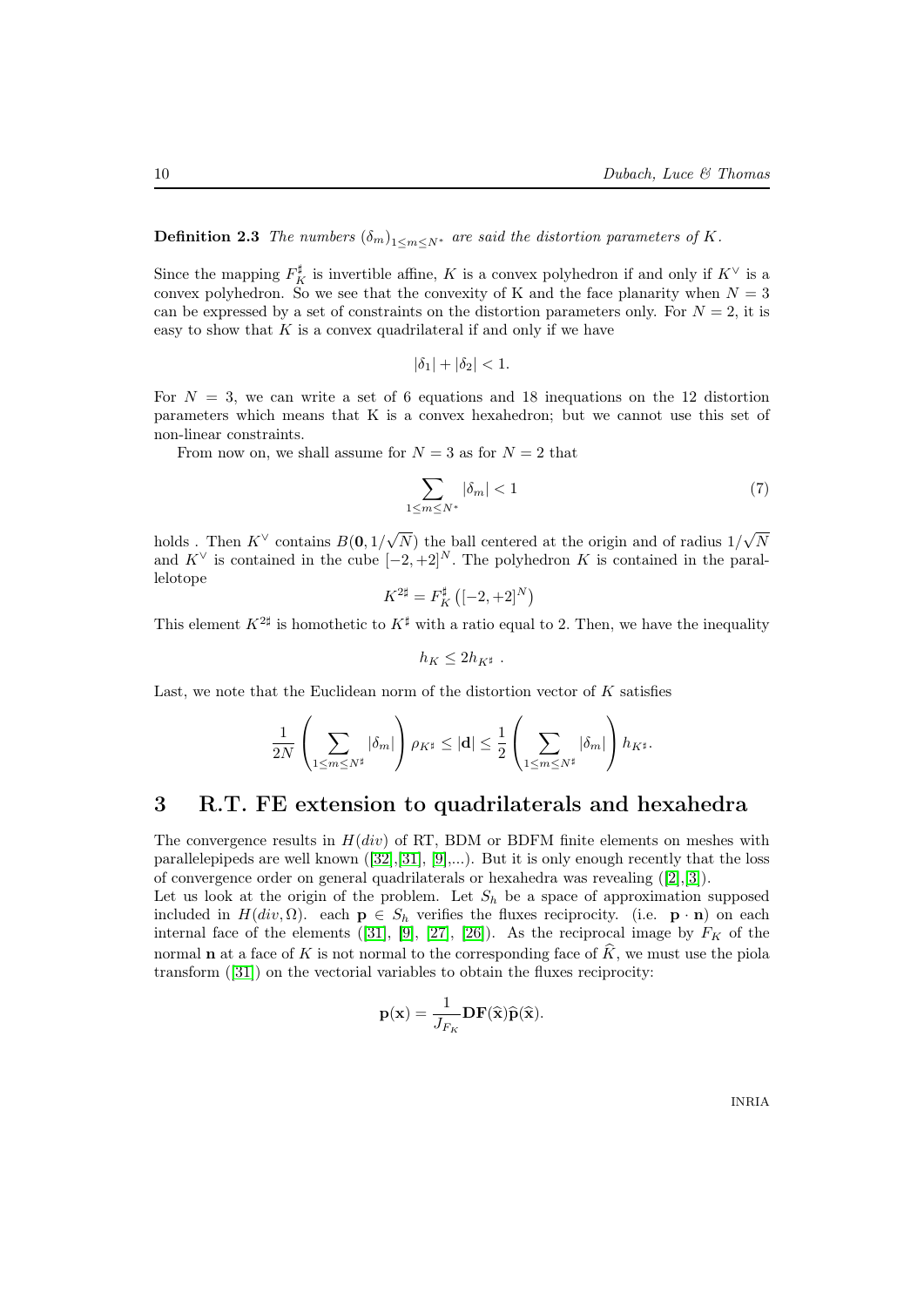where DF is the jacobian matrix of the transformation  $F_K$  and  $J_{F_K}$  is determinant (supposed to be positive). And we have the following relations:

$$
\int_{\partial K} \mathbf{p} \cdot \mathbf{n} \, u \, ds = \int_{\partial \widehat{K}} \widehat{\mathbf{p}} \cdot \widehat{\mathbf{n}} \, \widehat{u} \, d\widehat{s} \int_{K} \operatorname{div} \mathbf{p} \, u dx = \int_{\widehat{K}} \operatorname{div} \widehat{\mathbf{p}} \, \widehat{u} \, d\widehat{x}
$$

We remark that:  $K$  is a parallelepiped if and only if  $DF$  is constant. Let k be an integer, we note  $S_h = \left\{ \mathbf{p}_h \in H(div, \Omega) / \widehat{\mathbf{p}}|_{\widehat{K}} \in \mathbf{RT}_k(\widehat{K}) \right\}$  and  $\Pi_h \mathbf{p}$  an interpolation operator in  $S_h$  and we have the well-known results

**Proposition 3.1** if K is a parallelepiped then we have the following interpolation errors:

$$
\|\mathbf{p} - \mathbf{p}_h\|_{0,\Omega} \le Ch^{k+1} |\mathbf{p}|_{k+1,\Omega}
$$
  

$$
\|div(\mathbf{p} - \mathbf{p}_h)\|_{0,\Omega} \le Ch^{k+1} |div(\mathbf{p})|_{k+1,\Omega}
$$

Let us consider the case of a finite element of lowest degree (i.e.  $k = 0$ ), and examine what are the interpolation erros when  $K$  is not a parallelepiped. The Piola transform give us:

<span id="page-12-0"></span>
$$
\widehat{\mathbf{p}}(\widehat{\mathbf{x}}) = \mathbf{M}(\widehat{\mathbf{x}})\mathbf{p}(\mathbf{x})
$$
\n(8)

M is the transposed cofactor matrix of DF. We note  $\widehat{\Pi} \widehat{\mathbf{p}}$  the interpolate of  $\widehat{\mathbf{p}}$  in  $\mathbf{RT}_0(\widehat{K})$ . First let us consider the case  $N = 2$ . The transformation  $F_K$  is bilinear and we have:

$$
F_K: \ \ \hat{\mathbf{x}} \in \mathbb{R}^2 \to F_K(\hat{\mathbf{x}}) = \mathbf{a}_0 + B_K \hat{\mathbf{x}} + \frac{1}{4} \hat{\mathbf{x}}_1 \hat{\mathbf{x}}_2 \mathbf{d},
$$

$$
\mathbf{DF}(\hat{\mathbf{x}}) = \frac{1}{2} \left( \mathbf{m}_1 + \frac{1}{2} \hat{\mathbf{x}}_2 \mathbf{d} | \mathbf{m}_2 + \frac{1}{2} \hat{\mathbf{x}}_1 \mathbf{d} \right)
$$

and

$$
J_{F_K}(\widehat{\mathbf{x}})=\frac{1}{4}\left(\mathbf{m}_1\cdot\mathbf{m}_2^{\perp}+\frac{1}{4}\mathbf{m}_1\cdot\mathbf{d}^{\perp}\widehat{\mathbf{x}}_1+\frac{1}{4}\mathbf{d}\cdot\mathbf{m}_1^{\perp}\widehat{\mathbf{x}}_2\right).
$$

One can remark that the lines of the matrix **M** belong to  $\mathbf{RT}_0(\widehat{K})$ . The usual technic to estimate the interpolation error is to remark that  $(P_0)^2 \subset \mathbf{RT}_0(\hat{K})$ , then we have

<span id="page-12-1"></span>
$$
\|\widehat{\mathbf{p}} - \widehat{\Pi}\widehat{\mathbf{p}}\|_{0,\widehat{K}} \le C|\widehat{\mathbf{p}}|_{1,\widehat{K}}.\tag{9}
$$

To come back to the element  $K$  we use the relation  $(8)$  and for instance we have

$$
\frac{\partial \widehat{\mathbf{p}}_1}{\partial \widehat{\mathbf{x}}_1} = m_{11} \frac{\partial \mathbf{p}_1}{\partial \widehat{\mathbf{x}}_1} + m_{12} \frac{\partial \mathbf{p}_2}{\partial \widehat{\mathbf{x}}_1} + \frac{\partial m_{11}}{\partial \widehat{\mathbf{x}}_1} \mathbf{p}_1 + \frac{\partial m_{12}}{\partial \widehat{\mathbf{x}}_1} \mathbf{p}_2.
$$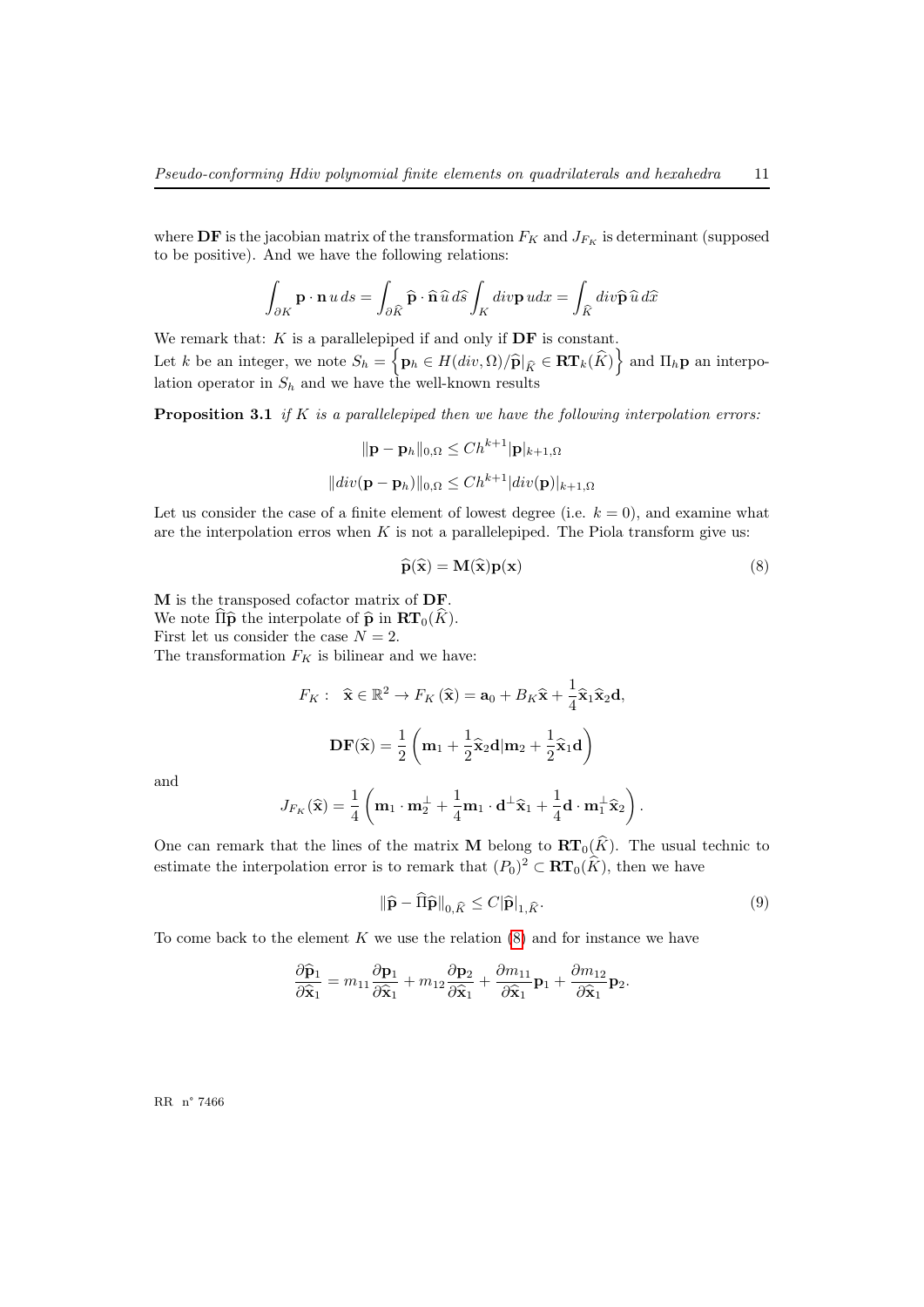When the transformation  $F_K$  is not affine, the partial derivatives of  $m_{ij}$  are a priori different of 0 and from [\(9\)](#page-12-1) we are not able to obtain better than:

$$
\|\mathbf{p} - \Pi_h \mathbf{p}\|_{0,\Omega} \leq C \|\mathbf{p}\|_{1,\Omega}
$$

but by noticing that the space :

$$
W = \left\{ \widehat{\mathbf{p}} \in (P_1(K))^2; \frac{\partial \widehat{\mathbf{p}}_1}{\partial \widehat{\mathbf{x}}_2} = 0, \frac{\partial \widehat{\mathbf{p}}_2}{\partial \widehat{\mathbf{x}}_1} = 0, \frac{\partial \widehat{\mathbf{p}}_1}{\partial \widehat{\mathbf{x}}_1} + \frac{\partial \widehat{\mathbf{p}}_2}{\partial \widehat{\mathbf{x}}_2} = 0 \right\} \subset \mathbf{RT}_0(\widehat{K}),
$$

we have more precisely

$$
\|\widehat{\mathbf{p}} - \widehat{\Pi}\widehat{\mathbf{p}}\|_{0,\widehat{K}} \leq C \left( \|\frac{\partial \widehat{\mathbf{p}}_1}{\partial \widehat{\mathbf{x}}_2}\|_{0,\widehat{K}} + \|\frac{\partial \widehat{\mathbf{p}}_2}{\partial \widehat{\mathbf{x}}_1}\|_{0,\widehat{K}} + \|\frac{\partial \widehat{\mathbf{p}}_1}{\partial \widehat{\mathbf{x}}_1} + \frac{\partial \widehat{\mathbf{p}}_2}{\partial \widehat{\mathbf{x}}_2}\|_{0,\widehat{K}} \right).
$$

And by using the properties of the lines of M one have:

 $\|\mathbf{p} - \Pi_h \mathbf{p}\|_{0,\Omega} \leq Ch |\mathbf{p}|_{1,\Omega}$ 

Furthermore, the Piola transform gives us the following relation on the divergence:

$$
\frac{1}{J_{F_K}}div\widehat{\mathbf{p}}(\widehat{\mathbf{x}}) = div\mathbf{p}(\mathbf{x})
$$

We have  $div(\mathbf{RT}_0(\widehat{K})) = P_0(\widehat{K})$  and if  $J_F(\widehat{\mathbf{x}})$  is a constant function, we deduce that

$$
div(\Pi_h \mathbf{p}) = \Pi_K^{(0)}(div(\mathbf{p})
$$

where  $\Pi_K^{(0)}$  is the  $L^2$ - projection operator on K ([\[31\]](#page-36-0)). but, in the case of some quadrilateral,  $J_{F_K}$  is affine and this property is lost. On the other hand, it is always true on K

$$
\|div(\widehat{\mathbf{p}} - \widehat{\Pi}\widehat{\mathbf{p}})\|_{0,\widehat{K}} = \|div(\widehat{\mathbf{p}}) - \Pi_{\widehat{K}}^{(0)}div(\widehat{\mathbf{p}})\|_{0,\widehat{K}} \leq C |div(\widehat{\mathbf{p}})|_{1,\widehat{K}}
$$

and

$$
\widehat{\nabla}div(\widehat{\mathbf{p}}) = J_{F_K}\widehat{\nabla}div(\mathbf{p}) + div(\mathbf{p})\widehat{\nabla}J_{F_K}
$$
\n(10)

then

$$
|div(\widehat{\mathbf{p}})|_{1,\widehat{K}} \leq C\left(h_K|div(\mathbf{p})|_{1,K} + ||div(\mathbf{p})||_{0,K}\right),\,
$$

and finaly we are not able to obtain better than

$$
||div(\mathbf{p} - \Pi_h \mathbf{p})||_{0,\Omega} \leq C||div(\mathbf{p})||_{1,\Omega}
$$

In the 3D case, the transformation is trilinear:

$$
F_K: \ \ \hat{\mathbf{x}} \in \mathbb{R}^3 \to F_K(\hat{\mathbf{x}}) = \mathbf{a}_0 + B_K \hat{\mathbf{x}} + \hat{\mathbf{x}}_1 \hat{\mathbf{x}}_2 \mathbf{d}_3 + \hat{\mathbf{x}}_1 \hat{\mathbf{x}}_3 \mathbf{d}_2 + \hat{\mathbf{x}}_2 \hat{\mathbf{x}}_3 \mathbf{d}_1 + \hat{\mathbf{x}}_1 \hat{\mathbf{x}}_2 \hat{\mathbf{x}}_3 \mathbf{d}_0,
$$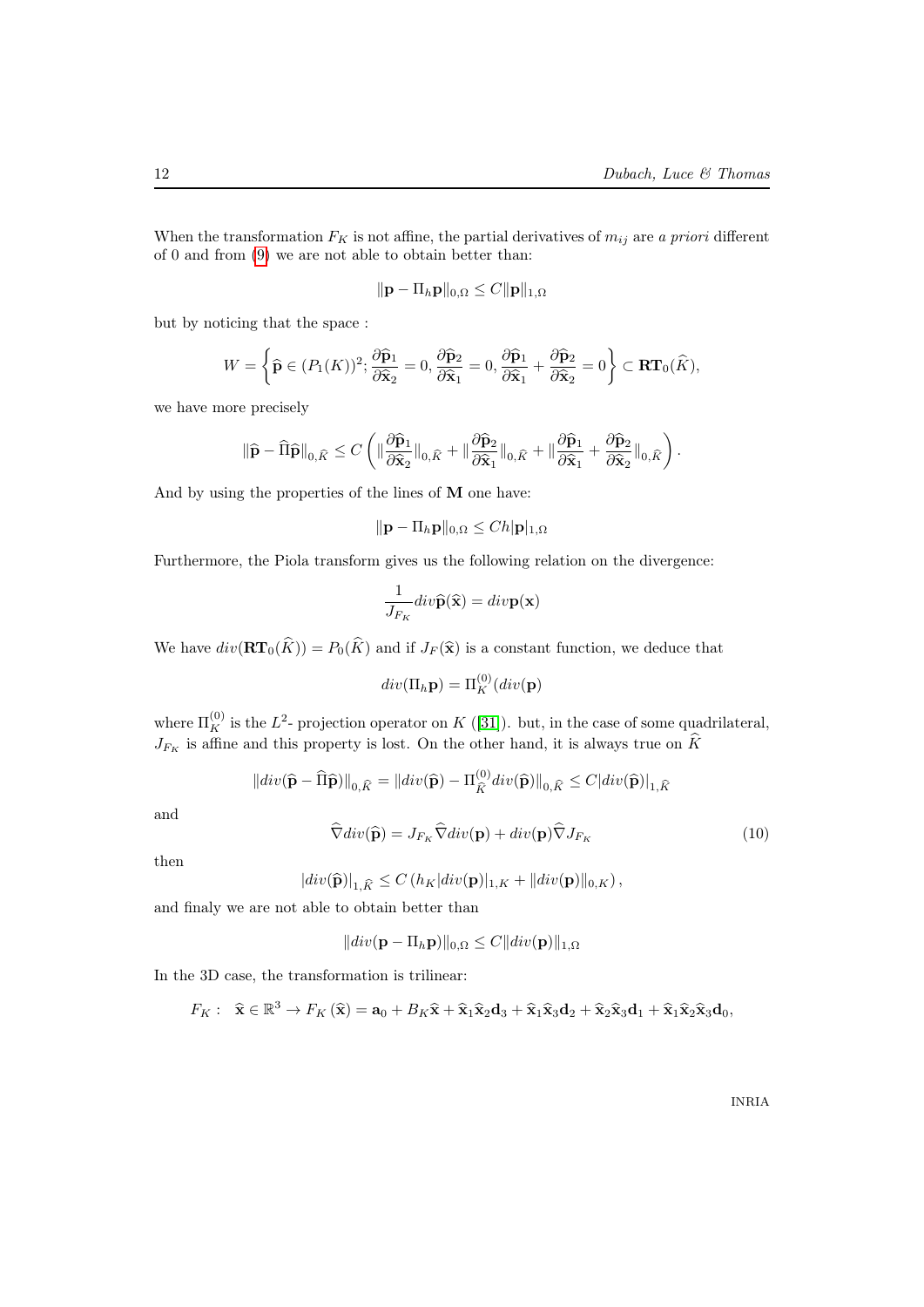and

$$
\mathbf{DF}(\widehat{\mathbf{x}}) = B_K + (\widehat{\mathbf{x}}_2\mathbf{d}_3 + \widehat{\mathbf{x}}_3\mathbf{d}_2 - \widehat{\mathbf{x}}_2\widehat{\mathbf{x}}_3\mathbf{d}_0|\widehat{\mathbf{x}}_1\mathbf{d}_3 + \widehat{\mathbf{x}}_3\mathbf{d}_1 - \widehat{\mathbf{x}}_1\widehat{\mathbf{x}}_3\mathbf{d}_0|\widehat{\mathbf{x}}_1\mathbf{d}_2 + \widehat{\mathbf{x}}_2\mathbf{d}_1 - \widehat{\mathbf{x}}_1\widehat{\mathbf{x}}_2\mathbf{d}_0).
$$

 $J_{F_K} \in Q_2 \cap P_4$ , and its expression is very complicate. Just as previously, the lines of M belong to  $\mathbf{RT}_1$ . As  $\frac{\partial m_{ij}}{\partial \hat{\mathbf{x}}_k}$  are of order 1 in  $h_K$ , we are able to obtain better than

$$
\|\mathbf{p} - \Pi_h \mathbf{p}\|_{0,\Omega} \leq C \|\mathbf{p}\|_{1,\Omega}
$$

We also have  $\widehat{\nabla}J_{F_K}$  of order 1 in  $h_K$  then

$$
||div(\mathbf{p} - \Pi_h \mathbf{p})||_{0,\Omega} \leq C||div\mathbf{p}||_{1,\Omega}
$$

And these results can be confirmed by numerical tests (see section 5).

# 4 Pseudo-conforming finite element in  $H(div)$

There are many studies on non conforming finite elements in  $H^1$  ([\[37\]](#page-36-6), [\[8\]](#page-33-0), [\[34\]](#page-36-7), [\[39\]](#page-37-0), ...). But in our knowledge, there are very few works on non conforming finite elements in  $H(div)$ . Let us recall the conformity requirements of the space  $H(div, \Omega)$  ([\[27\]](#page-36-4)): Flux reciprocity on each face.

If a function  $\mathbf{p}_h : \Omega \to \mathbb{R}^N$  satisfies

- 1.  $\mathbf{p}_h|_K \in H_1(K)^N$  for each  $K \in \mathcal{T}_h$ ,
- 2. for each face  $\gamma$  jointly to 2 elements of  $\mathcal{T}_h$ , i.e.  $\gamma = \overline{K}_1 \cap \overline{K}_2$  the normal traces  $\gamma$  of  $\mathbf{p}_h|_{K_1}$  and  $\mathbf{p}_h|_{K_2}$  are the same, i.e.  $\mathbf{p}_h|_{K_1} \cdot \mathbf{n} = \mathbf{p}_h|_{K_2} \cdot \mathbf{n}$  where **n** is a normal at the face.

then  $\mathbf{p}_h \in H(\text{div}, \Omega)$ . And reciprocally if  $\mathbf{p}_h \in H(\text{div}, \Omega)$  and if 1. is satisfied then 2. is satisfied.

**Remark:** There is an important difference between the conformity in the space  $H<sup>1</sup>$  and  $H(div)$ . The trace of  $H^1$  function belongs to  $H^{1/2}$  while the normal trace of  $H(div)$  function belongs to  $H^{-1/2}$ . this explains the definition previously given where we must suppose that the function is most regular than  $H(div)$  (i.e.  $H<sup>1</sup>$ ) on each element. And it is going to have an important consequence on the "test patch"; to control the non conformity error we must not only impose the mean joins of the normal traces but also the mean joins of the momenta of order 1 of the normal traces .

#### 4.1 The model

We consider the second order elliptic model problem:

<span id="page-14-0"></span>
$$
\begin{cases}\n-div(A\,\mathbf{grad}u) &= f & \text{in }\Omega, \\
u &= 0 & \text{on }\Gamma.\n\end{cases}
$$
\n(11)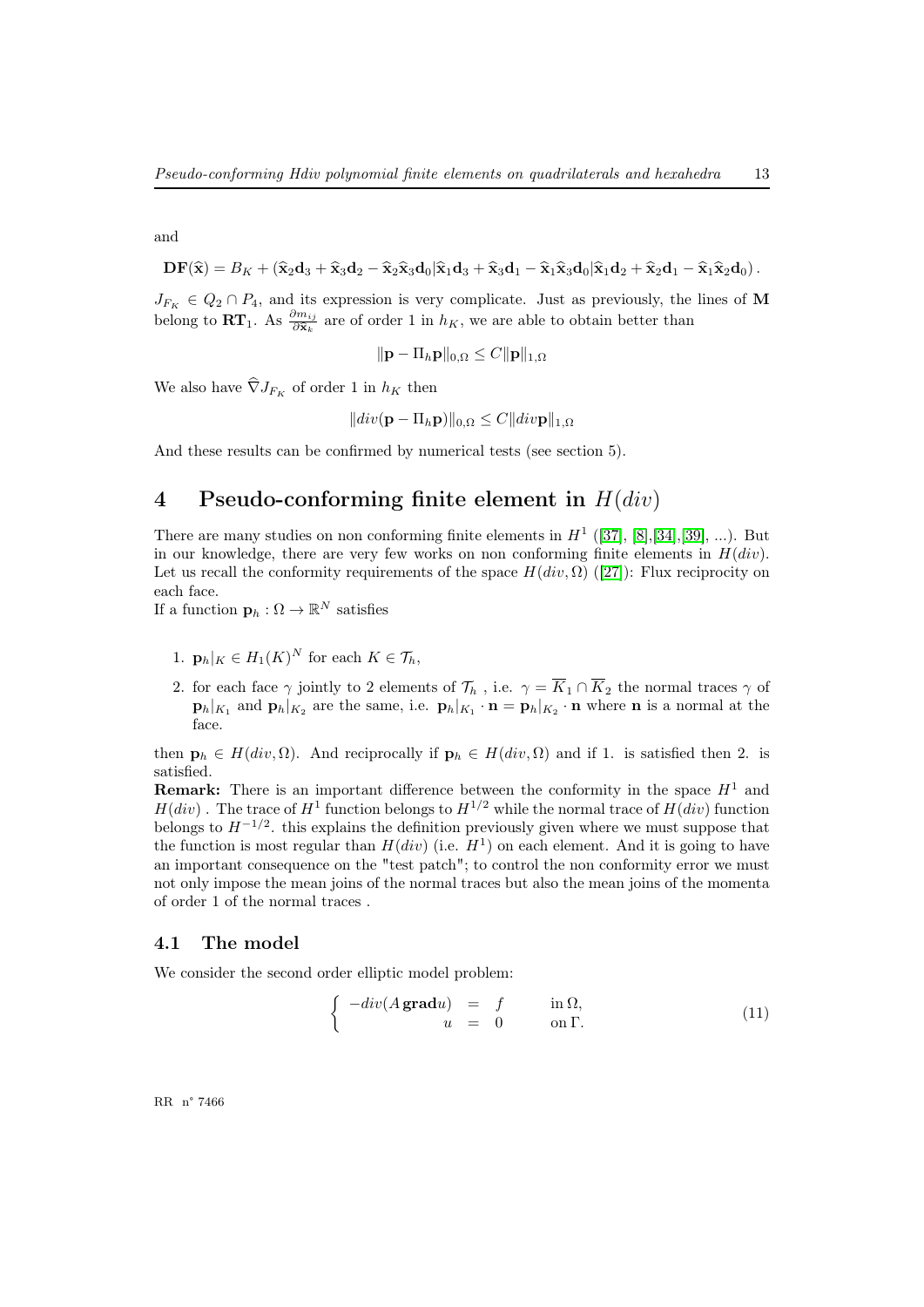where  $A = (a_{i,j})$  is a symmetric matrix satisfying

$$
\forall x \in \bar{\Omega}, \forall \xi \in R^2, \quad c \sum_{i=1}^2 \xi_i^2 \le \sum_{i,j=1}^2 a_{i,j}(x)\xi_i \xi_j \le c^{-1} \sum_{i=1}^2 \xi_i^2,
$$

and  $\Gamma := \partial \Omega$  is the boundary of a polyhedral domain  $\Omega \subset R^N$ . Let  $\mathcal{T}_h$  be a triangulation of  $\Omega$  into quadrilaterals. Let  $\partial \mathcal{T}_h$  denotes the set of the edges of the elements of  $\mathcal{T}_h$  and  $\partial\mathcal{T}_h\setminus\partial\Omega$  denotes the set of interior edges. For each element  $\gamma$  of  $\partial\mathcal{T}_h\setminus\partial\Omega$ , there exist K<sup>+</sup> and  $K^-$  in  $\mathcal{T}_h$  such that  $\bar{K}^+ \cap \bar{K}^- = \gamma$ . The unitary outward normal of  $K^+$  is noted  $\mathbf{n}^+$  and the normal of a face is defined by  $\mathbf{n} = \mathbf{n}^+$ . For each subset  $\gamma$  of  $\partial\Omega$ ,  $\mathbf{n}$  denotes the unitary outward normal of Ω.

The classical mixed variational formulation ([\[31\]](#page-36-0), [\[9\]](#page-34-0)) for ([11](#page-14-0)) is: find  $u \in L^2(\Omega)$  and  $\mathbf{p} \in L^2(\Omega)$  $H(div, \Omega)$  such that

$$
\int_{\Omega} \operatorname{div} \mathbf{p} \, v \, dx - \int_{\Omega} f v \, dx = 0 \qquad \forall v \in L^{2}(\Omega), \tag{12}
$$

$$
\int_{\Omega} A^{-1} \mathbf{p} \cdot \mathbf{q} - \int_{\Omega} u \, \operatorname{div} \mathbf{q} \, dx = 0 \qquad \forall \mathbf{q} \in H(\operatorname{div}, \Omega). \tag{13}
$$

We consider

$$
M_h = \{v_h \in L^2(\Omega); \, v_h|_K \in P_0 \forall K \in \mathcal{T}_h\},
$$
  

$$
L_{\mathcal{T}_h} = \{ \mathbf{q} \in (L^2(\Omega))^N; \, \mathbf{q}|_K \in H(div, K) \forall K \in \mathcal{T}_h \}
$$

and

$$
L_h = \left\{ \mathbf{q}_h \in (L^2(\Omega))^N; \, \mathbf{q}_h|_K \in P_K^N \forall K \in \mathcal{T}_h \right\},\,
$$

where  $P_K$  is a polynomial space.

Where  $\mathbf{p} \in H(div, \Omega) + L_{\mathcal{T}_h}$ , we define

$$
\|\mathbf{p}\|_{Hdiv(0,h)}^2 = \sum_{K \in \mathcal{T}_h} \|\mathbf{p}\|_{H(div,K)}^2.
$$

We can remark that  $M_h$  is defined as usual, and that  $L_{\mathcal{T}_h} \nsubseteq H(div, \Omega)$ . Then, we are only interesting by the non conformity approximation of q. For each  $(u, \mathbf{p}, \mathbf{q}) \in L^2(\Omega) \times Hdiv, \Omega \times Hdiv, \Omega) + L^2(\Omega) \times L_{\mathcal{T}_h} \times L_{\mathcal{T}_h}$  we define

$$
c_h(u, \mathbf{p}, \mathbf{q}) = \sum_{K \in \mathcal{T}_h} \int_K A^{-1} \mathbf{p} \cdot \mathbf{q} - \sum_{K \in \mathcal{T}_h} \int_K u \, \operatorname{div} \mathbf{q} \, \operatorname{dx}.
$$

A non conforming mixed finite element method for problem (??) is: find  $u_h \in M_h$  and  $q_h \in L_h$  such that

<span id="page-15-0"></span>
$$
\sum_{K \in \tau_h} \int_K v_h \, \text{div} \, \mathbf{p}_h \, \text{div} \, \sum_{K \in \tau_h} \int_K f v_h \text{dx} = 0 \qquad \forall v_h \in M_h, \tag{14}
$$

$$
\sum_{K \in \tau_h} \int_K A^{-1} \mathbf{p}_h \cdot \mathbf{q}_h - \sum_{K \in \tau_h} \int_K u_h \, \operatorname{div} \mathbf{q}_h \, \operatorname{dx} \quad = \quad 0 \qquad \forall \mathbf{q}_h \in L_h. \tag{15}
$$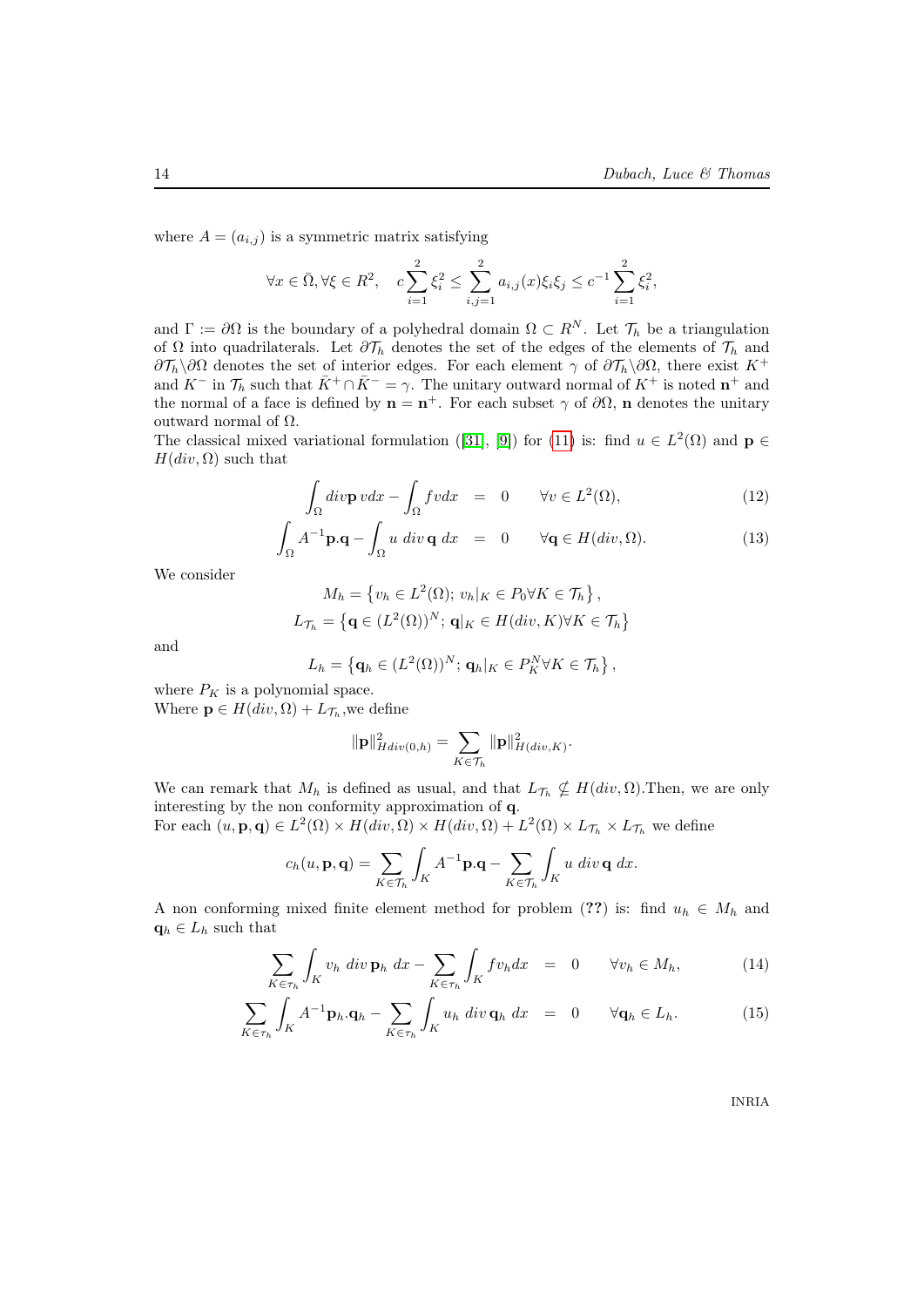<span id="page-16-1"></span>If the following  $inf - sup$  condition is satisfied:

$$
\inf_{\{v_h \in M_h: \|u_h\|_{0,\Omega} = 1\}} \sup_{\{\mathbf{q}_h \in L_h, \|\mathbf{q}_h\|_{Hdiv(0,h)} = 1\}} b(u_h, \mathbf{q}_h) \ge \beta > 0,
$$
\n(16)

where  $b(u_h, \mathbf{q}_h) = \sum_{K \in \tau_h} \int_K u_h \, dv \, \mathbf{q}_h \, dx$ , then the problem [\(14\)](#page-15-0),[\(15\)](#page-15-0) admits a unique solution and we have the *a priori* error estimate

$$
\|\mathbf{p} - \mathbf{p}_h\|_{Hdiv(0,h)} + \|u - u_h\|_{0,h} \le
$$
  

$$
c \left( \inf_{v_h \in M_h} \|u - v_h\|_{0,h} + \inf_{\mathbf{q}_h \in L_h} \|\mathbf{p} - \mathbf{q}_h\|_{Hdiv(0,h)} + \sup_{0 \neq \mathbf{q}_h \in L_h} \frac{|c_h(u, \mathbf{p}, \mathbf{q}_h)|}{\|\mathbf{q}_h\|_{0,h}} \right).
$$
 (17)

**Remark:** In [\(17\)](#page-16-0) we can use the norm of  $q_h$  in  $H(div)$  rather than  $L^2$  but this is not useful in this context.

Using the Green formula :  $\int_K u \, div(\mathbf{q}_h) dx = -\int_K \mathbf{grad} u \cdot \mathbf{q}_h dx + \int_{\partial K} u \, \mathbf{q}_h \cdot \mathbf{n} d\sigma$  we prove that:

<span id="page-16-0"></span>
$$
c_h(u, \mathbf{p}, \mathbf{q}_h) = \sum_{\gamma \in \partial \mathcal{T}_h} \int_{\gamma} u[\mathbf{q}_h.\mathbf{n}] d\sigma.
$$

#### 4.2 Local error estimates

#### 4.2.1 Interpolation error in  $H(div)$

let  $\Psi_K = P_K^N$  a vectorial space of vectorial polynomial functions on K. One suppose that the set

$$
\Sigma_K = \left\{ \mathbf{w} \rightarrow \frac{1}{|\gamma_m|} \int_{\gamma_m} \mathbf{w}.\mathbf{n} \, d\sigma ; 1 \leq m \leq 2N \right\}
$$

is  $\Psi_K$ -unisolvant. The basis functions of the mixed finite element  $(K, \Psi_K, \Sigma_K)$  are noted by  $\psi_{m,K}$  and the interpolation operator associated (i.e. Withney operator) is denoted by  $\Pi_K^W$ . For each function **p** such that  $\int_{\gamma_m}$  **p**.n  $d\sigma$ ;  $1 \le m \le 2N$  exists, we have :

<span id="page-16-2"></span>
$$
\Pi_{K}^{W}\mathbf{p} = \sum_{1 \leq m \leq 2N} \frac{1}{|\gamma_{m}|} \int_{\gamma_{m}} \mathbf{p} \cdot \mathbf{n} \, d\sigma \, \psi_{m,K}.
$$

The basis functions  $\psi_{m,K}$  and all the functions of  $\Psi_K$  can be extended to  $K^{2\sharp}$ .

**Proposition 4.1** Supposed that the parameter distortion of K satisfy  $(7)$  and that the inclusion  $P_0(K)^N \subset \Psi_K$  holds then for each function  $\mathbf{p} \in (H^1)^N (K)$  we have

$$
\left\| \mathbf{p} - \Pi_{K}^{W} \mathbf{p} \right\|_{0, K} \le 4h_{K^{\sharp}} \left( \sum_{1 \le m \le 2N} \left\| \psi_{m, K} \right\|_{0, \infty, K^{2\sharp}} \right) \left\| \mathbf{p} \right\|_{1, K}.
$$
 (18)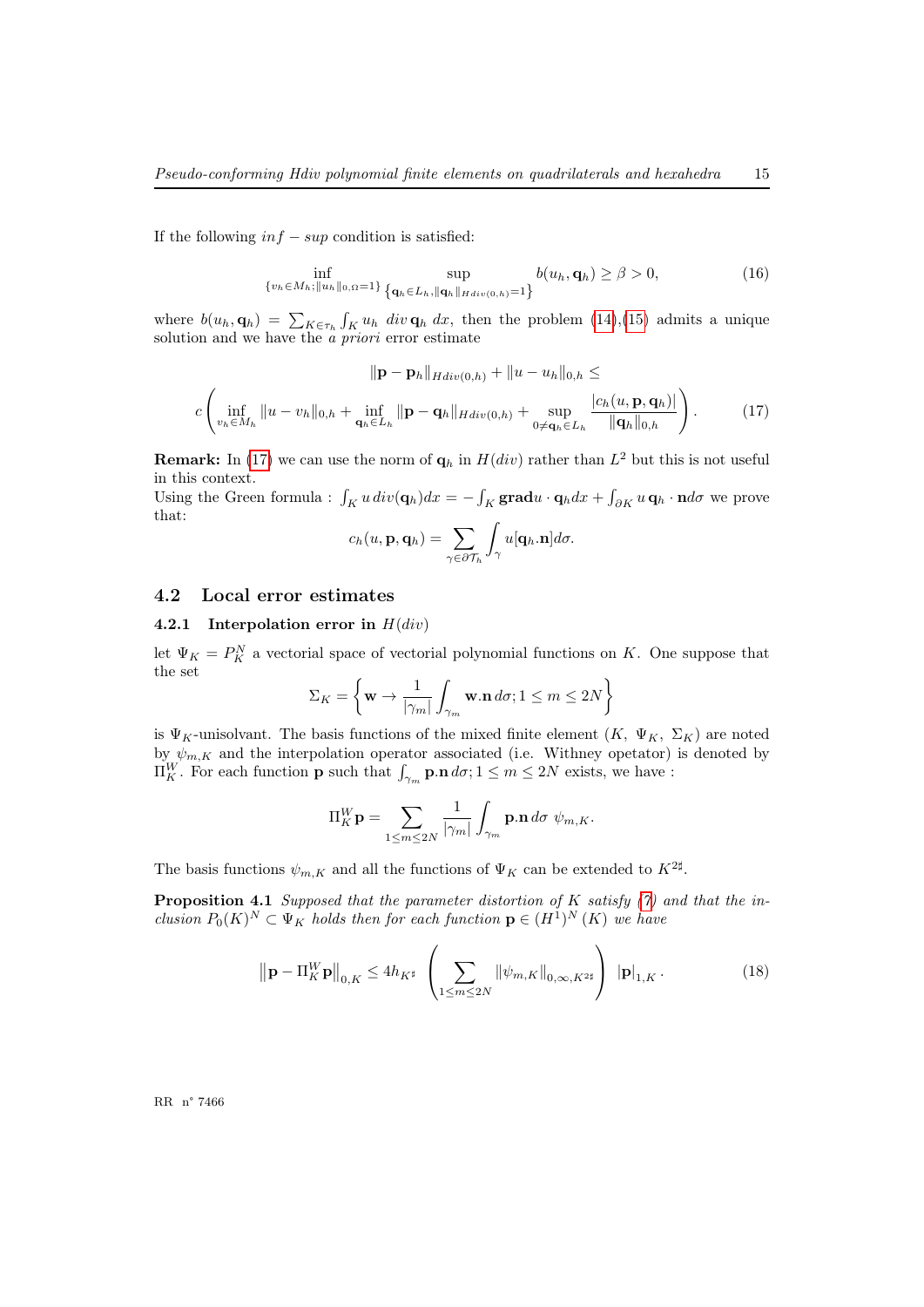Moreover, if we suppose that  $div(\Psi_K) = P_0(K)$  and  $div(\Pi_K^W \mathbf{p}) = \frac{1}{|K|} \int_K div(mathbf p) dx$ , there exists a constant c independent of K such that for each function p satisfying  $\mathbf{p} \in$  $(H<sup>1</sup>)<sup>3</sup>(K)$  and  $div(\mathbf{p}) \in H<sup>1</sup>(K)$  we have

$$
||div(\mathbf{p} - \Pi_{K}^{W}\mathbf{p})||_{0,K} \le ch_{K^{\sharp}}|div(\mathbf{p})|_{1,K}.
$$
\n(19)

**Proof.** Let be  $\xi \in \gamma_i$ . Using the Taylor expansion with integral residue, for each  $\mathbf{x} \in K$  we have

$$
\mathbf{p}(\xi) = \mathbf{p}(\mathbf{x}) + \int_0^1 (1 - \theta) D\mathbf{p}(\mathbf{x} + \theta(\xi - \mathbf{x}))(\xi - \mathbf{x}) d\theta.
$$

consequently

$$
\frac{1}{|\gamma_m|} \int_{\gamma_m} \mathbf{p}(\xi) \cdot \mathbf{n}_m d\sigma =
$$
  

$$
\mathbf{p}(\mathbf{x}) \cdot \mathbf{n}_m + \frac{1}{|\gamma_m|} \int_{\gamma_m} \left( \int_0^1 (1 - \theta) D\mathbf{p}(\mathbf{x} + \theta(\xi - \mathbf{x}))(\xi - \mathbf{x}) d\theta \right) \cdot \mathbf{n}_m d\sigma,
$$

and

$$
\Pi_{K}^{W} \mathbf{p}(\mathbf{x}) = \sum_{1 \le m \le 2N} \mathbf{p}(\mathbf{x}) \cdot \mathbf{n}_{m} \psi_{m,K}(\mathbf{x}) + \sum_{1 \le m \le 2N} \frac{1}{|\gamma_{m}|} \int_{\gamma_{m}} \left( \int_{0}^{1} (1 - \theta) D\mathbf{p}(\mathbf{x} + \theta(\xi - \mathbf{x}))(\xi - \mathbf{x}) d\theta \right) \cdot \mathbf{n}_{m} d\sigma \psi_{m,K}(\mathbf{x})
$$

Using the assumption:  $P_0(K)^N \subset \Psi_K$  we have:

$$
\begin{aligned} \left(\mathbf{p} - \Pi_{K}^{W}\mathbf{p}\right)(\mathbf{x}) &= \\ &- \sum_{1 \leq m \leq 2N} \frac{1}{|\gamma_{m}|} \int_{\gamma_{m}} \left( \int_{0}^{1} (1 - \theta) D\mathbf{p}(\mathbf{x} + \theta(\xi - \mathbf{x}))(\xi - \mathbf{x}) d\theta \right) \cdot \mathbf{n}_{m} d\sigma \psi_{m,K}(\mathbf{x}) \end{aligned}
$$

and

$$
\left| \left( \mathbf{p} - \Pi_{K}^{W} \mathbf{p} \right) (\mathbf{x}) \right| \le
$$
  

$$
h_{K} \sum_{1 \le m \le 2N} \frac{1}{|\gamma_{m}|} \int_{\gamma_{m}} \left( \int_{0}^{1} (1 - \theta) \| D\mathbf{p} (\mathbf{x} + \theta(\xi - \mathbf{x})) \| d\theta \right) d\sigma |\psi_{m,K}(\mathbf{x})|
$$

where  $||D\mathbf{p}||$  is the spectral norm of the matrix  $D\mathbf{p}$ . For **x** a.e. in K, we note  $g(\mathbf{x}, \xi) = \int_0^1 (1 - \theta) ||D\mathbf{p}(\mathbf{x} + \theta(\xi - \mathbf{x}))||$  and we have

$$
\|\mathbf{p} - \Pi_K^W \mathbf{p}\|_{0,K}^2 \leq h_K^2 \sum_{1 \leq m \leq 2N} \frac{1}{|\gamma_m|^2} \int_{\gamma_m} \int_K g(\mathbf{x}, \xi)^2 d\mathbf{x} d\sigma \int_K |\psi_{m,K}(\mathbf{x})|^2 d\mathbf{x}.
$$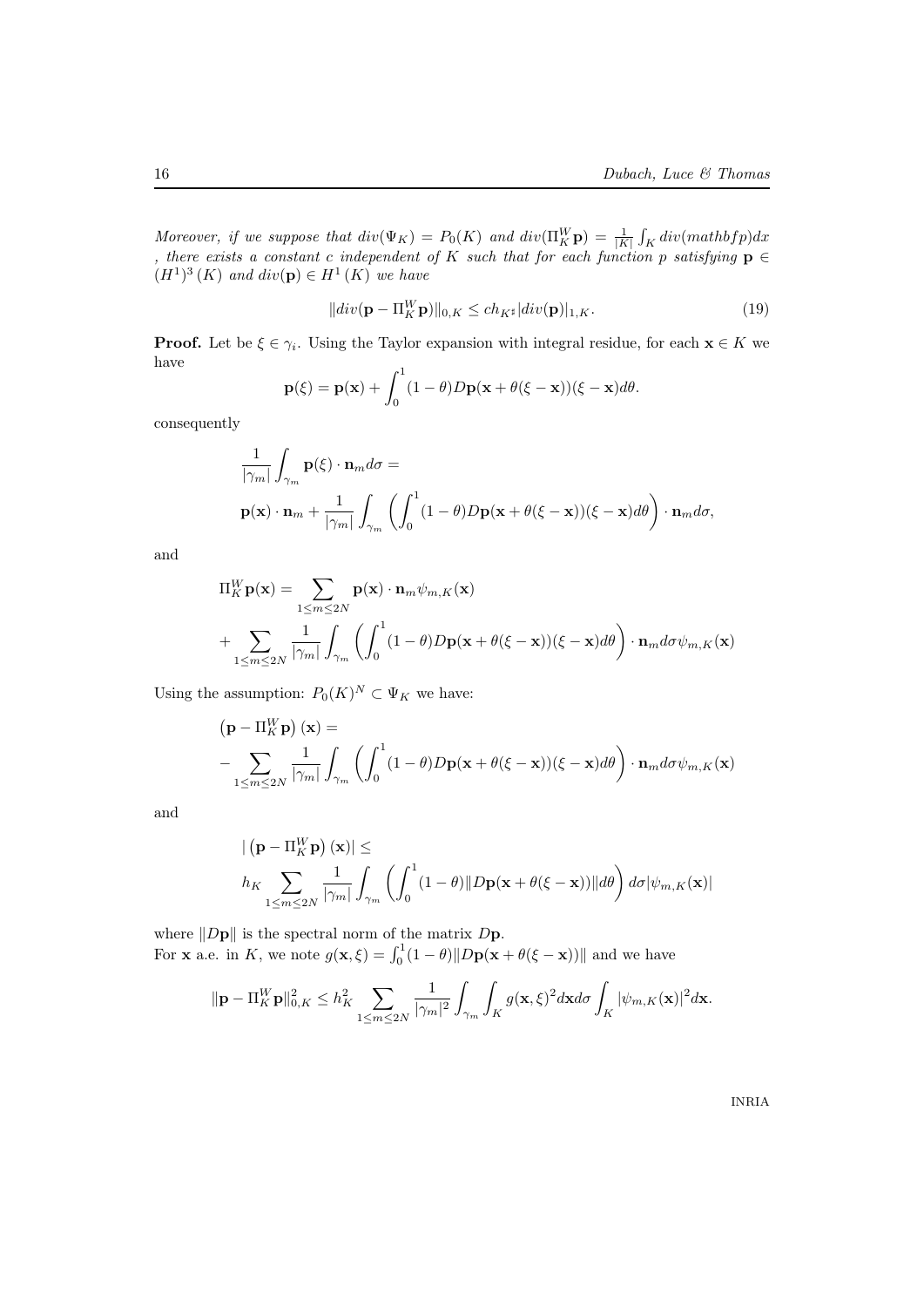Since K is a star domain towards each point  $\xi$ , we have  $\int_K g(\mathbf{x}, \xi)^2 d\mathbf{x} \leq ||D\mathbf{p}||_{0,K}^2$ . So one obtain

$$
\|\mathbf{p} - \Pi_{K}^{W}\mathbf{p}\|_{0,K} \leq h_{K} \left(\sum_{1 \leq m \leq 2N} \|\psi_{m,K}\|_{0,\infty,K}\right) |\mathbf{p}|_{1,K}.
$$

and a fortiori

$$
\|\mathbf{p} - \Pi_{K}^{W}\mathbf{p}\|_{0,K} \leq 4h_{K^{\sharp}}\left(\sum_{1 \leq m \leq 2N} \|\psi_{m,K}\|_{0,\infty,K^{2\sharp}}\right) |\mathbf{p}|_{1,K}.
$$

The interpolation error of the divergence does not raise problem because we supposed  $div(\Psi_K) = P_0(K)$ . This corresponds to the classical situation where the interpolate of the divergence is the orthogonal projection of  $div(\mathbf{p})$  on  $P_0(K)$  equipped with the scalar product of  $L^2(K)$ . Consequently, we have

$$
||div(\mathbf{p} - \Pi_K^W \mathbf{p})||_{0,K} \le ch_K |div(\mathbf{p})|_{1,K}.
$$

and a fortiori there exists a constant c such that

$$
||div(\mathbf{p} - \Pi_K^W \mathbf{p})||_{0,K} \le ch_{K^{\sharp}}|div(\mathbf{p})|_{1,K}.
$$

<span id="page-18-2"></span>

**Proposition 4.2** Suppose that there exists an integer r sufficiently big so that  $\Psi_K \subseteq P_r^N(K)$ Then, for each  $q \in \Psi_K$  there exist a constant  $c_r$  that depends only on r such that

<span id="page-18-0"></span>
$$
|\mathbf{q}|_{1,K^{2\sharp}} \le c_r \frac{1}{\rho_{K^{\sharp}}} \|\mathbf{q}\|_{0,K^{2\sharp}}
$$
\n(20)

**Proof.** For each integer r there exists a constant  $\hat{c}_r$  depending only on de r such that

$$
\forall \mathbf{q} \in P_r^N(\hat{K}) \quad \|\mathbf{q}\|_{1,\hat{K}} \leq \hat{c}_r \|\mathbf{q}\|_{0,\hat{K}}
$$

Using the invertible affine transformation from  $\hat{K}$  on  $K^{2\sharp}$ , we obtain the following inequality

$$
\forall {\bf q}\in P_r^N(K^{2\sharp})\quad |{\bf q}|_{1,K^{2\sharp}}\leq \hat c_r\frac{2\sqrt{N}}{\rho_{K^\sharp}}\|{\bf q}\|_{0,K^{2\sharp}}.
$$

The announced inequality ([20](#page-18-0)) is obtained with  $c_r = 2\sqrt{N}\hat{c}_r$ .

#### 4.2.2 error estimations on the faces

<span id="page-18-1"></span>**Proposition 4.3** Suppose that the distortion parameters of  $K$  satisfy  $(7)$ . Then, there exists a constant C, independent of the geometry of K, such that:  $\forall u \in H^2(K)$  and  $\forall m$ with  $1 \leq m \leq 2N$ , we have

$$
\left\|u - \pi_{\gamma_m}^1 u\right\|_{0,\gamma_m} \le C \ h_{K^\sharp}^{3/2} \left(\frac{h_{K^\sharp}}{\rho_{K^\sharp}}\right)^{1/2} \ |u|_{2,K} \tag{21}
$$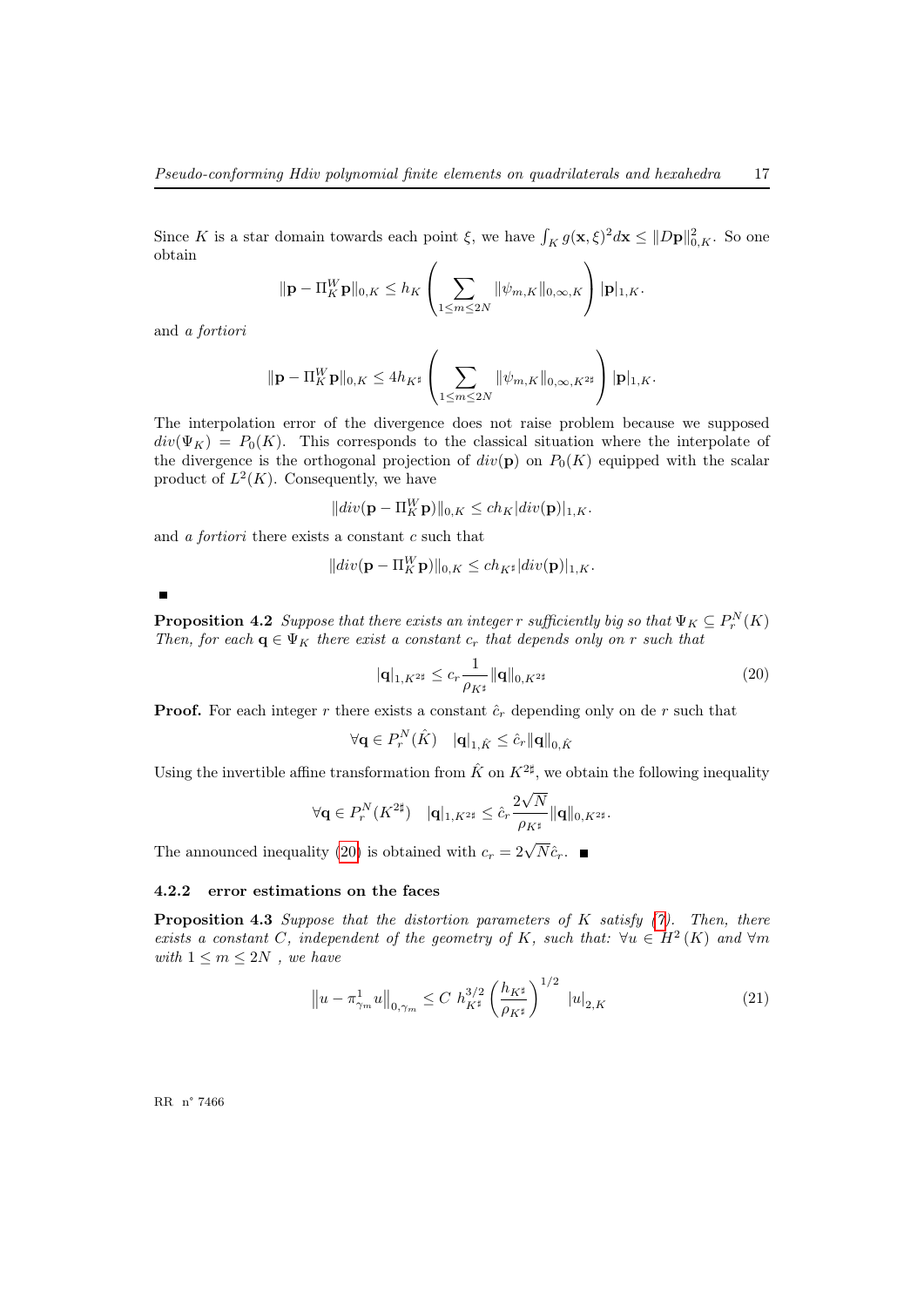**Proof.** let  $u \in H^1(K)$  and  $\gamma_m$  be a face of K. The best approximation of the trace of u on  $\gamma_m$  in  $L^2(\gamma_m)$  by a  $P_1(\gamma_m)$ -polynomial satisfies:

$$
||u - \pi_{\gamma_m}^1(u)||_{0,\gamma_m} = \inf_{p \in P_1(\gamma_m)} ||u - p||_{0,\gamma_m}.
$$

We denote by  $\gamma_m^{\vee}$  the reciprocal image of  $\gamma_m$  by the application  $F_K^{\sharp}$ ,  $u^{\vee} = u \circ F_K^{\sharp}$  and  $p^{\vee} = p \circ F_K^{\sharp}$ . We remark that  $p^{\vee} \in P_1(\gamma_m^{\vee})$ . As for each  $p \in P_1(\gamma_m)$   $(u-p) \circ F_K^{\sharp} = u^{\vee} - p^{\vee}$ , we deduce that

$$
||u-p||_{0,\gamma_m} \leq ||B_{K^{\sharp}}^{-1}||^{(N-1)/2} ||u^{\vee}-p^{\vee}||_{0,\gamma_m^{\vee}}.
$$

each  $p^{\vee} \in P_1(\gamma_m^{\vee})$  can be considered as the restriction of a polynomial  $p^{\vee} \in P_1(K^{\vee})$ . Then, using Lemma ??, there exists a constant  $C$  such that

$$
||u^{\vee}-p^{\vee}||_{0,\gamma_m^{\vee}} \leq C ||u^{\vee}-p^{\vee}||_{1,K^{\vee}}.
$$

and consequently we have

$$
\inf_{p^\vee\in P_1(\gamma_m^\vee)}\|u^\vee-p^\vee\|_{0,\gamma_m^\vee}\leq C\inf_{p^\vee\in P_1(K^\vee)}\|u^\vee-p^\vee\|_{1,K^\vee}
$$

and

$$
\inf_{p^{\vee}\in P_1(\gamma_m^{\vee})} \|u^{\vee}-p^{\vee}\|_{0,\gamma_m^{\vee}} \leq C \left\|u^{\vee}-\pi_{K^{\vee}}^1(u^{\vee})\right\|_{1,K^{\vee}}
$$

To continue, we introduce  $\Pi_K^{\vee}$  a  $P_1$ -Lagrange  $P_1$  interpolate on  $K^{\vee}$ . Using a Taylor expansion of  $u^{\vee}$  with integral residue, we prove that there exists a constant C such that

$$
||u^{\vee} - \Pi_{K^{\vee}}(u^{\vee})||_{1, K^{\vee}} \leq C|u^{\vee}|_{2, K}.
$$

consequently

$$
\big\|u^\vee-\pi^1_{K^\vee}(u^\vee)\big\|_{1,K^\vee}\leq C|u^\vee|_{2,K}
$$

and equally

$$
|u^{\vee}|_{2,K^{\vee}} \leq ||B_K||^{N/2+1} |u|_{2,K}.
$$

From the previous inequality we deduce that

$$
\left\|u - \pi_{\gamma_m}^1(u)\right\|_{0,\gamma_m} \le C \left\|B_K^{-1}\right\|^{(N-1)/2} \left\|B_K\right\|^{N/2+1} |u|_{2,K^\vee}.
$$

Then we use [\(7\)](#page-11-0), it is sufficient to remark that

$$
\|B_K\| \leq \frac{1}{2} h_{K^{\sharp}} \qquad \text{et} \qquad \big\|B_K^{-1}\big\| \leq \frac{2\sqrt{N}}{\rho_{K^{\sharp}}}
$$

to conclude the demonstration of the proposition.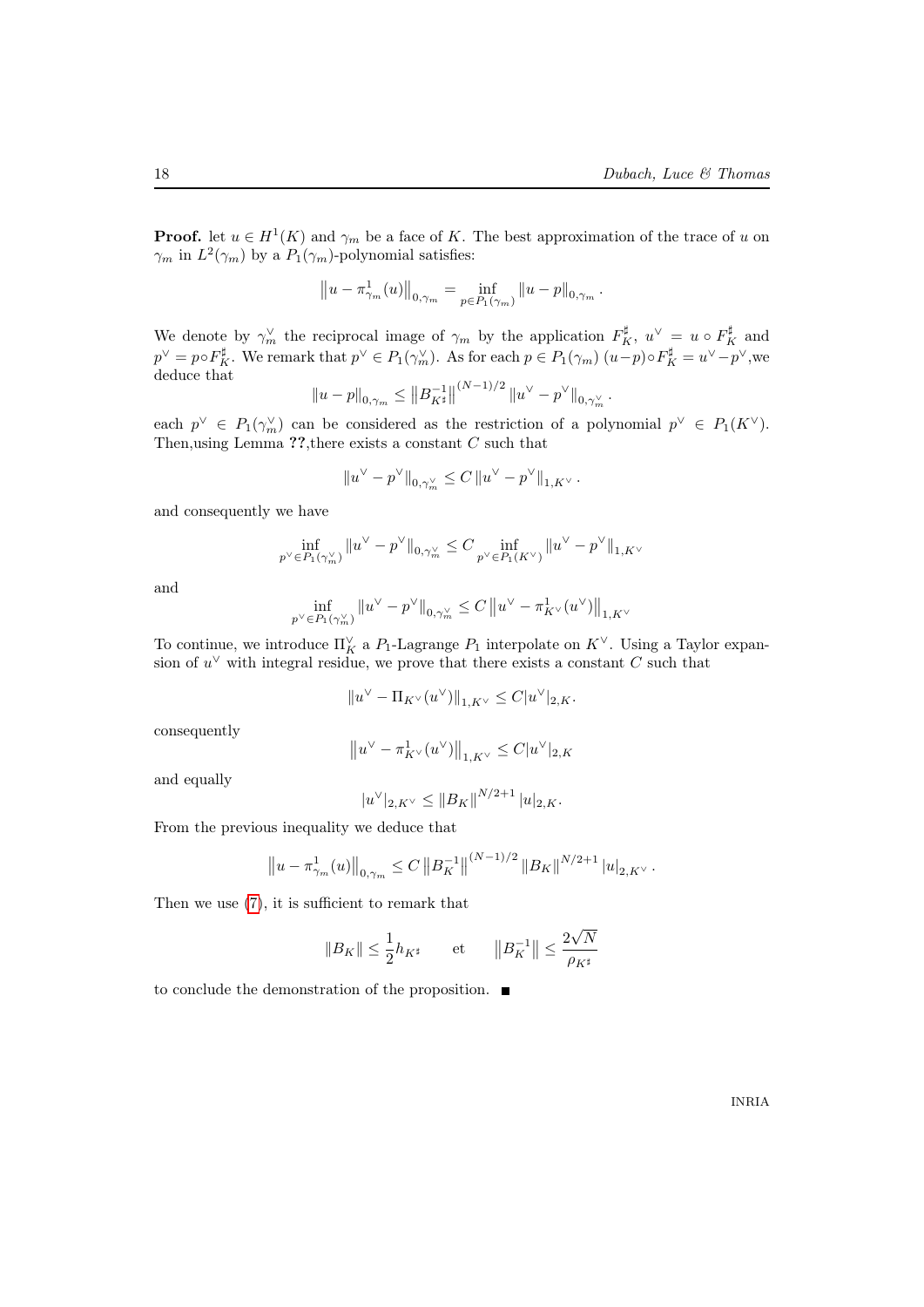#### 4.3 Convergence

Suppose that the solution u of [\(11\)](#page-14-0) is regular (i.e  $u \in H^2(\Omega)$  et  $div(\mathbf{p} \in H^1(\Omega))$  and the mesh too.

# **Proposition 4.4** inf  $-$  sup *condition*

Suppose that

- 1. for each  $K$ ,  $\Sigma_K$  is  $\Psi_K$ -unisolvent,
- 2. for each  $\mathbf{q}_h \in L_h$ ,  $div(\mathbf{q}_h)$  belongs to  $M_h$ .
- 3. the basis functions  $\psi_{m,K}$  of  $\Psi_K$  satisfy  $\exists C > 0$   $\|\psi_{m,K}\|_{0,\infty,K^{2\#}} < C$

Under these three assumptions the  $inf - sup$  condition [\(16\)](#page-16-1) holds..

**Proof.** Since the domain  $\Omega$  is regular, the inf – sup condition on the continuous problem  $(cf [31], [9])$  $(cf [31], [9])$  $(cf [31], [9])$  $(cf [31], [9])$  $(cf [31], [9])$  gives :

For each  $u \in L^2(\Omega)$ , there exists  $\mathbf{p} \in H^1(\Omega)$  such that  $div(\mathbf{p}) = u$  and the estimate  $\|\mathbf{p}\|_{1,\Omega} \leq$  $C||u||_{0,\Omega}$  holds with a constant C independent of the mesh.

Therefore, this property is true for each  $u_h \in M_h$ . Let  $\mathbf{p}_h = \Pi_h^W \mathbf{p}$  be the Withneyinterpolant of **p** in  $L_h$  and we want to prove that  $\|\mathbf{p}_h\|_{Hdiv(0,h)} \leq C \|u_h\|_{0,\Omega}$ . Using the assumption 2, we have  $div(\mathbf{p}_h) = div(\mathbf{p})$  on each K. Furthermore, for each  $x$  in  $K$ , we have

$$
|\mathbf{p}_h(\mathbf{x})| \leq \sum_{1 \leq m \leq 2N} \frac{1}{|\gamma_m|} |\int_{\gamma_m} \mathbf{p} \cdot \mathbf{n} \, d\sigma| \, |\psi_{m,K}(\mathbf{x})|
$$

then

$$
\|\mathbf{p}_h\|_{0,K} \leq \sum_{1 \leq m \leq 2N} \|\mathbf{p}.\mathbf{n}\|_{0,\gamma_m} \sum_{1 \leq m \leq 2N} \|\psi_{m,K}\|_{0,\infty,K}
$$

and using lemma ?? and the assumption 3 we obtain

$$
\|\mathbf{p}_h\|_{0,K}\leq C \|\mathbf{p}\|_{1,K}.
$$

Equally, for each  $x$  in  $K$ , we have

$$
|div(\mathbf{p}_h(\mathbf{x}))| \leq \sum_{1 \leq m \leq 2N} \frac{1}{|\gamma_m|} |\int_{\gamma_m} \mathbf{p} \cdot \mathbf{n} d\sigma| |div(\psi_{m,K}(\mathbf{x}))|,
$$

since  $div(\psi_{m,K}(\mathbf{x}))$  is constant on K, we deduce

$$
||div\mathbf{p}_h||_{0,K} \leq C ||\mathbf{p}||_{1,K}.
$$

Finally we have

$$
\|\mathbf{p}_h\|_{Hdiv(0,h)} \leq C \|\mathbf{p}\|_{1,\Omega} \leq C \|u_h\|_{0,\Omega}.
$$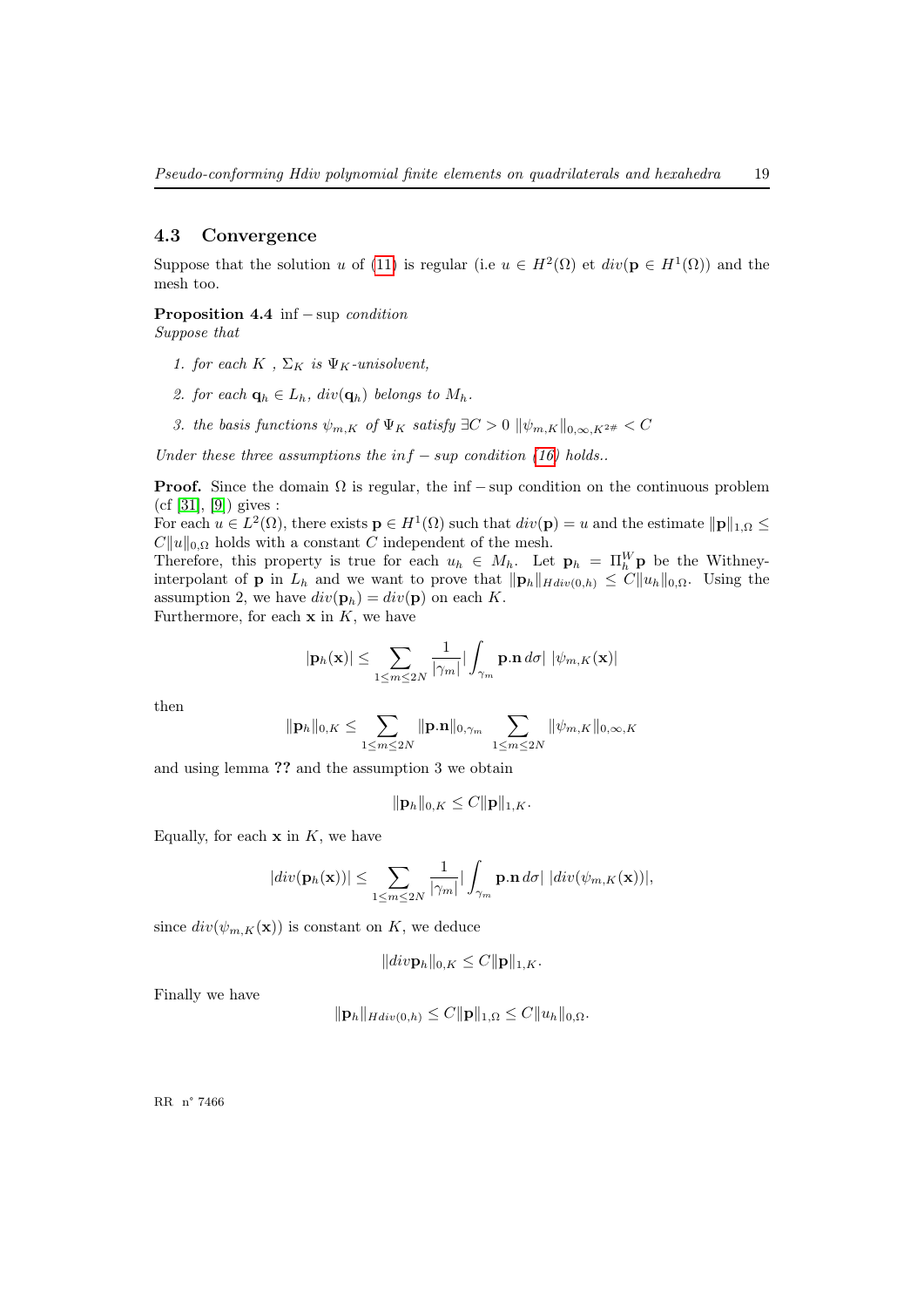We notice that  $b(u_h, \mathbf{p}_h) = ||u_h||_{0,\Omega}^2$  and conclude that

$$
\inf_{\{v_h \in M_h; ||u_h||_{0,\Omega} = 1\}} \sup_{\{\mathbf{q}_h \in L_h, \mathbf{q}_h \neq 0\}} \frac{b(u_h, \mathbf{q}_h)}{\|\mathbf{q}_h\|_{Hdiv(0,h)}} \ge \inf_{\{v_h \in M_h; ||u_h||_{0,\Omega} = 1\}} \frac{b(u_h, \mathbf{p}_h)}{\|\mathbf{p}_h\|_{Hdiv(0,h)}} \ge \frac{1}{C} > 0.
$$

<span id="page-21-0"></span> $\blacksquare$ 

Proposition 4.5 Approximation error Let be the following assumptions:

- 1. K,  $\Sigma_K$  is  $\Psi_K$ -unisolvent,
- 2.  $\exists r > 0 \ \forall K \ P_0(K)^N \subset \Psi_K \subset (P_r(K))^N$ ,
- 3.  $div(\Psi_K) = P_0$  and  $div(\Pi_K^W \mathbf{p}) = \frac{1}{|K|} \int_K div(mathbf p) dx$
- 4. the basis functions  $\psi_{m,K}$  of  $\Psi_K$  satisfy  $\exists C > 0 \ \|\psi_{m,K}\|_{0,\infty,K^{2\#}} < C$ .

Under these  $\frac{1}{4}$  assumptions we have

$$
\inf_{\mathbf{q}_h \in L_h} \|\mathbf{p} - \mathbf{q}_h\|_{Hdiv(0,h)} \le Ch\left(|u|_{2,\Omega} + |div(\mathbf{p})|_{1,\Omega}\right).
$$

**Proof.** Since  $p = Agradu$  and using Proposition [4.1](#page-16-2), we have immediately the result.

$$
\left(\sum_{K\in\mathcal{T}_h}\left\|\mathbf{p}-\Pi_K^W\mathbf{p}\right\|_{H(div,K)}^2\right)\leq Ch^2\left(|p|_{1,\Omega}^2+|div(\mathbf{p})|_{1,\Omega}^2\right).
$$

where C does not depend on the mesh.  $\blacksquare$ 

<span id="page-21-1"></span>Remark: The approximation error on  $u_h$  does not raise problem and is bounded by  $Ch|u|_{1,\Omega}$ .

#### Proposition 4.6 Consistency error

If the Patch Test conditions are satisfied, namely

$$
\forall \mathbf{q}_h \in L_h, \quad \forall \gamma \in \partial \mathcal{T}_h, \quad \forall p \in P_1(\gamma) \quad \int_{\gamma} p \left[ \mathbf{q}_h \cdot \mathbf{n} \right] d\sigma = 0,
$$

then

$$
|c_h(u, \mathbf{p}, \mathbf{q}_h)| \le ch |u|_{2,\Omega} \|\mathbf{q}_h\|_{0,h}.
$$

**Proof.** Let  $\gamma$  be in  $\partial \mathcal{T}_h \setminus \partial \Omega$ . From the Patch Test, for each polynomial  $p \in P_1(\gamma)$  we have

$$
\int_{\gamma} u[\mathbf{q}_h \cdot \mathbf{n}] d\sigma = \int_{\gamma} (u - p)[\mathbf{q}_h \cdot \mathbf{n}] d\sigma
$$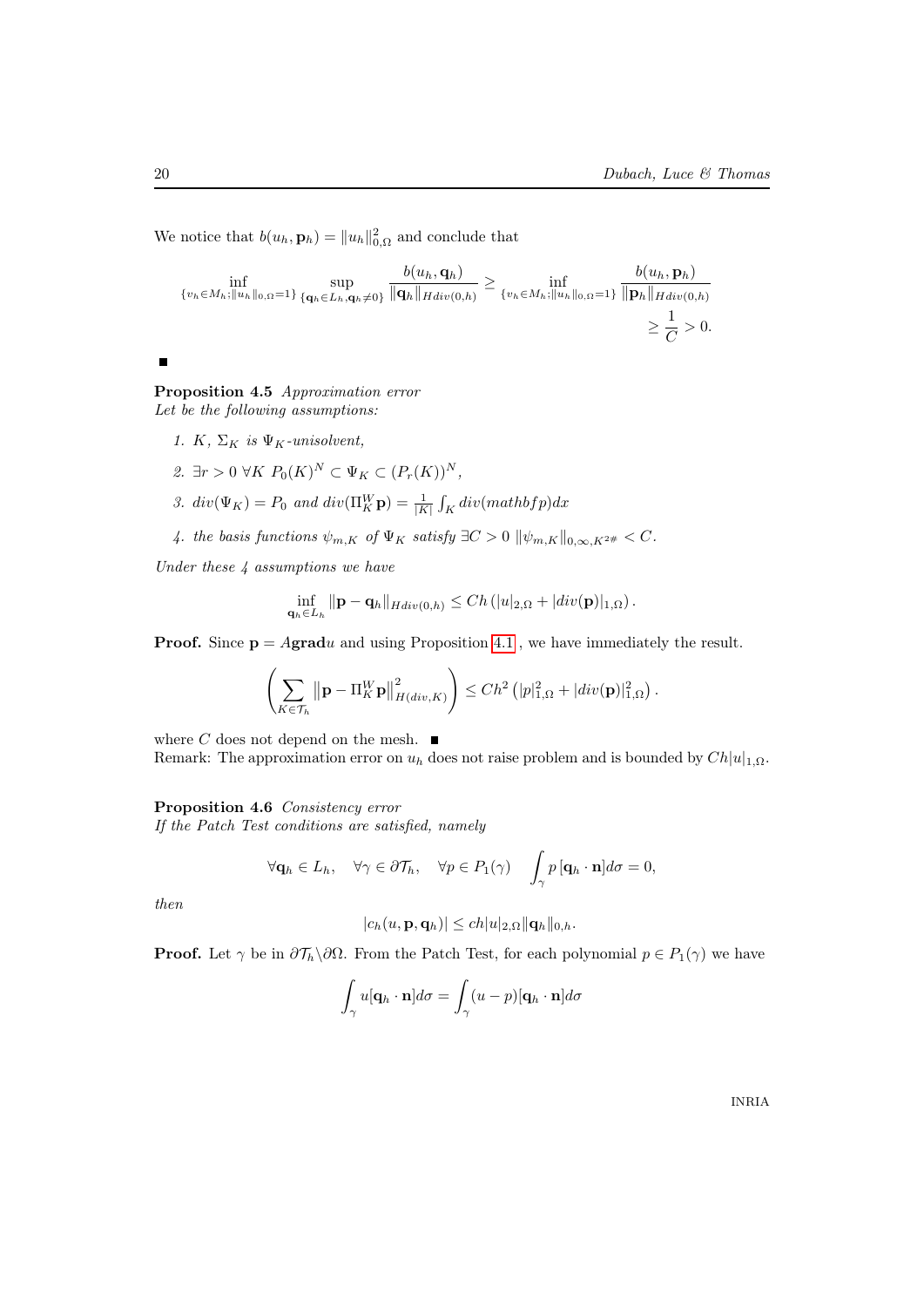consequently

$$
|\int_{\gamma} u[\mathbf{q}_h\cdot\mathbf{n}]d\sigma| \leq \|u-\pi_{\gamma}^1 u\|_{0,\gamma} \|[\mathbf{q}_h\cdot\mathbf{n}]\|_{0,\gamma}
$$

From Propositions ??, [4.3](#page-18-1) et [4.2](#page-18-2) we deduce that

$$
\begin{array}{rcl}\n|\int_{\gamma} u \, \mathbf{q}_{h}^{+} \cdot \mathbf{n}^{+} d\sigma| & \leq & ch^{2} \|\mathbf{q}_{h}^{+}\|_{1,K^{+}} |u|_{2,K^{+}} \\
& \leq & ch \|\mathbf{q}_{h}^{+}\|_{0,K^{+2\sharp}} |u|_{2,K^{+}}\n\end{array}
$$

and finally

$$
|\int_{\gamma} u[\mathbf{q}_h \cdot \mathbf{n}] d\sigma| \le ch \left( \|\mathbf{q}_h^+\|_{0, K^{+2\sharp}} |u|_{2, K^+} + \|\mathbf{q}_h^-\|_{0, K^{-2\sharp}} |u|_{2, K^-} \right).
$$

Then we sum on all the face  $\gamma$ . In the right hand side of the inequality an element K appears at most  $2N$  times, so we have

$$
\begin{array}{rcl}\n| \displaystyle\sum_{\gamma\in\partial{\mathcal{T}}_h}\int_{\gamma}u[{\bf q}_h.{\bf n}]d\sigma| & \leq & \displaystyle ch\left(\sum_{K\in\tau_h}\|{\bf q}_h\|_{0,K^{2\sharp}}\right)|u|_{2,\Omega} \\
\\ & \leq & \displaystyle ch\|{\bf q}_h\|_{0,\Omega}|u|_{2,\Omega}.\n\end{array}
$$

Consequently, the pseudo-conforming mixed finite element converges with order 1.

#### 4.4 Polynomial mixed finite elements

To build a pseudo-conforming finite element, two approach can be considered. In the first approach, we use the finite element  $BDM_1$  ([\[9\]](#page-34-0))which is adapted to our problem in dimension 2 and 3. In the second approach, we use a hierarchical basis built from a pseudo-conforming finite element in  $H^1$ .

#### 4.4.1 The quadrilateral case

Our goal is to build  $W_K$  a space of polynomial functions on K of dimension 8 in order to impose the mean value of the flux and to control its first momentum on each face. We suppose that  $P_0^2 \subset \mathbf{W}_K$  and  $div(\mathbf{W}_K) = P_0$ .

For each function **w** belonging to  $P_0^2 \oplus \mathbf{x}P_0$  we have

$$
\forall p \in P_1, \ \int_{\gamma_m} p \mathbf{w}.\mathbf{n} \, d\sigma = \frac{1}{|\gamma_m|} \int_{\gamma_m} p \, d\sigma \int_{\gamma_m} \mathbf{w}.\mathbf{n} \, d\sigma.
$$

The result is obvious for **w** belonging to  $P_0^2$ . Moreover, it still true for **w** = **x** since **x**.**n** is constant.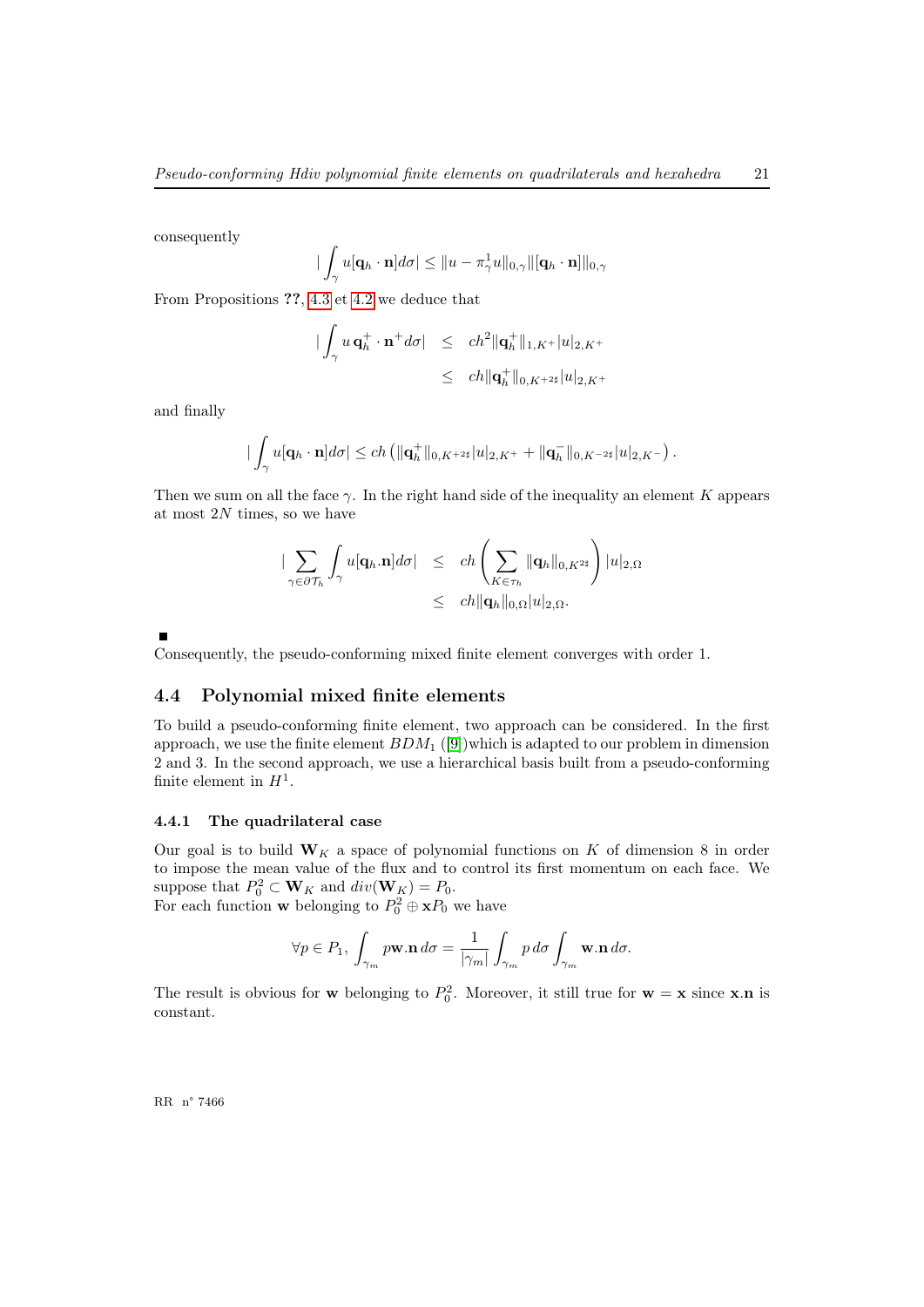Consider now the following vectorial space of polynomial functions:

$$
\Psi_K = \{ \mathbf{w} \in \mathbf{W}_K; \text{ for } 1 \le m \le 4, \forall p \in P_1, \int_{\gamma_m} p \mathbf{w} . \mathbf{n} d\sigma = \frac{1}{|\gamma_m|} \int_{\gamma_m} p d\sigma \int_{\gamma_m} \mathbf{w} . \mathbf{n} d\sigma \right\}.
$$

with the following set of degrees of freedom:

$$
\Sigma_K = \left\{ \mathbf{w} \to \int_{\gamma_m} \mathbf{w.n} \, d\sigma; 1 \le m \le 4 \right\}
$$

**First approach** Let us recall the definition of the spaces  $BDM_{[k]}$  for  $k \ge 1$ 

$$
BDM_{[k]} = \left\{ \mathbf{w}^{\vee} \mid \mathbf{w}^{\vee} = \mathbf{v}(x_1^{\vee}, x_2^{\vee}) + r \operatorname{curl}(x_1^{\vee k+1} x_2^{\vee k}) + s \operatorname{curl}(x_1^{\vee k} x_2^{\vee k+1}), \mathbf{v}(x_1^{\vee}, x_2^{\vee}) \in (P_k)^2 \right\}
$$

We denote br  $BDM_{[1]}^K$  the space:

$$
BDM^K_{[1]} = \left\{ \mathcal{P}_{K^\vee} \circ \mathbf{w}^\vee \circ \left( F_K^\sharp \right)^{-1}; \mathbf{w}^\vee \in BDM_{[1]} \right\}
$$

where  $\mathcal{P}_{K^\vee}$  is the Piola transform defined by:

$$
\mathbf{w}^\vee \longrightarrow \frac{1}{\det B_K} B_K \mathbf{w}^\vee.
$$

Obviously we have  $P_0^2 \subseteq \Psi_K$  et  $div(\Psi_K) = P_0$ . So, we have the following Proposition:

**Proposition 4.7** For each quadrilateral K convex,  $(K, \Psi_K, \Sigma_K)$  is a finite element of Raviart-Thomas type.

Proof. For each polynomial w we set :

$$
\widehat{I}_m(\mathbf{w}) = \int_{\widehat{\gamma}_m} \widehat{\mathbf{w}}.\mathbf{n} \, d\sigma \quad 1 \le m \le 4, \qquad \widehat{I}_m(\mathbf{w}) = \int_{\widehat{\gamma}_{m-4}} \sigma \, \widehat{\mathbf{w}}.\mathbf{n} \, d\sigma \quad 5 \le m \le 8,
$$

and

$$
I_m^{\vee}(\mathbf{w}) = \int_{\gamma_m^{\vee}} \mathbf{w}^{\vee} . \mathbf{n} \, d\sigma \quad 1 \le m \le 4, \qquad I_m^{\vee}(\mathbf{w}) = \int_{\gamma_{m-4}^{\vee}} \sigma \, \mathbf{w}^{\vee} . \mathbf{n} \, d\sigma \quad 5 \le m \le 8.
$$

Next, we introduce the polynomials  $r_j \in BDM_{[1]}$  satisfying:

$$
I_m(r_j) = \delta_{m,j}, \ 1 \le m, j \le 8.
$$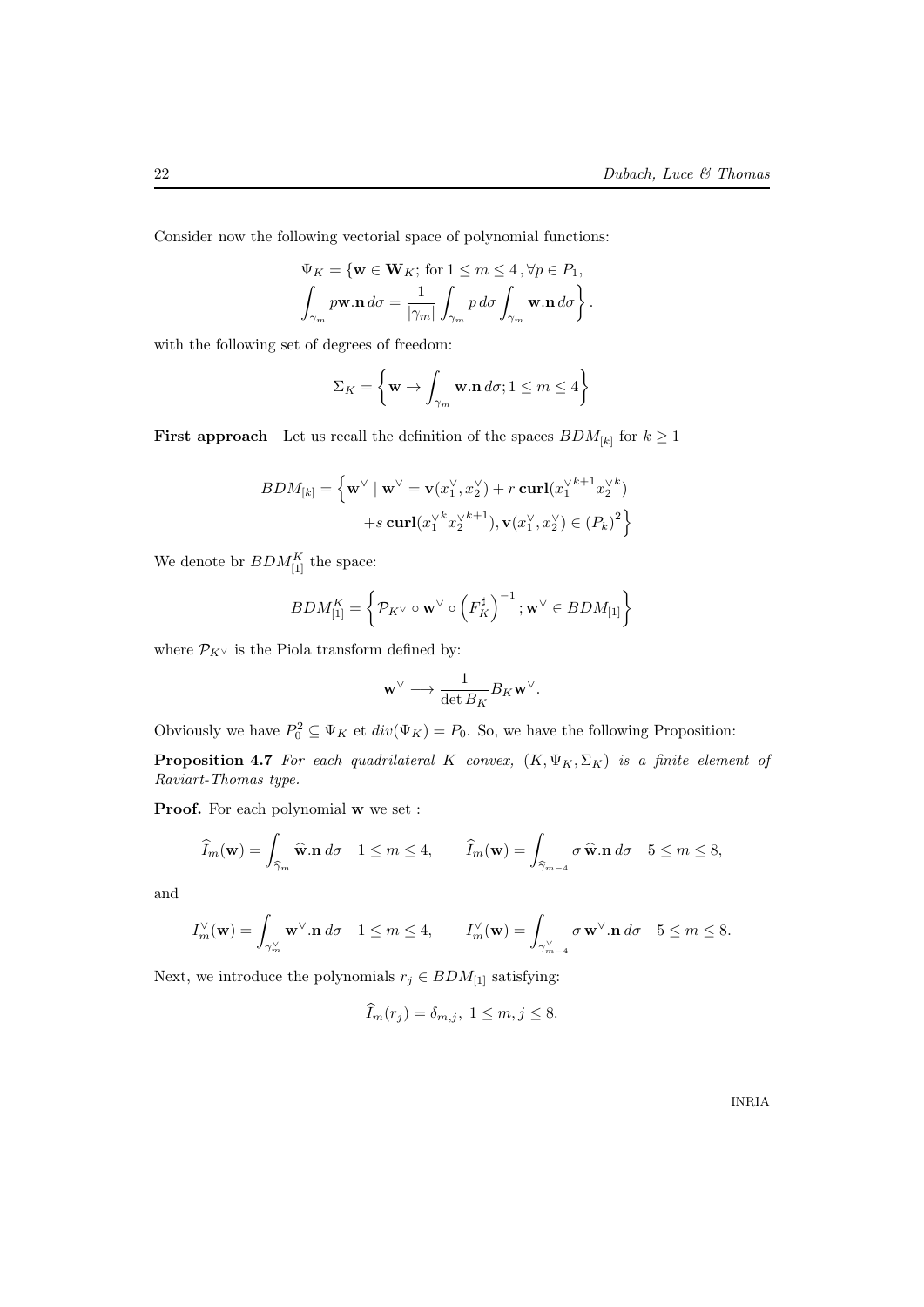The polynomials  $r_j$  exist since they correspond to the basis functions of the finite element  $BDM_{[1]}$ . Consider now the square matrix T of order 8 satisfying  $T_{m,j} = I_m^{\vee}(r_j)$ . A symbolic (or direct) calculus gives

$$
det T = (1 - {\delta_1}^2) (1 - {\delta_2}^2) (1 - (\delta_1 + \delta_2)^2) (1 - (\delta_1 - \delta_2)^2).
$$

Since  $|\delta_1| + |\delta_2| < 1$  we have  $det R > 0$ . That concludes the demonstration. Remarks

- if  $d = 0$  (i.e. K is a parallelogram) then  $(F_K^{\sharp})^{-1}(\Psi_K) = \mathbf{RT}_{[0]}^K = \left\{ \mathbf{q}^{\vee} \circ (F_K^{\sharp})^{-1}; \mathbf{q}^{\vee} \in \mathbf{RT}_{[0]}\right\}$ .
- The basis function on  $K^{\vee}$  can be calculated explicitly even if it is certainly more efficient to calculate then numerically. We note

$$
\phi_1 = \begin{pmatrix} 1 \\ 0 \end{pmatrix}, \phi_2 = \begin{pmatrix} 0 \\ 1 \end{pmatrix}, \phi_3 = \begin{pmatrix} x_1^{\vee} \\ x_2^{\vee} \end{pmatrix}, \phi_4 = curl(\omega_K),
$$

where

$$
\omega_{K}\left(x_{1}^{\vee},x_{2}^{\vee}\right) = \frac{3\delta_{1}\delta_{2}}{\left(1-\left(\delta_{1}+\delta_{2}\right)^{2}\right)\left(1-\left(\delta_{1}-\delta_{2}\right)^{2}\right)}\left(1-\left(x_{1}^{\vee}\right)^{2}-\left(x_{2}^{\vee}\right)^{2}\right)} - \frac{\left(1-2\delta_{1}^{2}-2\delta_{2}^{2}+\delta_{1}^{4}+7\delta_{1}^{2}\delta_{2}^{2}+\delta_{2}^{4}-3\delta_{1}^{2}\delta_{2}^{4}-3\delta_{1}^{4}\delta_{2}^{2}\right)}{\left(1-\delta_{1}^{2}\right)\left(1-\delta_{2}^{2}\right)\left(1-\left(\delta_{1}+\delta_{2}\right)^{2}\right)\left(1-\left(\delta_{1}-\delta_{2}\right)^{2}\right)}x_{1}^{\vee}x_{2}^{\vee} + \frac{\delta_{2}\left(1+\delta_{1}^{2}-2\delta_{2}^{2}-2\delta_{1}^{4}+\delta_{1}^{2}\delta_{2}^{2}+\delta_{2}^{4}\right)}{\left(1-\delta_{1}^{2}\right)\left(1-\delta_{2}^{2}\right)\left(1-\left(\delta_{1}+\delta_{2}\right)^{2}\right)\left(1-\left(\delta_{1}-\delta_{2}\right)^{2}\right)}\left(x_{1}^{\vee}\right)^{2}x_{2}^{\vee} + \frac{\delta_{1}\left(1-2\delta_{1}^{2}+\delta_{2}^{2}+\delta_{1}^{4}+\delta_{1}^{2}\delta_{2}^{2}-2\delta_{2}^{4}\right)}{\left(1-\delta_{1}^{2}\right)\left(1-\left(\delta_{1}+\delta_{2}\right)^{2}\right)\left(1-\left(\delta_{1}-\delta_{2}\right)^{2}\right)}x_{1}^{\vee}(x_{2}^{\vee})^{2}.
$$

With these notations the basis functions are

$$
\psi_{1,K}^{\vee}(x_1^{\vee}, x_2^{\vee}) = \frac{1}{8}(2 - \delta_2)\phi_1 - \frac{1}{8}\delta_1\phi_2 + \frac{1}{8}\phi_3 + \frac{1}{8}(\delta_1^2 - (1 - \delta_2))^2\phi_4
$$
  

$$
\psi_{2,K}^{\vee}(x_1^{\vee}, x_2^{\vee}) = -\frac{1}{8}\delta_2\phi_1 + \frac{1}{8}(2 - \delta_1)\phi_2 + \frac{1}{8}\phi_3 - \frac{1}{8}(\delta_2^2 - (1 - \delta_1))^2\phi_4
$$
  

$$
\psi_{3,K}^{\vee}(x_1^{\vee}, x_2^{\vee}) = \frac{1}{8}(2 + \delta_2)\phi_1 - \frac{1}{8}\delta_1\phi_2 + \frac{1}{8}\phi_3 + \frac{1}{8}(\delta_1^2 - (1 + \delta_2))^2\phi_4
$$
  

$$
\psi_{4,K}^{\vee}(x_1^{\vee}, x_2^{\vee}) = -\frac{1}{8}\delta_2\phi_1 - \frac{1}{8}(2 + \delta_1)\phi_2 + \frac{1}{8}\phi_3 - \frac{1}{8}(\delta_2^2 - (1 + \delta_1))^2\phi_4
$$

**Proposition 4.8** Suppose that there exists a constant  $\alpha > 0$  such that for each  $K \in$  $\mathcal{T}_h$ ,  $|\delta_1| + |\delta_2| \leq 1 - \alpha$ , then the assumptions of Propositions [4.5](#page-21-0) and [4.6](#page-21-1) are satisfied.

**Proof.** The 3 first assumptions of [4.5](#page-21-0) are clearly satisfied and since  $|\delta_1| + |\delta_2| \leq 1 - \alpha$ , 1  $|\det T|$ are bounded, the  $\psi_{i,K}$  are bounded on  $K^{2\#}$ . And finally, by construction, the Patch Test is satisfied. ■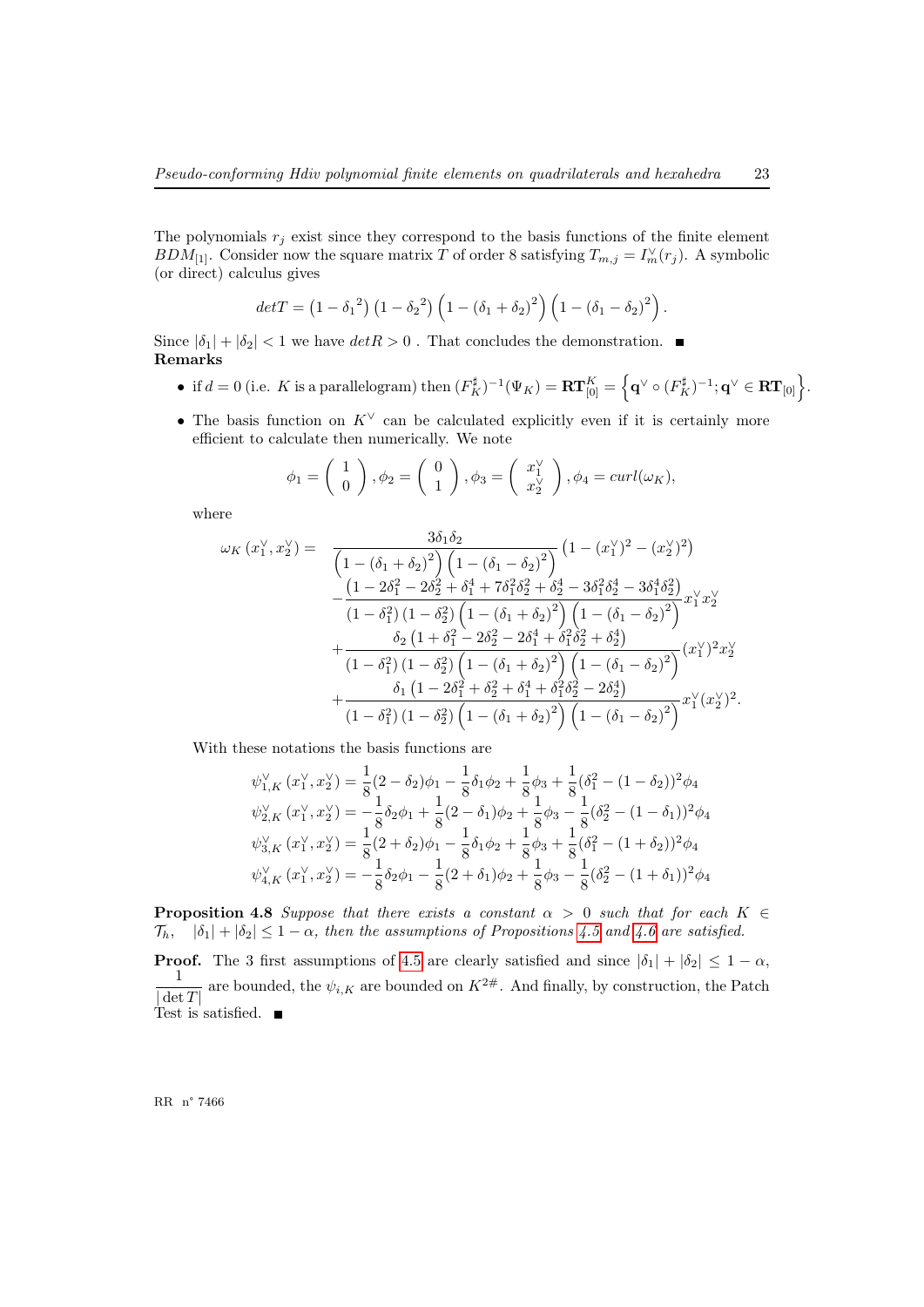**Second approach** We search the space  $\mathbf{W}_K^{\vee}$  as  $\mathbf{W}_K^{\vee} = \mathbf{RT}_0 \oplus \mathbf{Z}_K^{\vee}$  where  $\mathbf{Z}_K^{\vee}$  is a vectorial polynomial space of dimension 4 whose the functions basis are noted  $(\mathbf{r}_j^{\vee}; \quad 5 \leq j \leq 8)$ . Since  $div(\mathbf{RT}_0) = P_0$ , we can impose  $div(\mathbf{r}_j^{\vee}) = 0$  for  $j = 5, ..., 8$ . As we want a hierarchical basis the  $\mathbf{r}_j^{\vee}$  must verify

$$
\int_{\gamma_m^{\vee}} \mathbf{r}_{j+4}^{\vee} \cdot \mathbf{n}_m^{\vee} d\sigma = 0
$$
 pour  $j, m = 1, ... 4$ .

To built these basis functions, we introduce

$$
\begin{array}{c} \lambda_1^\vee(\mathbf{x}^\vee_1,\mathbf{x}^\vee_2)=\delta_2\mathbf{x}^\vee_1-(\delta_1-1)\mathbf{x}^\vee_2-(\delta_1-1) \\ \lambda_2^\vee(\mathbf{x}^\vee_1,\mathbf{x}^\vee_2)=(\delta_2-1)\mathbf{x}^\vee_1-\delta_1\mathbf{x}^\vee_2+(\delta_2-1) \\ \lambda_3^\vee(\mathbf{x}^\vee_1,\mathbf{x}^\vee_2)=(\delta_2+1)\mathbf{x}^\vee_1-\delta_1\mathbf{x}^\vee_2-(\delta_2+1) \\ \lambda_4^\vee(\mathbf{x}^\vee_1,\mathbf{x}^\vee_2)=\delta_2\mathbf{x}^\vee_1-(\delta_1+1)\mathbf{x}^\vee_2+(\delta_1-1) \end{array}
$$

When  $\lambda_m^{\vee}$  vanishes, it corresponds to the equation of the straight lines passing by the two vertices of the edge m. So the functions  $r_{\frac{1}{4}+i}^{\vee} = \prod_{j=1,j\neq i}^{4} \lambda_i^{\vee}$ ,  $1 \leq i \leq 4$  vanish on 3 edges and we are going to prove that  $\mathbf{r}_{j+4}^{\vee} = \mathbf{curl}(r_{j+4}^{\vee}); \quad 1 \leq j \leq 4$  satisfy the previous conditions. On the face  $\gamma_m^{\vee}$ , for  $m \neq j$ , an explicit calculus gives:

$$
\mathbf{r}_{j+4}^{\vee} \cdot \mathbf{n}_m^{\vee} = \left(\prod_{k=1, k\neq j, m}^{4} \lambda_k^{\vee}\right)\mathbf{curl}(\lambda_m^{\vee}) \cdot \mathbf{n}_m^{\vee} + \lambda_m^{\vee} \mathbf{curl}\left(\prod_{k=1, k\neq j, m}^{4} \lambda_k^{\vee}\right) \cdot \mathbf{n}_m^{\vee} = 0 \text{ on } \gamma_m^{\vee}
$$

because **curl** $(\lambda_m^{\vee})$  is perpendicular at  $\mathbf{n}_m^{\vee}$  and  $\lambda_m^{\vee} = 0$ . As  $div(\mathbf{r}_{j+4}^{\vee})=0$  we have

$$
\int_{\partial K^{\vee}} \mathbf{r}_{j+4}^{\vee} \cdot \mathbf{n}^{\vee} d\sigma = 0 \text{ et donc } \int_{\gamma_j} \mathbf{r}_{j+4}^{\vee} \cdot \mathbf{n}_j^{\vee} d\sigma = 0.
$$

We have to show that the  $\mathbf{W}_K^{\vee}$ -unisolvency can be obtained from  $\mathbf{RT}_0$ -unisolvency.

$$
\left\{ \mathbf{w}^{\vee} \rightarrow \frac{1}{|\gamma_m^{\vee}|} \int_{\gamma_m^{\vee}} \mathbf{w}^{\vee} \cdot \mathbf{n}^{\vee} d\sigma, \mathbf{w}^{\vee} \rightarrow \frac{1}{|\gamma_m^{\vee}|} \int_{\gamma_m^{\vee}} \sigma \mathbf{w}^{\vee} \cdot \mathbf{n}^{\vee} d\sigma ; 1 \leq m \leq 4 \right\}
$$

Each element of  $\mathbf{w}^{\vee}$  can be written  $\mathbf{w}^{\vee} = \mathbf{w}_1^{\vee} + \mathbf{w}_2^{\vee}$  with  $\mathbf{w}_1^{\vee} \in \mathbf{RT}_0$  et  $\mathbf{w}_2^{\vee} \in \mathbf{Z}_K^{\vee}$ . From the construction  $\mathbf{Z}_K^{\vee}$ ,  $\mathbf{w}_2^{\vee}$  is the *curl* of a function  $q_2^{\vee}$  that vanishes at the quadrilateral's vertices. So the tangential gradient of  $q_2$  vanishes at least at one point on each face. Let us remark that  $\nabla q_2^{\vee} \cdot \mathbf{t}_m = \mathbf{w}_2^{\vee} \cdot \mathbf{n}_m$ . If we suppose that  $\mathbf{w}_1^{\vee} = 0$ , then  $\mathbf{w}_2^{\vee}$  verifies on each face  $\gamma_m^{\vee}$ :

<span id="page-25-0"></span>
$$
\int_{\gamma_m^{\vee}} \mathbf{w}_2^{\vee} \cdot \mathbf{n}_m^{\vee} d\sigma = 0,
$$
\n
$$
\int_{\gamma_m^{\vee}} \sigma \mathbf{w}_2^{\vee} \cdot \mathbf{n}_m^{\vee} d\sigma = 0,
$$
\n
$$
\exists \sigma_0 \in \gamma_m^{\vee}; \mathbf{w}_2^{\vee}(\sigma_0) \cdot \mathbf{n}_m^{\vee} = 0.
$$
\n(22)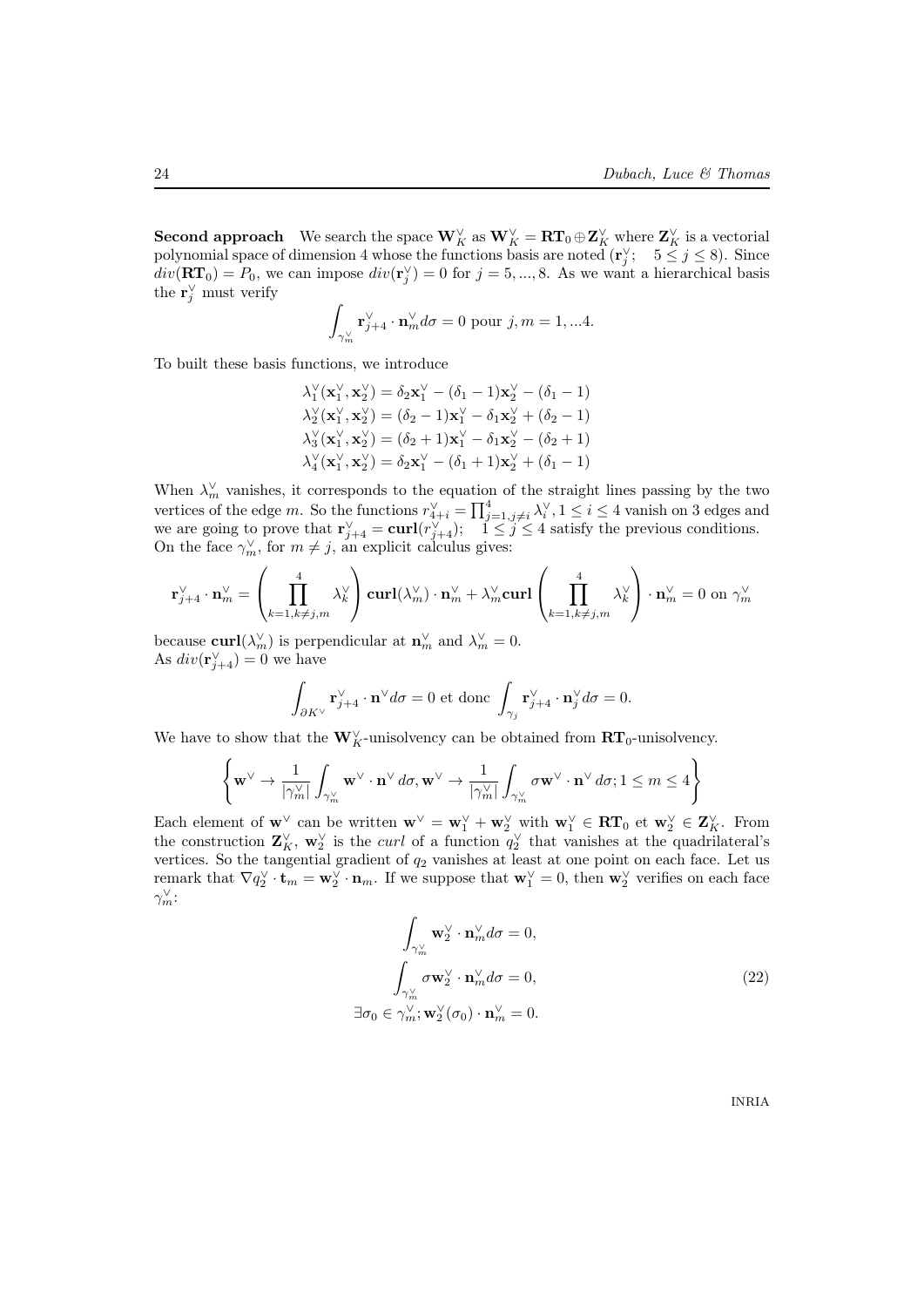As the restriction of  $\mathbf{w}_2^{\vee} \cdot \mathbf{n}_m$  at the face  $\gamma_m^{\vee}$  belongs to  $P_2$ , it is obvious that [\(22\)](#page-25-0) implies  $\mathbf{w}_2^{\vee} \cdot \mathbf{n}_m = 0$  on  $\gamma_m^{\vee}$ . On the other hand, for each  $q^{\vee}$  we have the following green formula:

$$
\int_{K^\vee} div(\mathbf{w}_\mathbf{2}^\vee) q^\vee dx - \int_{K^\vee} \mathbf{w}_\mathbf{2}^\vee \cdot \nabla q^\vee dx = \int_{\partial K^\vee} \mathbf{w}_\mathbf{2}^\vee \cdot \mathbf{n} d\sigma
$$

then

$$
\int_{K^{\vee}} \mathbf{w}_\mathbf{2}^{\vee} \cdot \nabla q^{\vee} dx = 0.
$$

and finally  $\mathbf{w}_2^{\vee} = 0$ .

#### 4.4.2 Hexahedron case

We consider now  $W_K$  a space of polynomial functions on K of dimension 18 in order to impose the mean value of the flux and to control its 2 first momenta on each face. We suppose that  $P_0^3 \subset \mathbf{W}_K$  and  $div(\mathbf{W}_K) = P_0$ .

As in dimension 2, for each function **w** in  $P_0^3 \oplus xP_0$  we have

$$
\forall p \in P_1, \ \int_{\gamma_m} p \mathbf{w}.\mathbf{n} \, d\sigma = \frac{1}{|\gamma_m|} \int_{\gamma_m} p \, d\sigma \int_{\gamma_m} \mathbf{w}.\mathbf{n} \, d\sigma.
$$

Next we consider the following vectorial polynomial space:

$$
\Psi_K = \left\{ \mathbf{w} \in \mathbf{W}_K; \text{ pour } 1 \le m \le 8, \forall p \in P_1, \int_{\gamma_m} p \mathbf{w}.\mathbf{n} \, d\sigma = \frac{1}{|\gamma_m|} \int_{\gamma_m} p \, d\sigma \int_{\gamma_m} \mathbf{w}.\mathbf{n} \, d\sigma \right\}.
$$
\n(23)

and the following set of degrees of freedom:

<span id="page-26-0"></span>
$$
\Sigma_K = \left\{ \mathbf{w} \to \int_{\gamma_m} \mathbf{w} . \mathbf{n} \, d\sigma ; 1 \le m \le 6 \right\}
$$

First approach Let us recall the space  $BDM$  in dimension 3:  $BDM_{[k]} = \{ \mathbf{w} = \mathbf{v}(\mathbf{x}^{\vee}_1, \mathbf{x}^{\vee}_2, \mathbf{x}^{\vee}_3)$ 

+ 
$$
\sum_{i=0}^{k} r_i \mathbf{curl}(0, 0, \mathbf{x}_1^{\vee} \mathbf{x}_2^{\vee i+1} \mathbf{x}_3^{\vee k-i}) + \sum_{i=0}^{k} s_i \mathbf{curl}(\mathbf{x}_2^{\vee} \mathbf{x}_3^{\vee i+1} \mathbf{x}_1^{\vee k-i}, 0, 0) + \sum_{i=0}^{k} t_i \mathbf{curl}(\mathbf{x}_3^{\vee} \mathbf{x}_1^{\vee i+1} \mathbf{x}_2^{\vee k-i}, 0, 0), \mathbf{v}(\mathbf{x}_1^{\vee}, \mathbf{x}_2^{\vee}, \mathbf{x}_3^{\vee}) \in (P_k)^3, r_i, s_i, t_i \in \mathbb{R} \}
$$
And we note  $BDM^K$  the following space:

And we note  $BDM_{[1]}^K$  the following space:

$$
BDM^K_{[1]} = \left\{ \mathcal{P}_{K^\vee} \circ \mathbf{w}^\vee \circ \left( F_K^\sharp \right)^{-1}; \mathbf{w}^\vee \in BDM_{[1]} \right\}
$$

RR n° 7466

.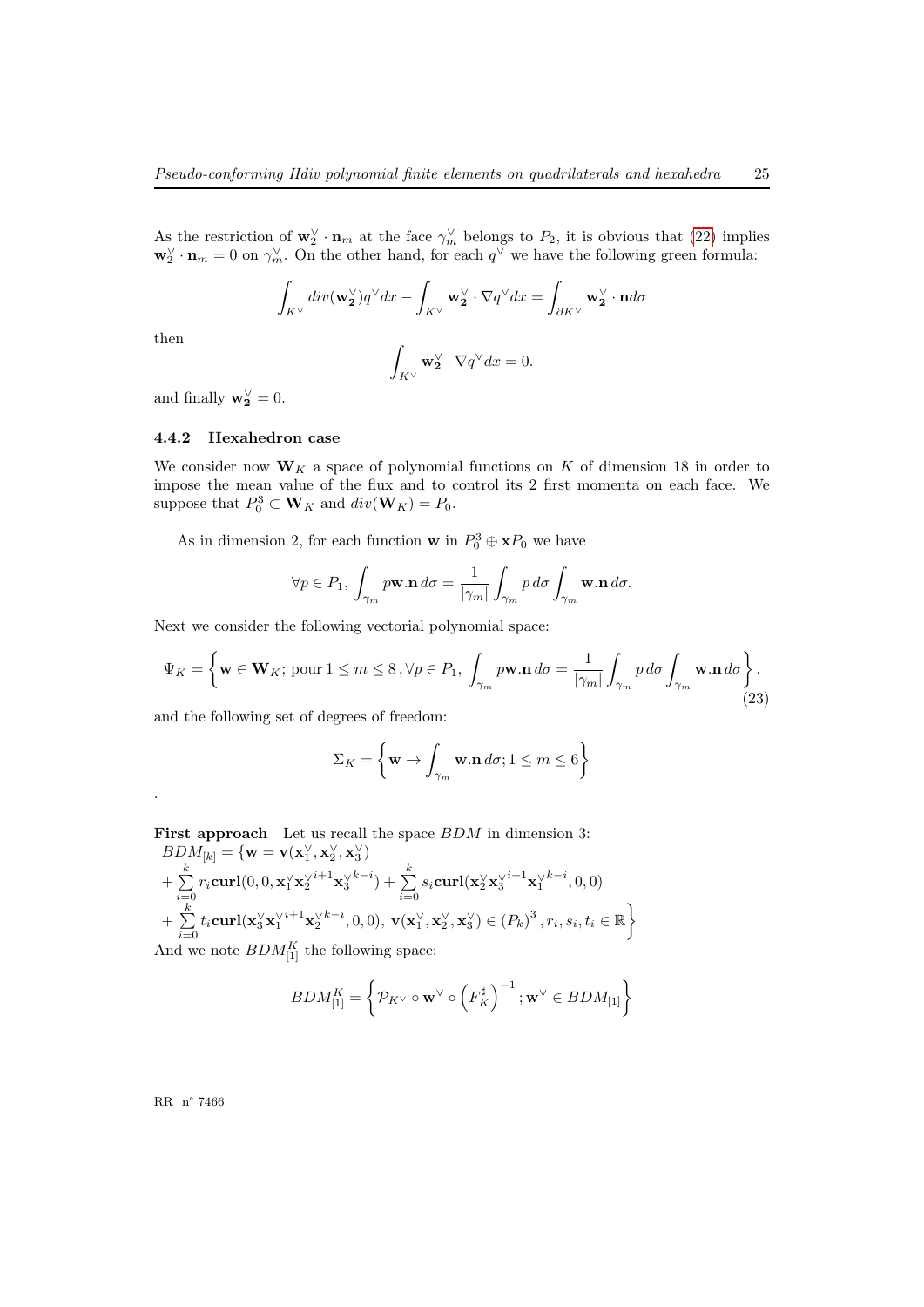. We have  $dim(BDM_{[1]}^K) = 18$  and we choose  $\mathbf{W}_K = BDM_{[1]}^K$ .

Obviously we have  $P_0^3 \subset \Psi_K$  and  $div(\Psi_K) = P_0$ . For each polynomial **w** we impose :

$$
\widehat{I}_m(\mathbf{w}) = \int_{\widehat{\gamma}_m} \mathbf{w} \cdot \mathbf{n} \, d\sigma \, , \quad \widehat{I}_{m+6}(\mathbf{w}) = \int_{\widehat{\gamma}_m} \sigma_1 \mathbf{w} \cdot \mathbf{n} \, d\sigma, \quad \widehat{I}_{m+12}(\mathbf{w}) = \int_{\widehat{\gamma}_m} \sigma_2 \mathbf{w} \cdot \mathbf{n} \, d\sigma \, 1 \le m \le 6.
$$

and

$$
\check{I}_m(\mathbf{w}) = \int_{\check{\gamma}_m} \mathbf{w} \cdot \mathbf{n} \, d\sigma, \quad \check{I}_{m+6}(\mathbf{w}) = \int_{\check{\gamma}_m} \sigma_1 \mathbf{w} \cdot \mathbf{n} \, d\sigma, \quad \check{I}_{m+12}(\mathbf{w}) = \int_{\check{\gamma}_m} \sigma_2 \mathbf{w} \cdot \mathbf{n} \, d\sigma \quad 1 \le m \le 6.
$$

where  $\sigma_1$  and  $\sigma_2$  are the curvilinear abscissa of the face.

We consider the basis  ${\{\mathbf{r}_j\}}_{j=1,\ldots,18}$  of the finite element  $BDM_{[1]}$  (i.e.  $\widehat{I}_m(\mathbf{r}_j) = \delta_{m,j}$ ,  $1 \leq$  $m, j \leq 18$  and the square matrix T of order 18 such that  $T_{m,j} = \check{I}_m(\mathbf{r}_j)$ . T can be written  $T = I + B$  where B is matrix depending only on the distortion parameters. We deduce easily the following propositions:

<span id="page-27-0"></span>**Proposition 4.9** For each hexahedron K such that  $||B|| \le 1$ ,  $(K, \Psi_K, \Sigma_K)$  is a finite element of Raviart-Thomas type..

<span id="page-27-1"></span>**Proposition 4.10** Moreover if we suppose that there exists a real  $\alpha > 0$  such that for each  $K \in \tau_h$  we have  $||B|| \leq 1 - \alpha$  then the assumptions of Propositions [4.5](#page-21-0) and [4.6](#page-21-1) are verified.

And finally we have the expected convergence in  $O(h)$  of the solution obtained by using our pseudo-conform finite element.

Remark: It is difficult to characterise in another way what are the admissible hexahedra (i.e. hexahedra such that  $(K, \Psi_K, \Sigma_K)$  is a finite element). However numerically one can verify the class admissible hexahera is large, for instance the figure [5](#page-28-0) shows some examples of admissible hexahedra obtained by deformations of the cube.

Second approach Here we decompose  $\mathbf{W}_K^{\vee} = \mathbf{RT}_0 \oplus \mathbf{Z}_K^{\vee}$  where  $\mathbf{Z}_K^{\vee}$  is a vectorial polynomial space of dimension 12. These functions are denoted  $(\mathbf{r}_{i+6}^{\vee}; 1 \le i \le 12)$ . To built the basis functions, we proceed as in 2 case by introducing the functions:

$$
\lambda_{m}^{\vee}(\mathbf{x}_{1}^{\vee},\mathbf{x}_{2}^{\vee},\mathbf{x}_{3}^{\vee})=det\left(\mathbf{x}^{\vee}-\mathbf{b}_{m}^{\vee}|\mathbf{b}_{m,3}^{\vee}-\mathbf{b}_{m,2}^{\vee}|\mathbf{b}_{m,4}^{\vee}-\mathbf{b}_{m,1}^{\vee}\right)
$$

When  $\lambda_m^{\vee}$  vanishes, it corresponds to the equation of the plan passing by the 4 vertices of the face m. And we consider

$$
r_{i+8}^{\vee} = \prod_{j=1, j\neq i}^{6} \lambda_i^{\vee}, 1 \le i \le 6
$$

For each face  $\gamma_m^{\vee}$ , we note  $\mathbf{t}_m^{(1),\vee}$  and  $\mathbf{t}_m^{(2),\vee}$  a basis of tangent vectors at the face  $\gamma_m^{\vee}$  (for instance we can take the medians of the face) and we define for  $1 \leq m \leq 6$ 

$$
\mathbf{r}_{2m-1+6}^{\vee} = \mathbf{curl}(r_{m+8}^{\vee}\mathbf{t}_{m}^{(1),\vee}) \text{ et } \mathbf{r}_{2m+6}^{\vee} = \mathbf{curl}(r_{m+8}^{\vee}\mathbf{t}_{m}^{(2),\vee}),
$$

and we have the following proposition: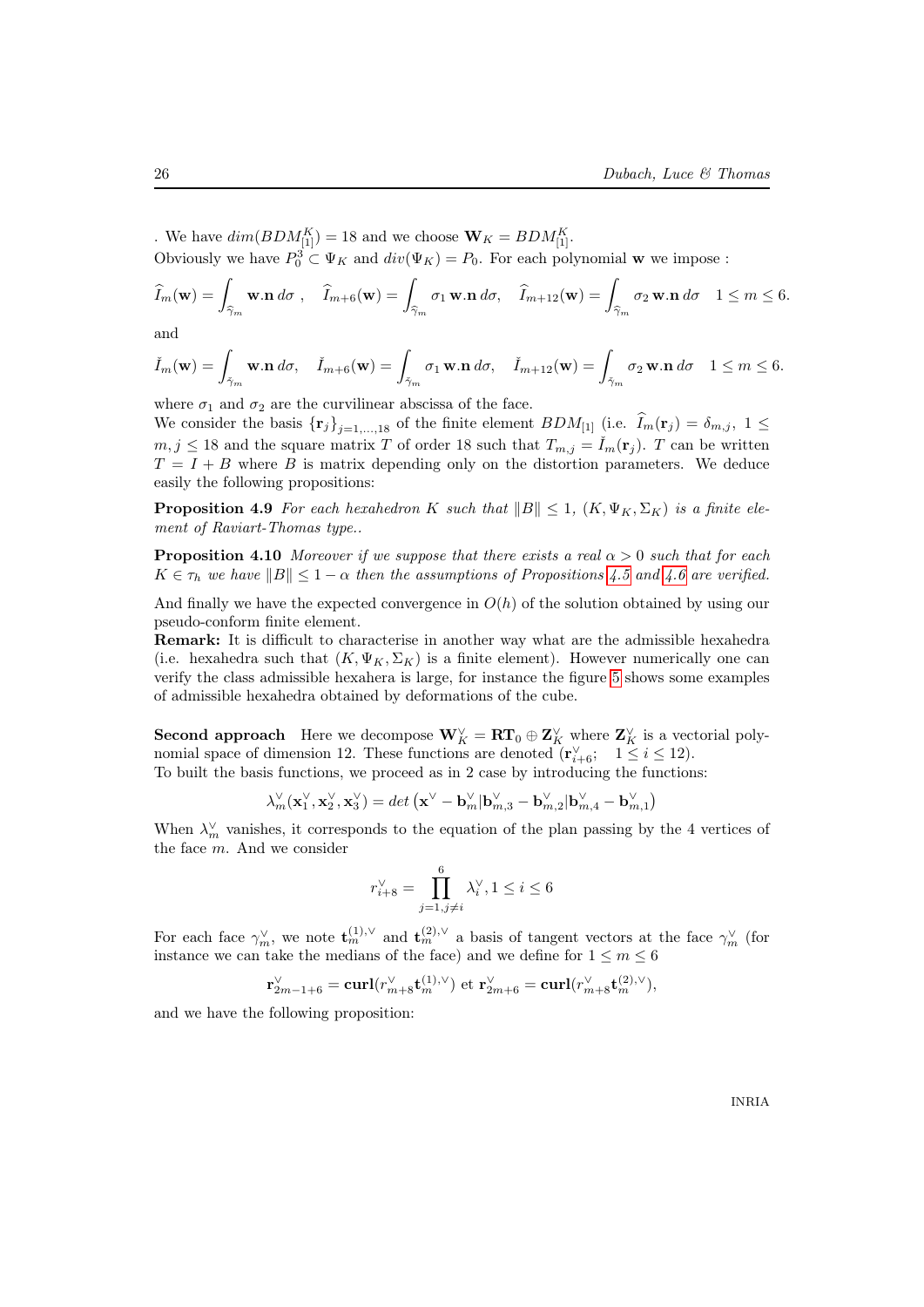

<span id="page-28-0"></span>Figure 5: Examples of admissible hexahedra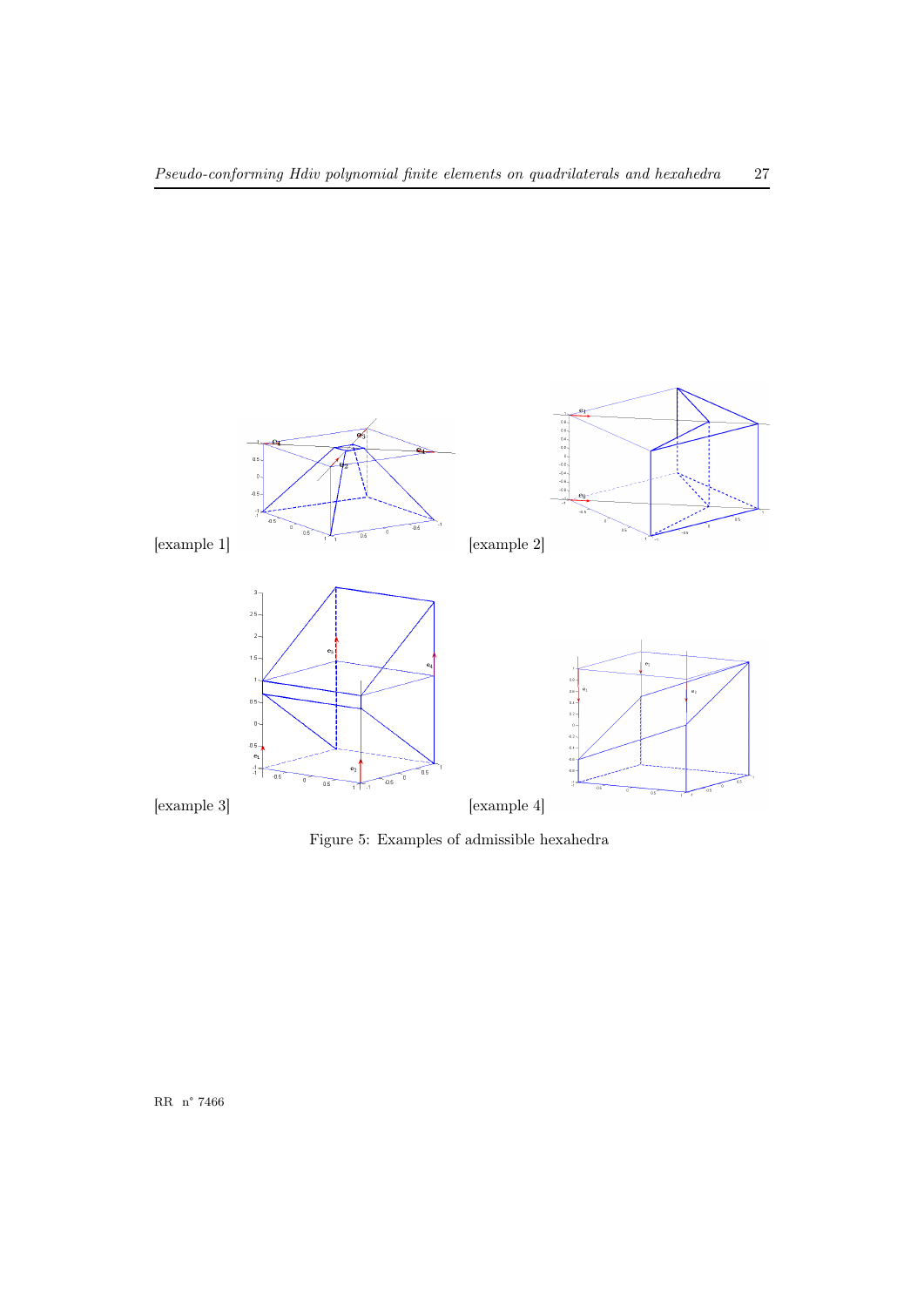Proposition 4.11

$$
\int_{\gamma_m^{\vee}} \mathbf{r}_{i+6}^{\vee} \cdot \mathbf{n}_m^{\vee} d\sigma = 0 \quad 1 \le i \le 12, \quad 1 \le m \le 6.
$$

**Proof.** We have  $\text{curl}(r_m^{\vee} \mathbf{t}_m^{(j),\vee}) = \nabla r_m^{\vee} \wedge \mathbf{t}_m^{(j),\vee}$  and for  $k \neq m$  we obtain

$$
\nabla r_m^{\vee} = \left(\prod_{j \neq i,k}^{6} \lambda_j\right) \nabla \lambda_k^{\vee} + \lambda_k^{\vee} \nabla \left(\prod_{j \neq i,k}^{6} \lambda_j^{\vee}\right)
$$

and

$$
\operatorname{curl}(r_m^{\vee} \mathbf{t}_m^{(j),\vee} \cdot \mathbf{n}_k^{\vee} = \left( \left( \prod_{j \neq i,k}^6 \lambda_j^{\vee} \right) \nabla \lambda_k^{\vee} \right) \cdot \mathbf{n}_k^{\vee} + \left( \lambda_k^{\vee} \nabla \left( \prod_{j \neq i,k}^6 \lambda_j^{\vee} \right) \right) \cdot \mathbf{n}_k^{\vee} = 0 \text{ sur } \gamma_k^{\vee},
$$

because  $\nabla \lambda_k^{\vee}$  is perpendicular at the face  $\gamma_k^{\vee}$  and  $\lambda_k^{\vee}$  vanishes on  $\gamma_k^{\vee}$ . As the divergence of the functions  $\mathbf{r}_{i+6}^{\vee}$  are 0

$$
\int_{\partial K^{\vee}} \mathbf{curl}(r_{m+8}^{\vee} \mathbf{t}_{m}^{(j),\vee}) \cdot \mathbf{n}^{\vee} d\sigma = 0
$$

then

$$
\int_{\partial \gamma_m^\vee} \mathbf{curl}(r_{m+8}^\vee \mathbf{t}_m^{(j),\vee}) \cdot \mathbf{n}_m^\vee d\sigma = 0
$$

We have to show that the  $\mathbf{W}^\vee_K\text{-unisolvency}$  for the degrees of freedom

$$
\begin{array}{l} \left\{ {\bf w}^{\vee} \rightarrow \displaystyle \frac{1}{\left| \gamma_m^{\vee} \right|} \int_{\gamma_m^{\vee}} {\bf w}^{\vee} \cdot {\bf n}^{\vee} \, d\sigma, {\bf w}^{\vee} \rightarrow \displaystyle \frac{1}{\left| \gamma_m^{\vee} \right|} \int_{\gamma_m^{\vee}} \sigma_1 {\bf w}^{\vee} \cdot {\bf n}^{\vee} \, d\sigma, \\ {\bf w}^{\vee} \rightarrow \displaystyle \frac{1}{\left| \gamma_m^{\vee} \right|} \int_{\gamma_m^{\vee}} \sigma_2 {\bf w}^{\vee} \cdot {\bf n}^{\vee} \, d\sigma ; 1 \leq m \leq 6 \end{array} \right\}
$$

can be obtained from  $\mathbf{RT}_0$ -uni solvency. Each w<sup>∨</sup> can be decomposed  $\mathbf{w}^{\vee} = \mathbf{w}_1^{\vee} + \mathbf{w}_2^{\vee}$  with  $\mathbf{w}_1^{\vee} \in \mathbf{RT}_0$  and  $\mathbf{w}_2^{\vee} \in \mathbf{Z}_K^{\vee}$ . From the definition of  $\mathbf{Z}_K^{\vee}$ , we have  $\mathbf{w}_2^{\vee} = \mathbf{curl}(q_2^{\vee} \mathbf{t}_m^{(j),\vee}) =$  $\nabla q_2^{\vee} \wedge \mathbf{t}_m^{(j),\vee}$  where  $q_2^{\vee}$  vanishes on the edges and is of constant sign on each face of the hexahedron. Suppose that  $\mathbf{w}_1^{\vee} = 0$ , then  $\mathbf{w}_2^{\vee}$  verify on each face  $\gamma_m^{\vee}$ 

$$
\int_{\gamma_m^{\vee}} \mathbf{w}_2^{\vee} \cdot \mathbf{n}_m^{\vee} d\sigma = 0,
$$
\n
$$
\int_{\gamma_m^{\vee}} \sigma_1 \mathbf{w}_2^{\vee} \cdot \mathbf{n}_m^{\vee} d\sigma = 0,
$$
\n
$$
\int_{\gamma_m^{\vee}} \sigma_2 \mathbf{w}_2^{\vee} \cdot \mathbf{n}_m^{\vee} d\sigma = 0.
$$
\n(24)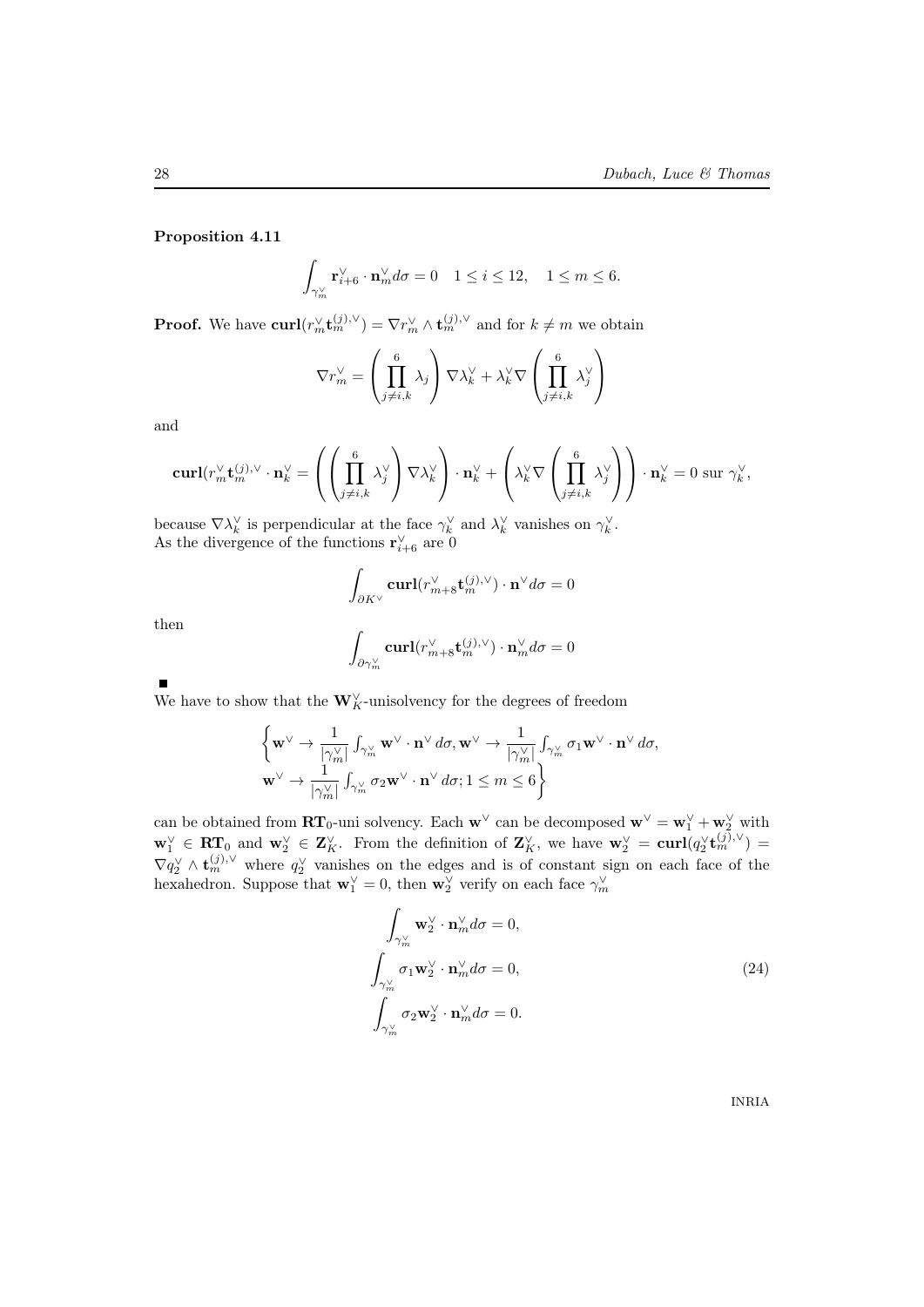As

$$
\mathbf{w}_2^{\vee} \cdot \mathbf{n}_m^{\vee} = \nabla q_2^{\vee} \cdot \mathbf{t}_m^{(j), \vee} \wedge n_m^{\vee} = \nabla q_2^{\vee} \cdot (\alpha \mathbf{t}_m^{(1), \vee} + \beta \mathbf{t}_m^{(2), \vee}) \quad (\alpha, \beta \in \mathbb{R}).
$$

we have

$$
\int_{\gamma_m^{\vee}} (\alpha \sigma_1 + \beta \sigma_2) \nabla q_2^{\vee} \cdot (\alpha \mathbf{t}_m^{(1), \vee} + \beta \mathbf{t}_m^{(2), \vee}) d\sigma = 0 \quad (\alpha, \beta \in \mathbb{R}).
$$

By integration by part and taking account that  $q_2^{\vee}$  vanishes on  $\partial \gamma_m^{\vee}$  we obtain

$$
\int_{\gamma_m^{\vee}} q_2^{\vee} d\sigma = 0.
$$

As  $q_2^{\vee}$  is of constant sign, we deduce that it vanishes on  $\gamma_m^{\vee}$  as well as  $\mathbf{w}_2^{\vee} \cdot \mathbf{n}_m^{\vee}$ . On the other hand, for each polynomial  $q^{\vee}$  we have:

$$
\int_{K^{\vee}} \operatorname{div}(\mathbf{w}_{2}^{\vee}) q^{\vee} dx - \int_{K^{\vee}} \mathbf{w}_{2}^{\vee} \cdot \nabla q^{\vee} dx = \int_{\partial K^{\vee}} \mathbf{w}_{2}^{\vee} \cdot \mathbf{n} q^{\vee} d\sigma
$$

then

$$
\int_{K^{\vee}} \mathbf{w}_2^{\vee} \cdot \nabla q^{\vee} dx = 0.
$$

and finally  $\mathbf{w}_2^{\vee} = 0$ .

Two propositions analogous at [4.9](#page-27-0) et [4.10](#page-27-1) can be expressed.

### 5 Some numerical tests

We take  $\Omega = (0, 1]^N$  and the exact solution is  $u(x) = \prod_{i=1}^N \sin(\pi x_i)$ .

Our goal is to test our pseudo-conforming finite elements on general quadrilateral and hexahedra (i.e. non parallelepipedic or asymptotically parallelepipedic when the mesh is refined). Consequently, we chose meshes constituted by a pattern whose the shape is the same for all the refined meshes used. We considered two types of mesh, In 2D, the first mesh is a mesh in chevron given in [\[3\]](#page-32-1) and the second is a mesh in honeycomb, In 3D the fisrt mesh is constituted of truncated pyramid and the second is a 3D-generalisation of mesh in chevron When we used the  $RT_0$  finite element extended to general quadrilaterals or hexahera (i.e.

with a non-linear Piola transform), the numerical tests confirm the lost of convergence of the solution in  $Hdiv$  (see Figures [8](#page-32-3) and [9\)](#page-33-1)

Concerning our new pseudo-conforming mixed finite elements, the results are numerically the same by using the two different approaches to build the basis functions. The convergence curves on Figure [10](#page-34-1) correspond to the choice of  $\Psi_K$  given by [\(22\)](#page-0-0) and as expected  $u_h$  (resp.  $\mathbf{p_h}$ ) converges in  $L^2$  (resp.  $Hdiv$ ) with the order 1.

#### 5.0.3 Hexahedron case

The convergence curves on Figure [11](#page-34-2) corresponds to the choice of  $\Psi_K$  given by [\(23\)](#page-26-0) and as in the 2d case  $u_h$  (resp.  $\mathbf{p_h}$ ) converges in  $L^2$  (resp.  $Hdiv$ ) with the order 1.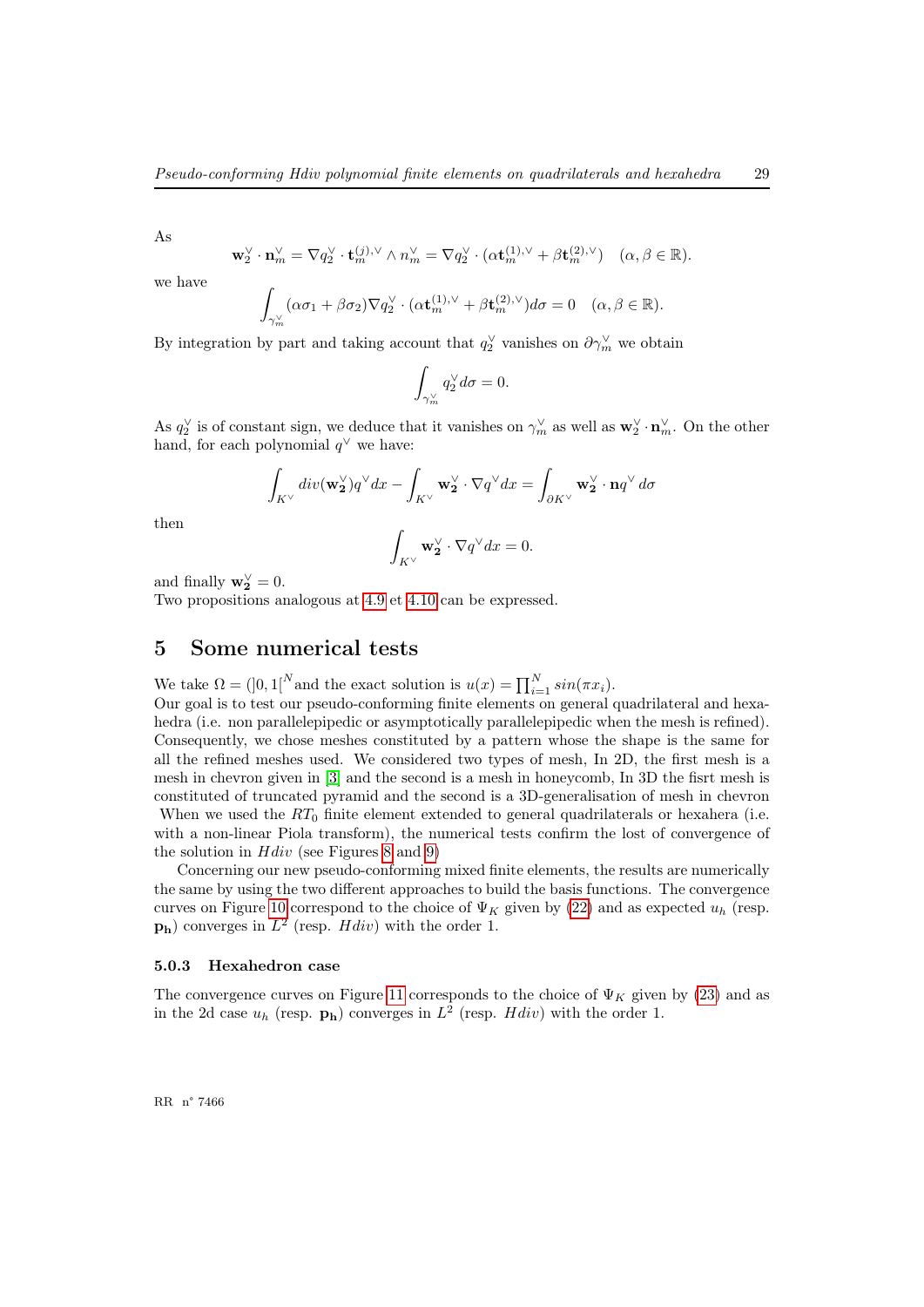

Figure 6: Meshes in honeycomb and chevron



Figure 7: Meshes in truncated pyramid and chevrons

# 6 Conclusion

One of the motivations of this work refers to the loss of convergence problem when using classical mixed finite elements on quadrilaterals and hexahedra. The pseudo-conforming finite elements are a good answer to this problem and the theoretical part of this paper allows us to build pseudo-conforming finite elements of higher order without any particular difficulty. We can also notice that the Raviart-Thomas finite elements are often used in a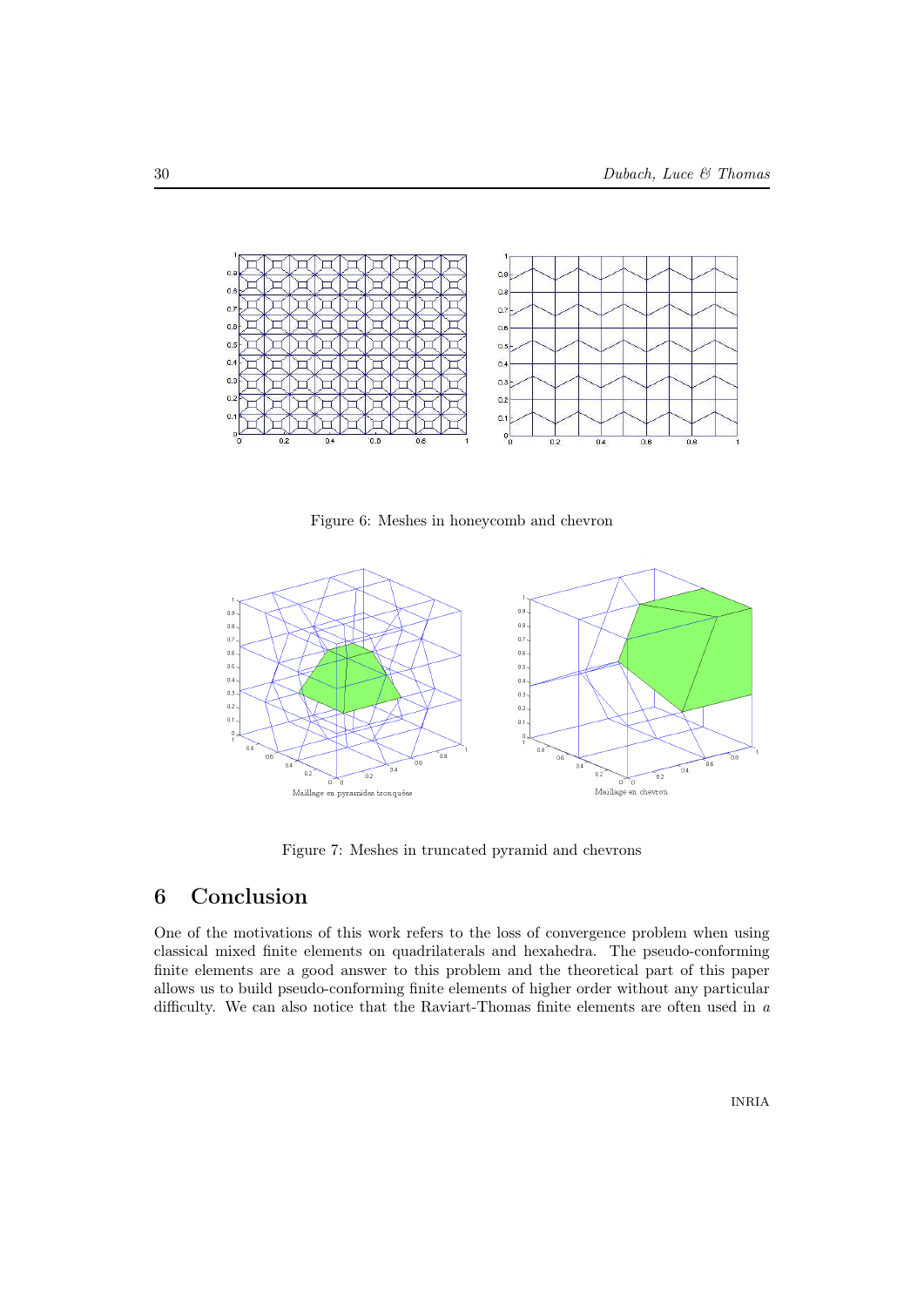

<span id="page-32-3"></span>Figure 8: 2D convergence curves of extented  $RT_0$ -FE on meshes in chevron

posteriori error estimates (see for instance [\[25\]](#page-36-8), [\[18\]](#page-35-5), [\[1\]](#page-32-4)) and our pseudo-conforming mixed finite can be used when the quadrilateral or hexahedron meshes are considered.

# <span id="page-32-0"></span>References

- <span id="page-32-4"></span>[1] L. El Alaoui , A. Ern , M. Vohralik , Guaranteed and robust a posteriori error estimates and balancing discretization and linearization errors for monotone nonlinear problems, Comput. Methods Appl. Mech. Engrg., DOI 10.1016/j.cma.2010.03.024
- <span id="page-32-2"></span>[2] (1898739) D. N. Arnold, D. Boffi and R. S. Falk, Approximation by quadrilateral finite elements, Math. Comp., 71 (2002), 909–922.
- <span id="page-32-1"></span>[3]  $(2139400)$  D. N. Arnold, D. Boffi and R. S. Falk, *Quadrilateral H(div)* finite elements, SIAM J. Numer. Anal., 42 (2005), 2429–2451.

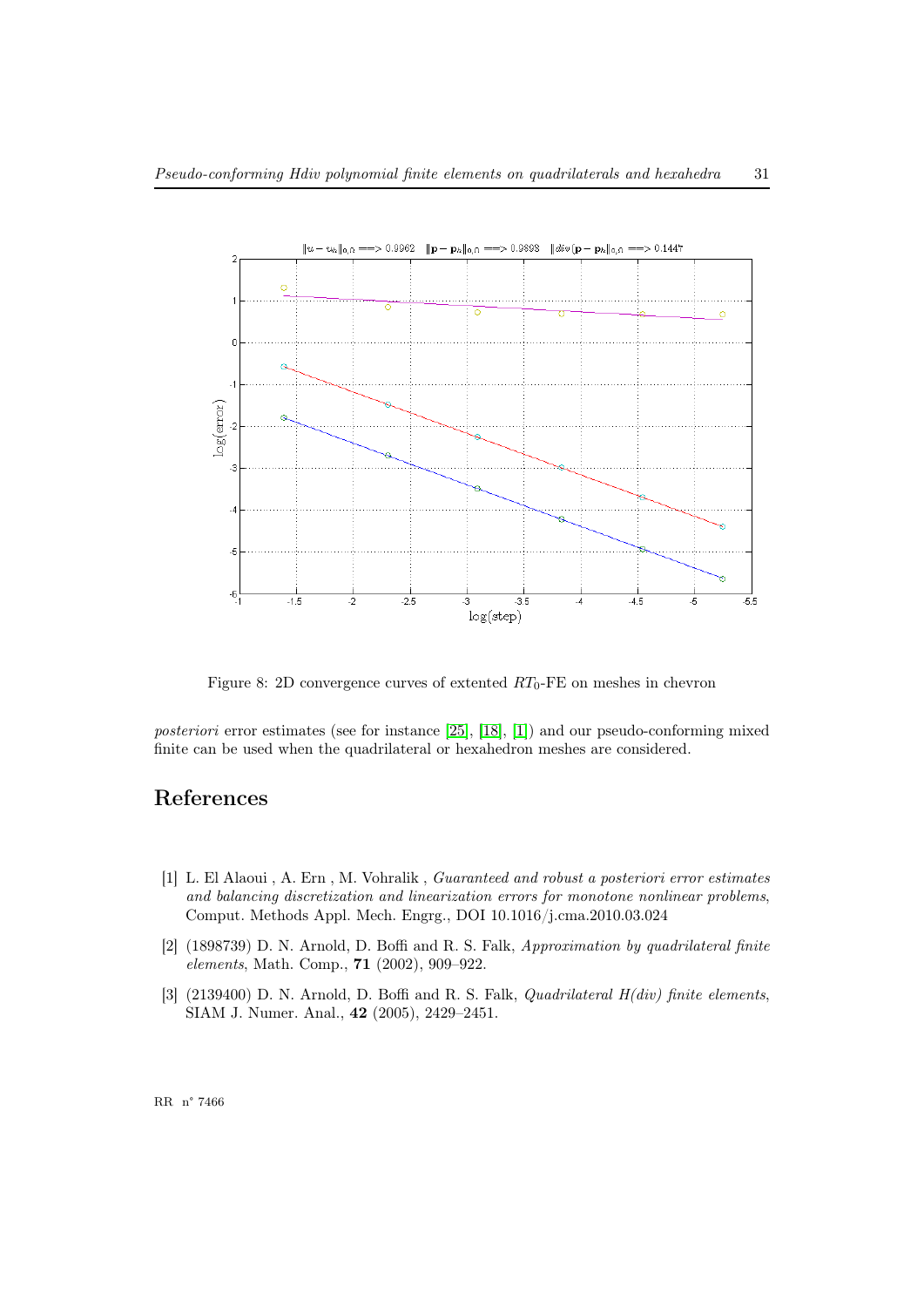

<span id="page-33-1"></span>Figure 9: 3D convergence curves of extented  $RT_0$ -FE on meshes in chevron

- [4] C. Bardos, Problèmes aux limites pour les équations aux dérivées partielles du premier ordre à coefficients réels; théorèmes d'approximation; application à l'équation de transport, Ann. Sci. Ecole Norm. Sup., IV (1970), pp. 185–233.
- [5] A. Bermúdez, P. Gamallo, M.R. Nogueiras, R. Rodriguez Approximation properties of lowest-order hexahedral Raviart-Thomas finite elements C.R.M. 340 9 (2005) 687–692.
- [6] A. Bermúdez, P. Gamallo, M.R. Nogueiras, R. Rodriguez Approximation of a structural acoustic vibration problem by hexahedral finite elements I.M.A J. of Num. Ana. 2 (2006) 391–421.
- [7] (1827293) D. Braess, "Finite Elements, Theory, Fast Solvers, and Applications in Solid Mechanics," Second edition, Cambridge University Press, Cambridge, 2001.
- <span id="page-33-0"></span>[8] (1894376) S. C. Brenner and L. R. Scott, "The Mathematical Theory of Finite Element Methods," Second edition, Springer-Verlag, New York, 2002.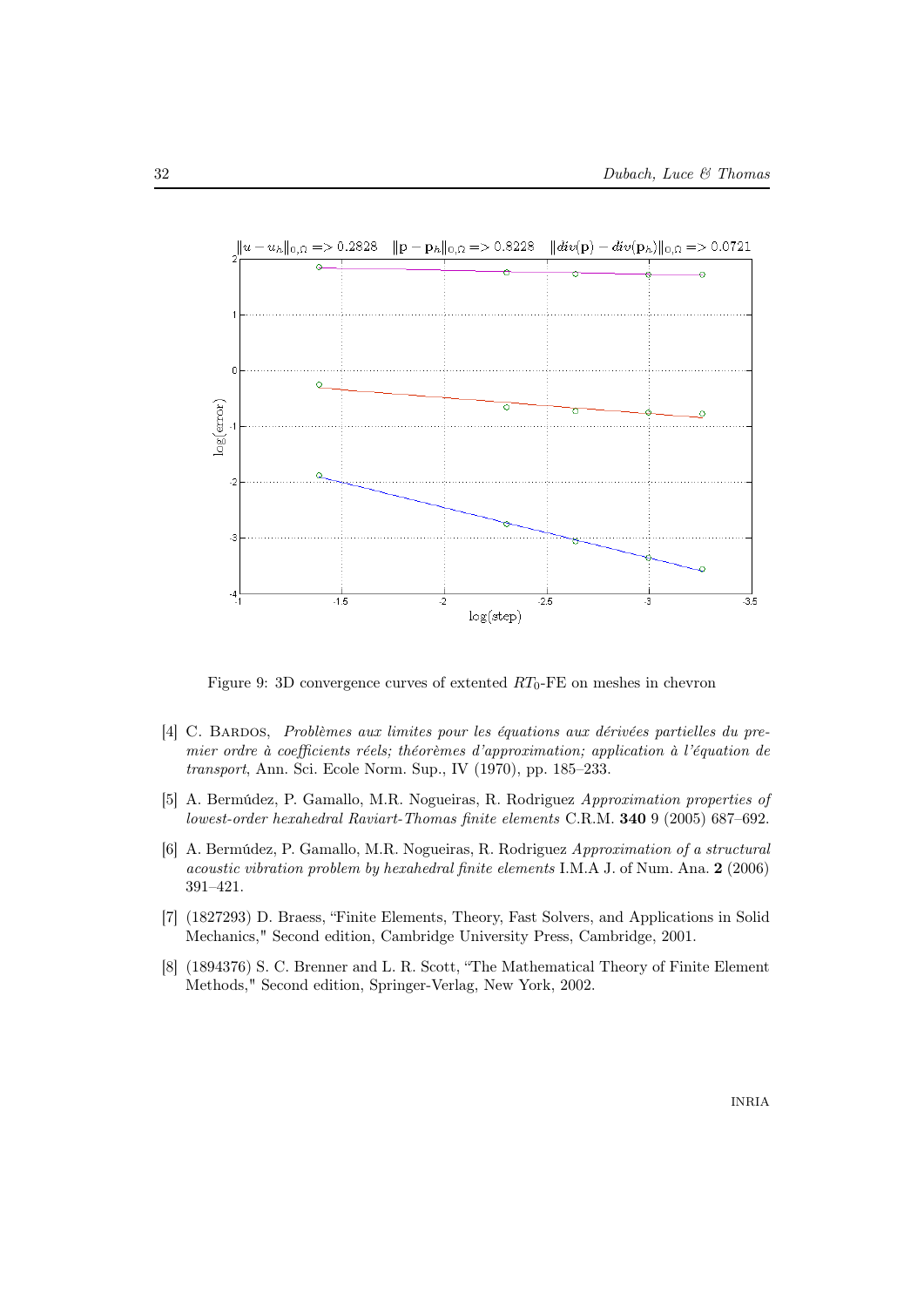

<span id="page-34-1"></span>Figure 10: Convergence curves: Meshes in chevron (left), Meshes in honeycomb (right)



<span id="page-34-2"></span>Figure 11: Convergence curves: Meshes in chevron (left), Meshes in truncated pyramid (right)

<span id="page-34-0"></span>[9] F. Brezzi, M. Fortin, "Mixed and Hybrid Finite Element Methods", Springer-Verlag,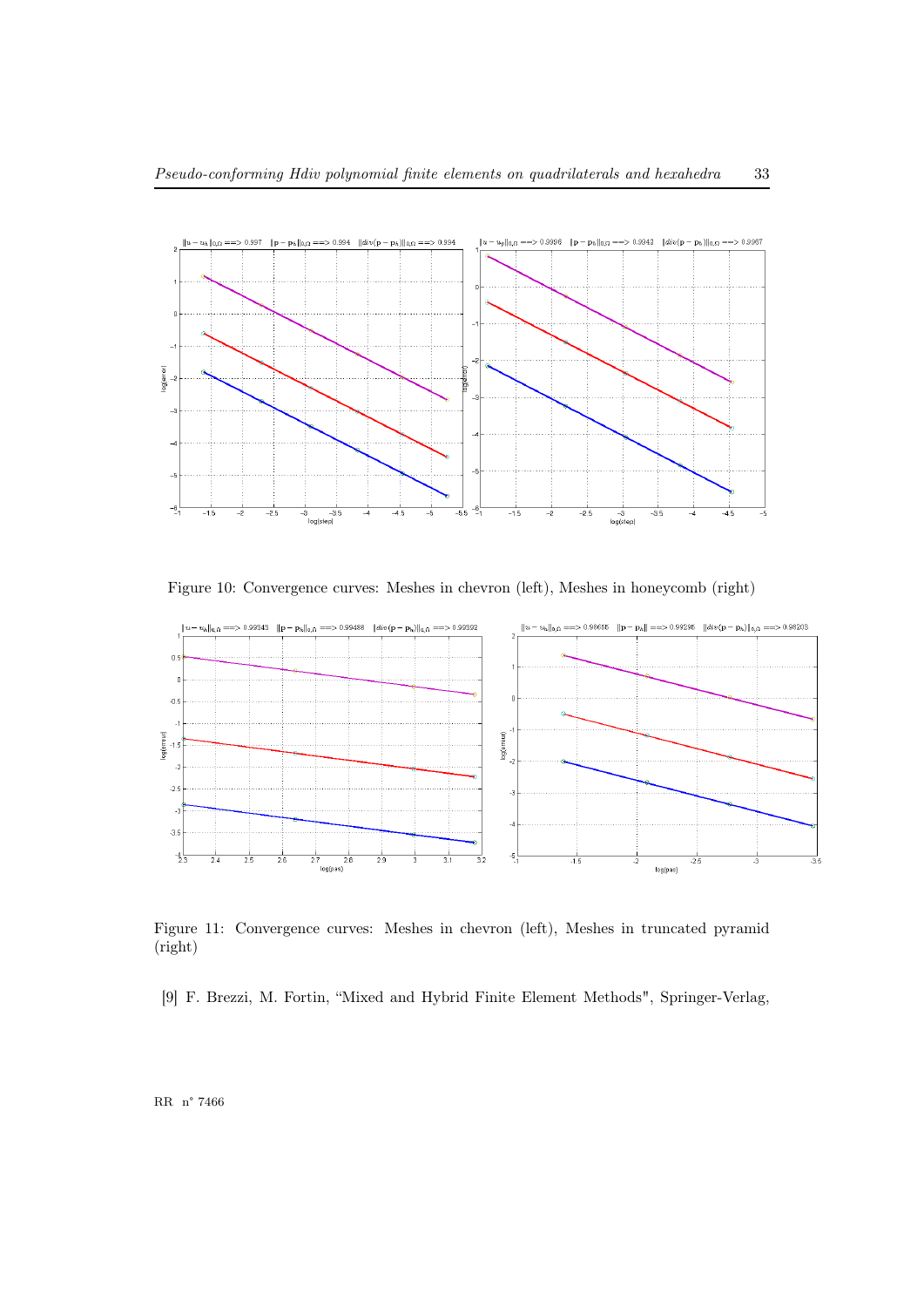Berlin, 1991.

- [10] (1930132) P. G. Ciarlet, "The Finite Element Method for Elliptic Problems," Classics in Applied Mathematics, SIAM, Philadelphia, 2002. Reprint of the edition published by North-Holland, Amsterdam, 1978.
- [11] (1115237) P. G. Ciarlet, Basic error estimates for elliptic problems, in "Handbook of Numerical Analysis, Vol. 2,"(eds. P. G. Ciarlet and J. L. Lions), Elsevier, (1991), 17– 351.
- [12] Ciarlet, P.G. & Lions, J.L. [1991] Finite Element Method. Handbook of Numerical Analysis Vol II. North-Holland
- [13] Ciarlet, P.G. [1988] Mathematical Elasticity, North Holland, Amsterdam.
- [14] Chapelle, G. & Bathe, K.J. [2003] The Finite Element Analysis of Shells Fundamentals, Springer, Berlin
- [15] R. Dautray and J.-L. Lions, "Analyse mathématique et calcul numérique pour les sciences et les techniques", Masson, Paris, 1984.
- [16] E. Dubach; R. Luce; J.M.Thomas, Pseudo-conforming polynomial finite element on quadrilaterals. International Journal of Computer Mathematics, Vol. 80, I 10-11, pp 1798-1816 october 2009
- [17] E. Dubach, R. Luce, J.M. Thomas. Pseudo-conform polynomial Lagrange finite elements on quadrilaterals and hexahedra Communications on Pure and Applied Analysis, 8, pp. 237-254. January 2009
- <span id="page-35-5"></span>[18] A. Ern, M. Vohralik, Flux reconstruction and a posteriori error estimation for discontinuous Galerkin methods on general nonmatching grids C. R. Acad. Sci. Paris, Ser. I 347 (2009).
- <span id="page-35-3"></span>[19] (1008473) T. J. R. Hughes, "The Finite Element Method, Linear Static and Dynamic Finite Element Analysis," Prentice-Hall, Englewood Cliffs, New Jersey, 1987.
- <span id="page-35-4"></span>[20] (2014327) P. Knabner, S. Korotov and G. Summ, Conditions for the invertibility of the isoparametric mapping for hexahedral finite elements, Finite Elements in Analysis and Design, 40 (2003), 159–172.
- <span id="page-35-0"></span>[21] (1997159) Y. Kuznetsov and S. Repin, New mixed finite element method on polygonal and polyhedral meshes, Russian J. Numer. Anal. Math. Modelling, 18 (2003), 261–278.
- <span id="page-35-1"></span>[22] (2130150) Y. Kuznetsov and S. Repin, Convergence analysis and error estimates for mixed finite element method on distorted meshes, J. Numer. Math., 13 (2005), 33–51.
- <span id="page-35-2"></span>[23] A. Sboui, J. E. Roberts and J. Jaffré, A Composite Mixed Finite Element for General Hexahedral Grids, SIAM Journal in Scientific Computing 31 (2009), pp. 2623-2645.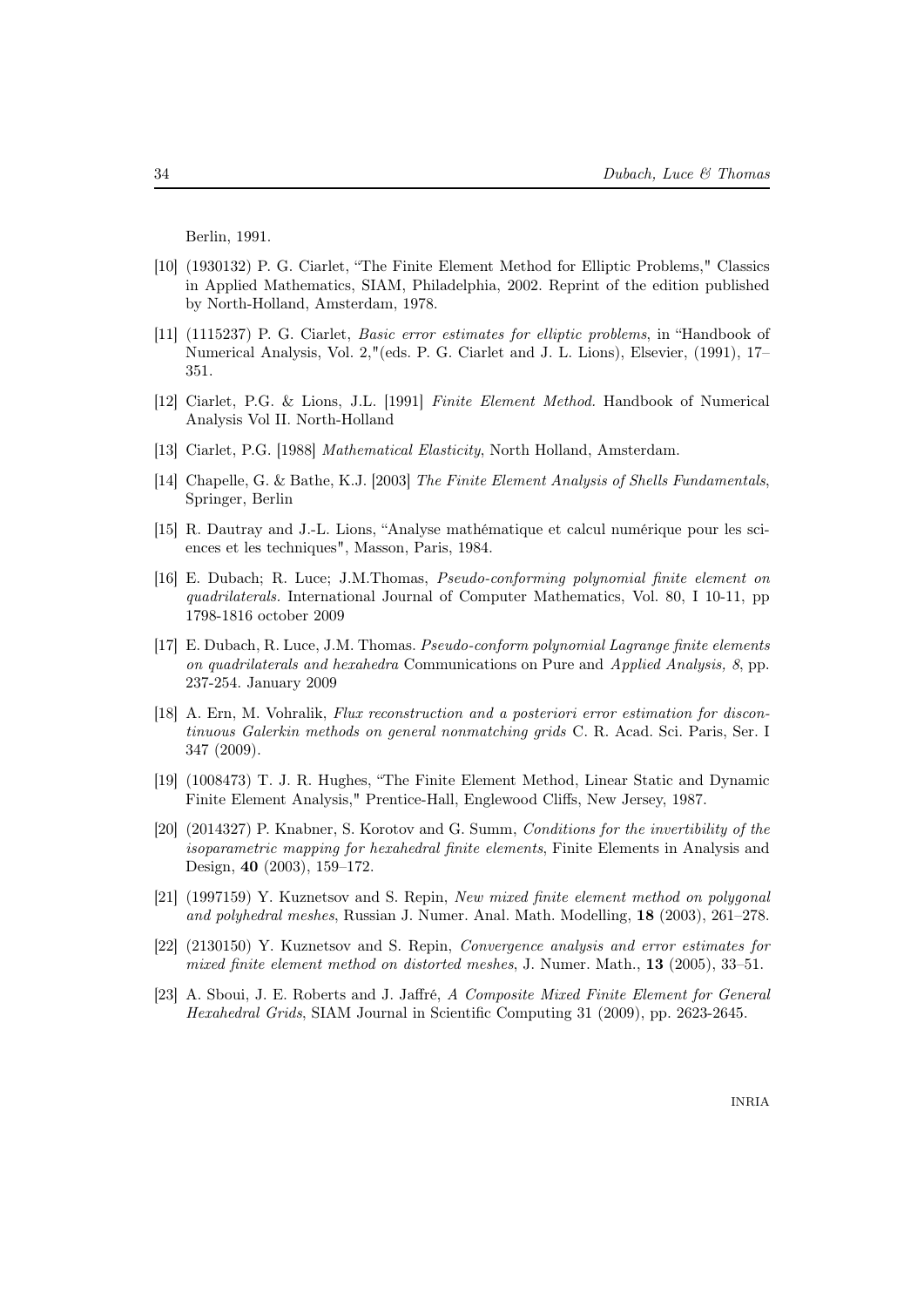- [24] C. Johnson, " Solution of Partial Differential Equations by the Finite Element Method", Cambridge University Press, Cambridge-Lund, 1987.
- <span id="page-36-8"></span>[25] R. Luce and B. Wolhmuth. A local a posteriori estimator based on equilibrated fluxes. SIAM J. Numer. Anal., 42(4):1394–1414, 2004.
- <span id="page-36-5"></span>[26] P. Monk, "Finite element methods for Maxwell's equations." Numerical mathematics & scientific computation, Oxford Science Publications (2003)
- <span id="page-36-4"></span>[27] (2000261) P. Šolin, K. Segeth and I. Doležel, "Higher-Order Finite Element Methods," Chapman and Hall/CRC Press, Boca Raton, FL, 2003.
- [28] (2000261) P. Šolin, "Partial Differential Equations and the Finite Element Method" Wiley Interscience, Pure and Applied Mathematics, 2005.
- <span id="page-36-2"></span>[29] M. L. Staten, R. A. Kerr, S. J. Owen, T. D. Blacker, M. Stupazzini and K. Shimada Unconstrained plasteringâHexahedral mesh generation via advancing-front geometry decomposition, Int. J. Numer. Meth. Engng 2010; 81:135â171
- [30] (0443377) G. Strang and G. J. Fix, "An Analysis of the Finite Element Method," Prentice-Hall, Englewood Cliffs, New Jersey, 1973.
- <span id="page-36-0"></span>[31] J. E. Roberts, J.-M. Thomas " Mixed and hybrid methods, " In Handbook of Numerical Analysis, VOL.II, Finite Element Methods (Part 1), Elsevier Science Publishers B.V. (North-Holland), Amsterdam (1991) (1977) 523-639.
- <span id="page-36-3"></span>[32] J.M. Thomas "Sur l'analyse numérique des m $\widehat{A}(\widehat{C})$ thodes d'éléments finis hybrides et mixtes ." Thèse d'Etat, Université Pierre et Marie Curie (Paris 6)(1977).
- [33] J.M. Thomas & D. Trujillo, Mixed finite volume methods', International Journal for Numerical Methods in Engineering, 46, pp 1351-1366 (1999).
- <span id="page-36-7"></span>[34] M. Wang, On the necessity of sufficiency of the patch test for convergence of nonconforming finite elements Siam J. Numer. Anal., Vol. 39, No2 (2001), 363–384
- [35] M. Vohralik flux-based a posteriori error estimates for finite volume and related locally conservative methods, Numer. Math., 111 (2008), pp. 121-158.
- <span id="page-36-1"></span>[36] S. Zhang, Invertible Jacobian for hexahedral finite elements. Part 1. Bijectivity, preprint, University of Delaware.
- <span id="page-36-6"></span>[37] O.C. Zienkiewicz R. L Taylor , The finite element patch test revisited. A computer test for convergence, validation and error estimates, Comput. Methods Appl. Mech. Engrg., 149 (1994), 223–254.
- [38] S. Zhang, On the nested refinement of quadrilateral and hexahedral finite elements and *the affine approximation*, J. Numer. Math.,  $98(3)$  (2004), 559–579.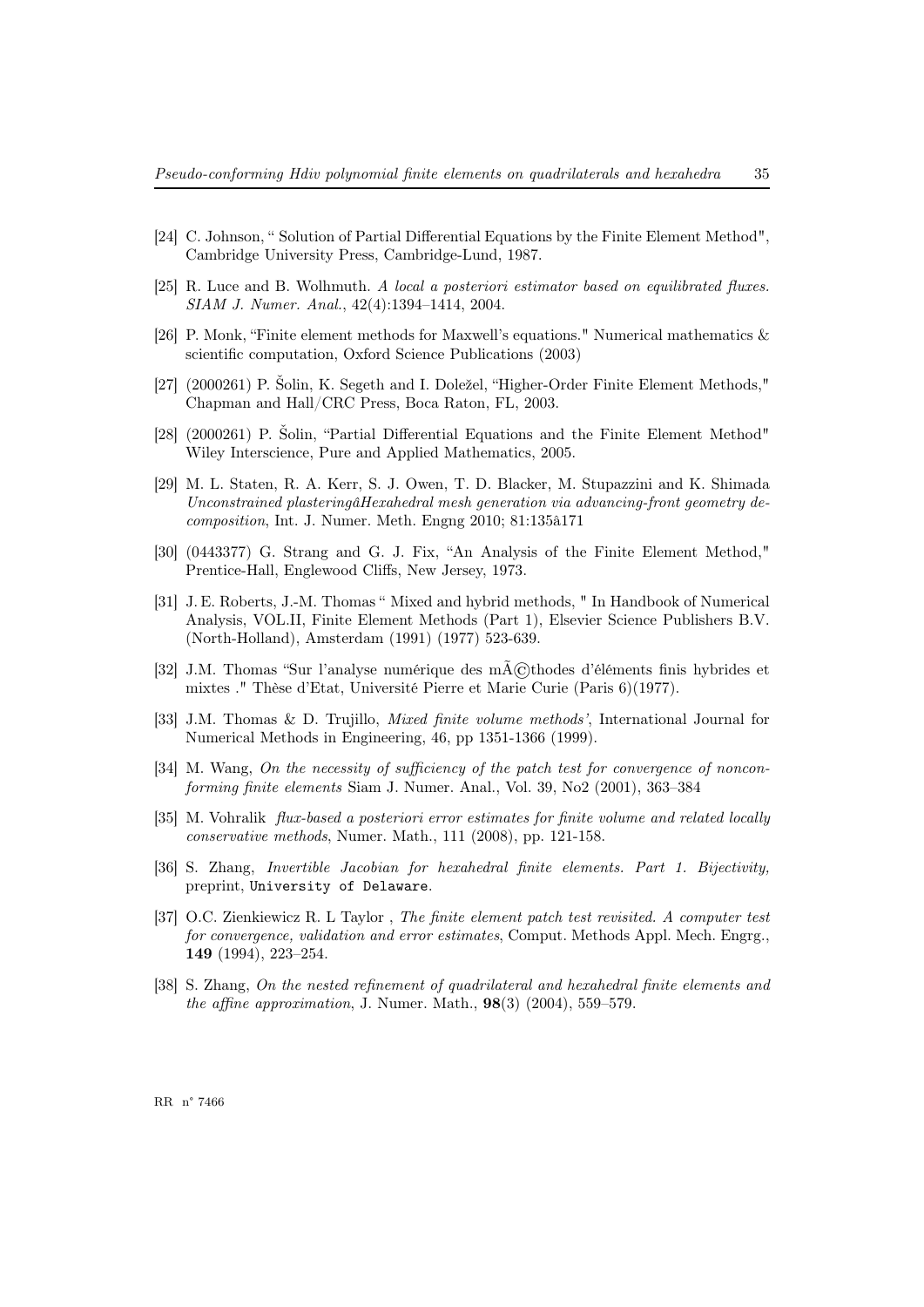- <span id="page-37-0"></span>[39] Zhong-Ci Shi, The F.E.M-Test for convergence of non conforming finite elements, Mathematics of Computation, Vol 38, No180 (1987), 391–405.
- [40] G. Zhou, How accurate is the streamline diffusion finite element method?, Math. Comput., 66 (1997), pp. 31–44.